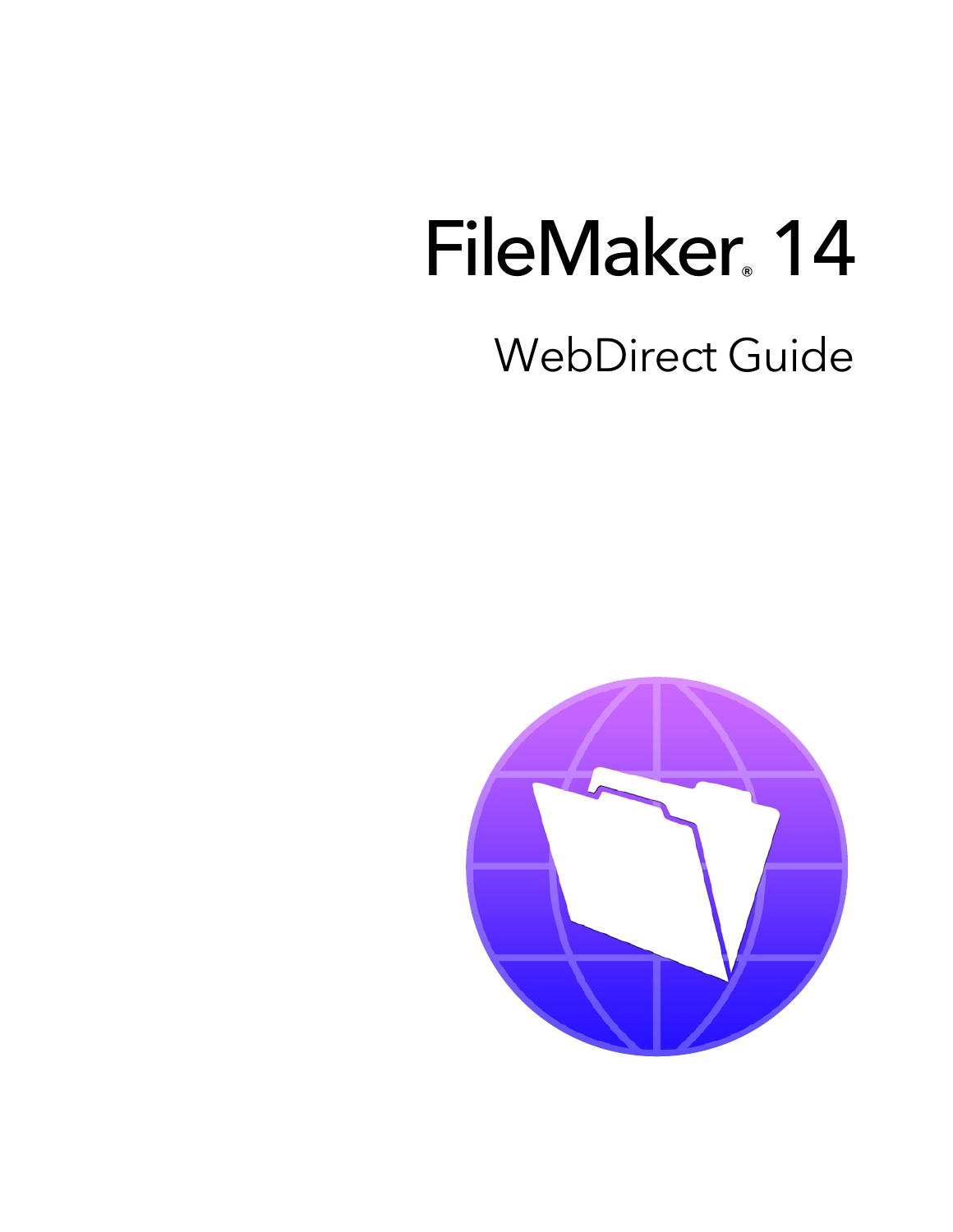© 2015 FileMaker, Inc. All Rights Reserved.

FileMaker, Inc. 5201 Patrick Henry Drive Santa Clara, California 95054

FileMaker and FileMaker Go are trademarks of FileMaker, Inc. registered in the U.S. and other countries. The file folder logo and FileMaker WebDirect are trademarks of FileMaker, Inc. All other trademarks are the property of their respective owners.

FileMaker documentation is copyrighted. You are not authorized to make additional copies or distribute this documentation without written permission from FileMaker. You may use this documentation solely with a valid licensed copy of FileMaker software.

All persons, companies, email addresses, and URLs listed in the examples are purely fictitious and any resemblance to existing persons, companies, email addresses, or URLs is purely coincidental. Credits are listed in the Acknowledgements documents provided with this software. Mention of third-party products and URLs is for informational purposes only and constitutes neither an endorsement nor a recommendation. FileMaker, Inc. assumes no responsibility with regard to the performance of these products.

For more information, visit our website at http://www.filemaker.com.

Edition: 01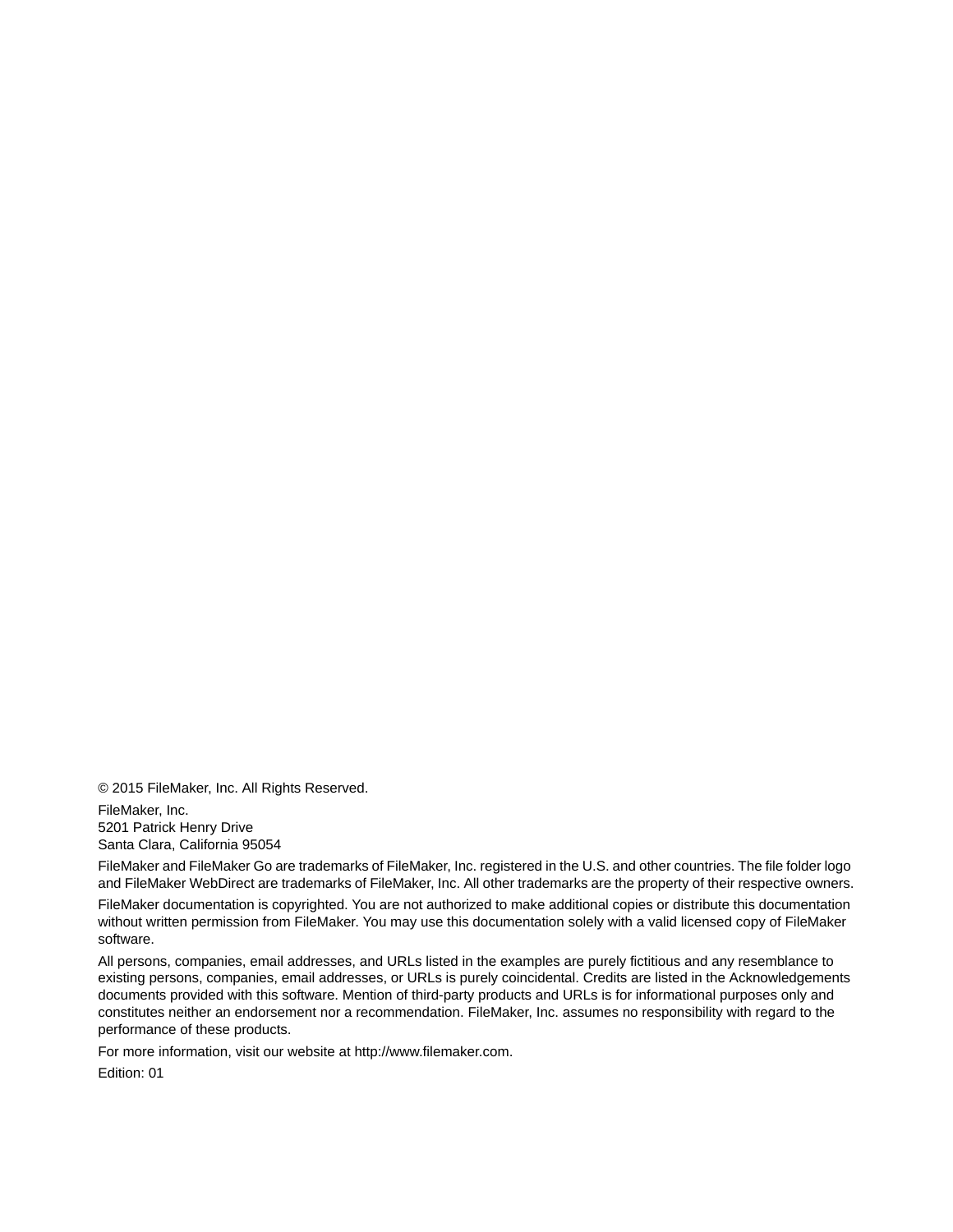# **Contents**

| <b>Chapter 1</b>                                   |    |
|----------------------------------------------------|----|
| <b>Introducing FileMaker WebDirect</b>             | 5  |
| About this guide                                   | 5  |
| About FileMaker WebDirect                          | 6  |
| How FileMaker WebDirect works                      | 7  |
| FileMaker WebDirect architecture                   | 7  |
| Implicit interaction model                         | 8  |
| How FileMaker WebDirect renders a layout           | 8  |
| How web technologies affect your solution          | 9  |
| FileMaker WebDirect requirements                   | 10 |
| Connecting via the Internet or an intranet         | 11 |
| About accessing databases with FileMaker WebDirect | 11 |
| Other ways to publish FileMaker data on the web    | 11 |

| <b>Chapter 2</b>                         |  |
|------------------------------------------|--|
| Designing a FileMaker WebDirect solution |  |

| Step 1: Plan your FileMaker WebDirect solution                              | 12 |
|-----------------------------------------------------------------------------|----|
| Purpose of the solution                                                     | 12 |
| Number of web users                                                         | 12 |
| Devices that access the solution                                            | 12 |
| How much of the solution FileMaker WebDirect will access                    | 13 |
| Plug-ins                                                                    | 13 |
| Step 2: Understand the capabilities of FileMaker WebDirect                  | 13 |
| Step 3: Optimize performance                                                | 14 |
| Improving HTML performance                                                  | 14 |
| Improving CSS performance                                                   | 15 |
| Step 4: Design layouts for mobile browsers                                  | 15 |
| Step 5: Set the solution icon and options for layouts, views, and tools     | 16 |
| Setting the solution icon                                                   | 16 |
| Setting the initial layout and view                                         | 16 |
| Hiding the menu bar and status toolbar                                      | 16 |
| Step 6: Set up tasks for web users                                          | 17 |
| Specifying the sort order                                                   | 17 |
| Working with graphics, sounds, and movies                                   | 17 |
| Working with virtual windows                                                | 18 |
| Importing and exporting data                                                | 18 |
| Step 7: Enable users to log out of the solution                             | 19 |
| Step 8: Review the functions, scripts, and script triggers in your solution | 19 |
| <b>Functions</b>                                                            | 19 |
| Scripts                                                                     | 20 |
| Script triggers                                                             | 21 |
| Step 9: Set up external data sources                                        | 22 |
| Setting up external ODBC data sources                                       | 22 |
| Setting up external FileMaker data sources                                  | 22 |
| Step 10: Document your solution                                             | 22 |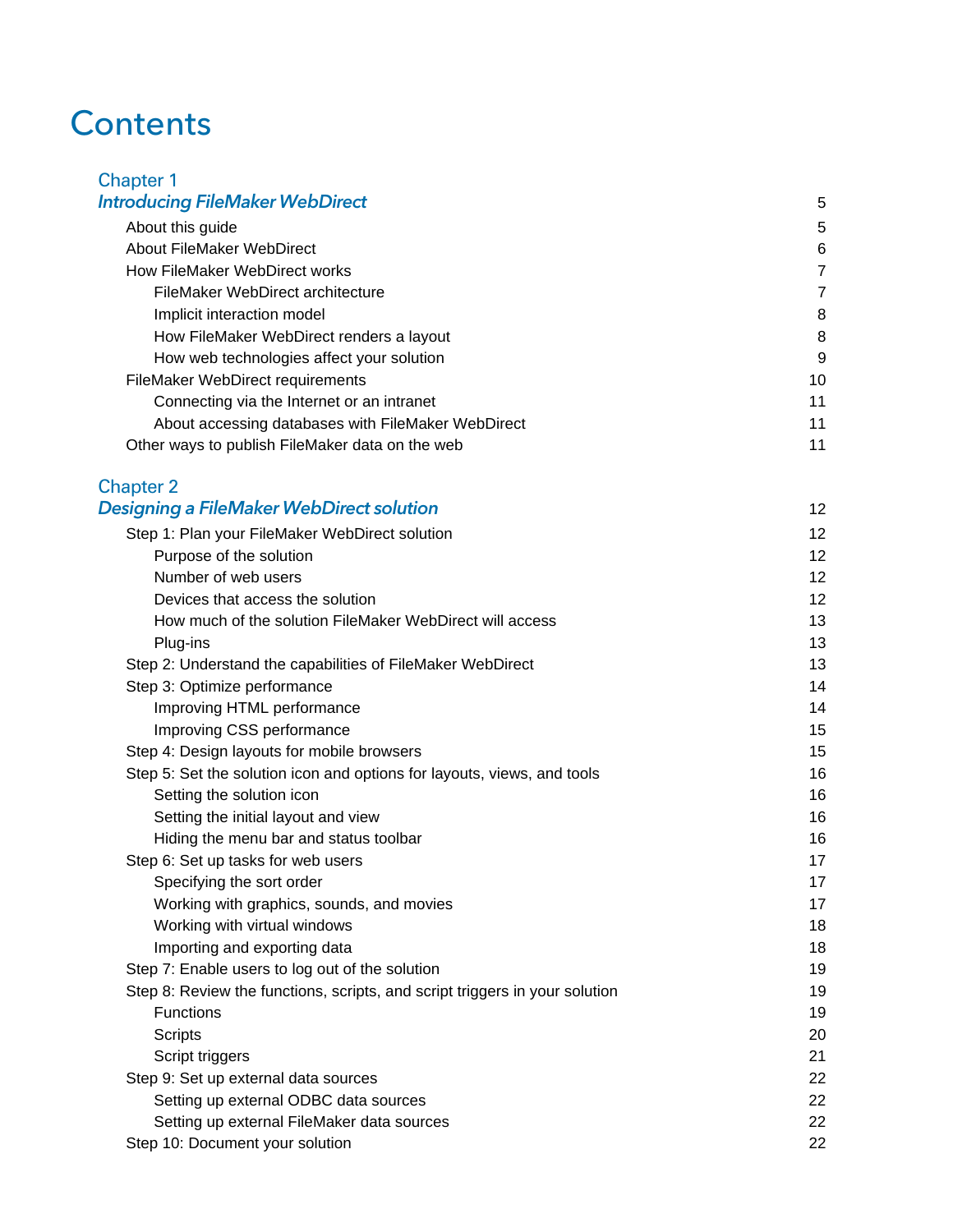#### [Chapter 3](#page-22-0) Publishing a FileMaker WebDirect solution 23

| Sharing a FileMaker WebDirect solution                              | 23 |
|---------------------------------------------------------------------|----|
| Choosing which users can access a solution                          | 23 |
| Uploading a FileMaker WebDirect solution to FileMaker Server        | 25 |
| Changing FileMaker WebDirect settings in Admin Console              | 25 |
| Limiting the list of solutions in FileMaker WebDirect Launch Center | 26 |
| Choosing a language for FileMaker WebDirect                         | 26 |
| Checking the maximum number of connections                          | 26 |
| <b>Enabling SSL encryption</b>                                      | 27 |
| Disconnecting inactive web accounts                                 | 27 |
| Accessing a FileMaker WebDirect solution                            | 28 |
| Linking to a database from an HTML page                             | 28 |
| Using a custom homepage                                             | 29 |
|                                                                     |    |

# [Chapter 4](#page-29-0)

| Testing, monitoring, and securing a solution       | 30 |
|----------------------------------------------------|----|
| Testing your database with a network connection    | 30 |
| Testing your database without a network connection | 30 |
| Monitoring web activity with log files             | 30 |
| Securing your data                                 | 31 |

#### [Appendix A](#page-31-0) Design considerations 32

| General considerations              | 32 |
|-------------------------------------|----|
| Mobile browsers                     | 33 |
| Fields                              | 33 |
| Pop-up menus and drop-down lists    | 33 |
| Checkbox sets and radio button sets | 33 |
| Container fields                    | 34 |
| Panel controls                      | 34 |
| Web viewers                         | 34 |
| Object states                       | 35 |
| Borders and padding                 | 35 |
| Hidden conditions                   | 35 |
| Tab order                           | 36 |
| Multi-file solutions                | 36 |
|                                     |    |

#### **Index** 37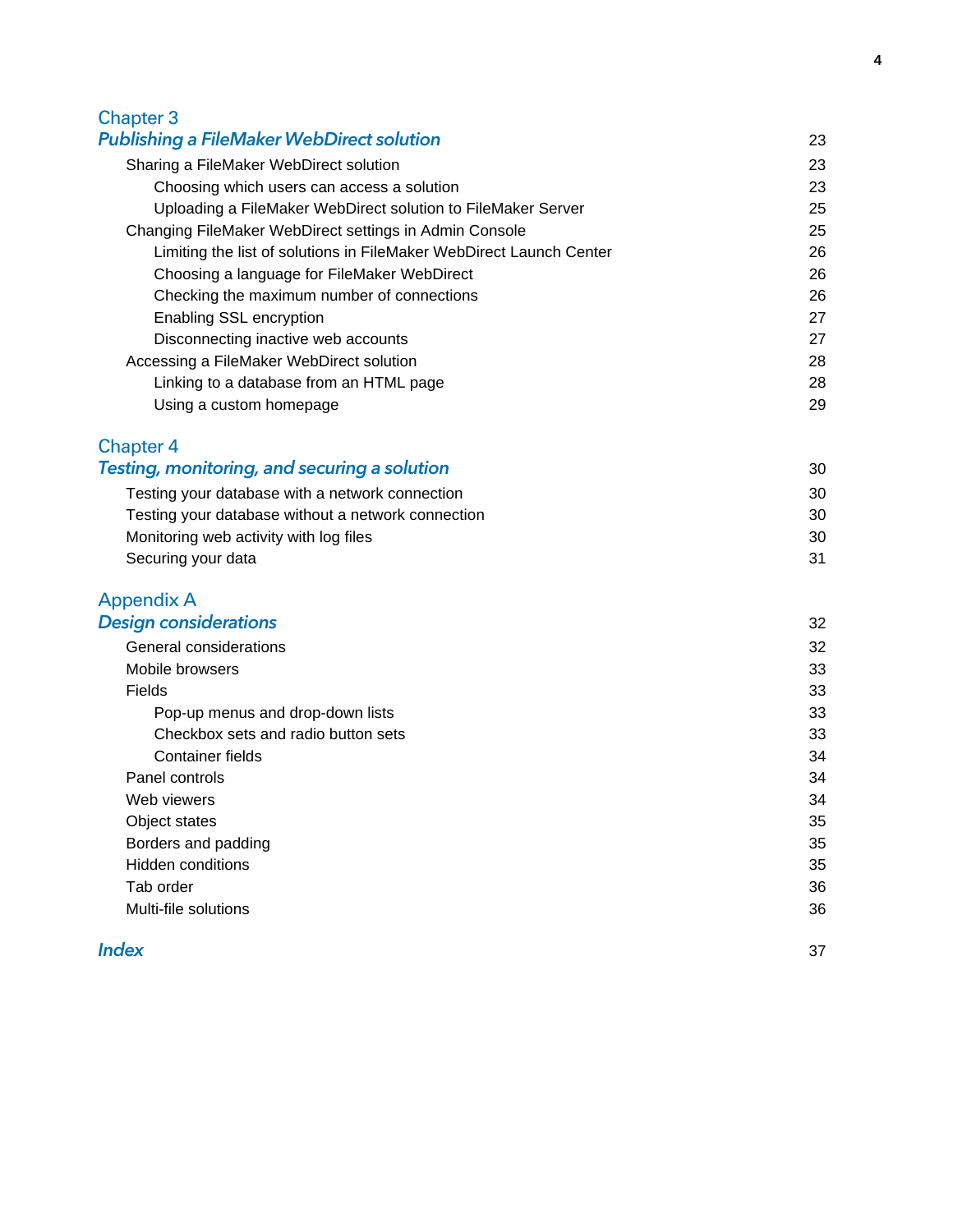# <span id="page-4-0"></span>Chapter 1 Introducing FileMaker WebDirect

FileMaker WebDirect<sup>™</sup> is a FileMaker® client that enables users to interact with your solutions on the web. You create solutions using FileMaker Pro and then host, manage, and configure your solutions on FileMaker Server.

Web users don't need to install additional software—anyone with a compatible web browser and access to the Internet or an intranet can connect to your FileMaker WebDirect solution to view, edit, sort, or search records if you give them access privileges. With FileMaker WebDirect, edits made in the web browser are automatically saved on the server, and the server automatically pushes updates to the web browser.

<span id="page-4-2"></span>Important Security is important when you publish data on the web. Review the security guidelines in *FileMaker Pro User's Guide* and FileMaker Pro Help.

# <span id="page-4-1"></span>About this guide

This guide provides the following information:

- Chapter 1, ["Introducing FileMaker](#page-4-0) WebDirect," describes FileMaker WebDirect and explains how it works.
- Chapter 2, ["Designing a FileMaker](#page-11-5) WebDirect solution," steps through the process of creating or extending a solution for FileMaker WebDirect.
- Chapter 3, ["Publishing a FileMaker](#page-22-3) WebDirect solution," explains how to publish a database on the web as a FileMaker WebDirect solution.
- Chapter 4, ["Testing, monitoring, and securing a solution,"](#page-29-4) summarizes areas of your solution to test and secure.
- 1 Appendix A, ["Design considerations,"](#page-31-2) lists aspects of FileMaker Pro solutions that behave differently in FileMaker WebDirect.

FileMaker documentation uses "publishing on the web" to refer to solutions that users can access on the Internet or on an intranet using a web browser. In this guide, the term "web user" refers to someone accessing a FileMaker Pro database published on the web using FileMaker WebDirect. "Solution" and "database" are terms for what FileMaker Pro creates and what web users access via FileMaker WebDirect.

This guide uses "FileMaker Pro" to refer to both FileMaker Pro and FileMaker Pro Advanced.

Important You can download PDFs of FileMaker documentation from <http://www.filemaker.com/documentation>. Any updates to this document are also available from the website.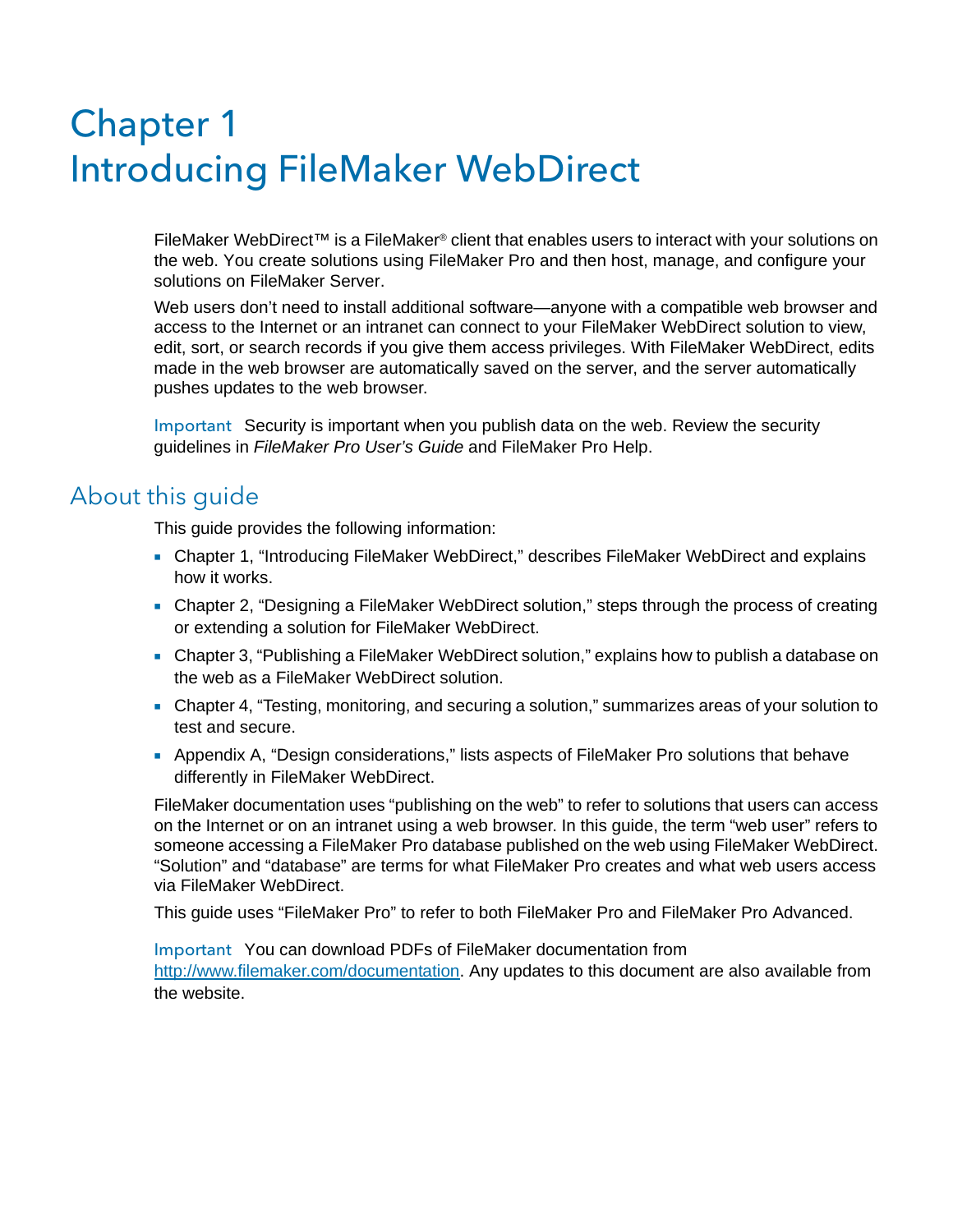# <span id="page-5-1"></span><span id="page-5-0"></span>About FileMaker WebDirect

FileMaker WebDirect combines aspects of a modern web application and a desktop application, bringing FileMaker Pro features to your solutions on the web. With FileMaker WebDirect, you can:

- 1 easily and quickly deploy a solution to anyone with a compatible web browser without using web authoring tools or other technologies
- **1** access data from most modern browsers, whether from a home office or while traveling
- import or export records and container data
- <sup>1</sup> deploy a customized web application by hiding and locking the menu bar and status toolbar

Built on advances in web technologies (HTML5, CSS3, and JavaScript), FileMaker WebDirect enables your solutions to do much of what FileMaker Pro can do, but within the constraints of modern web browsers.

FileMaker WebDirect works best when you are:

- 1 deploying FileMaker Pro solutions intended primarily for web browsers
- 1 extending existing solutions to include remote users outside the team or organization

For particular groups of users, you can choose to add or modify only the layouts they need. For example, if warehouse workers only need to fulfill orders in your order management solution, then you may only need to add invoice layouts that work well in a browser.

If you plan to extend an existing solution for web users, you should expect to make changes to your solution for the best possible user experience. Though you may need to make some changes to your solution using FileMaker Pro, you won't need to write any PHP, HTML, CSS, or JavaScript code. See chapter [2, "Designing a FileMaker](#page-11-5) WebDirect solution," for more information.



**A FileMaker Pro layout displayed in a web browser with FileMaker WebDirect**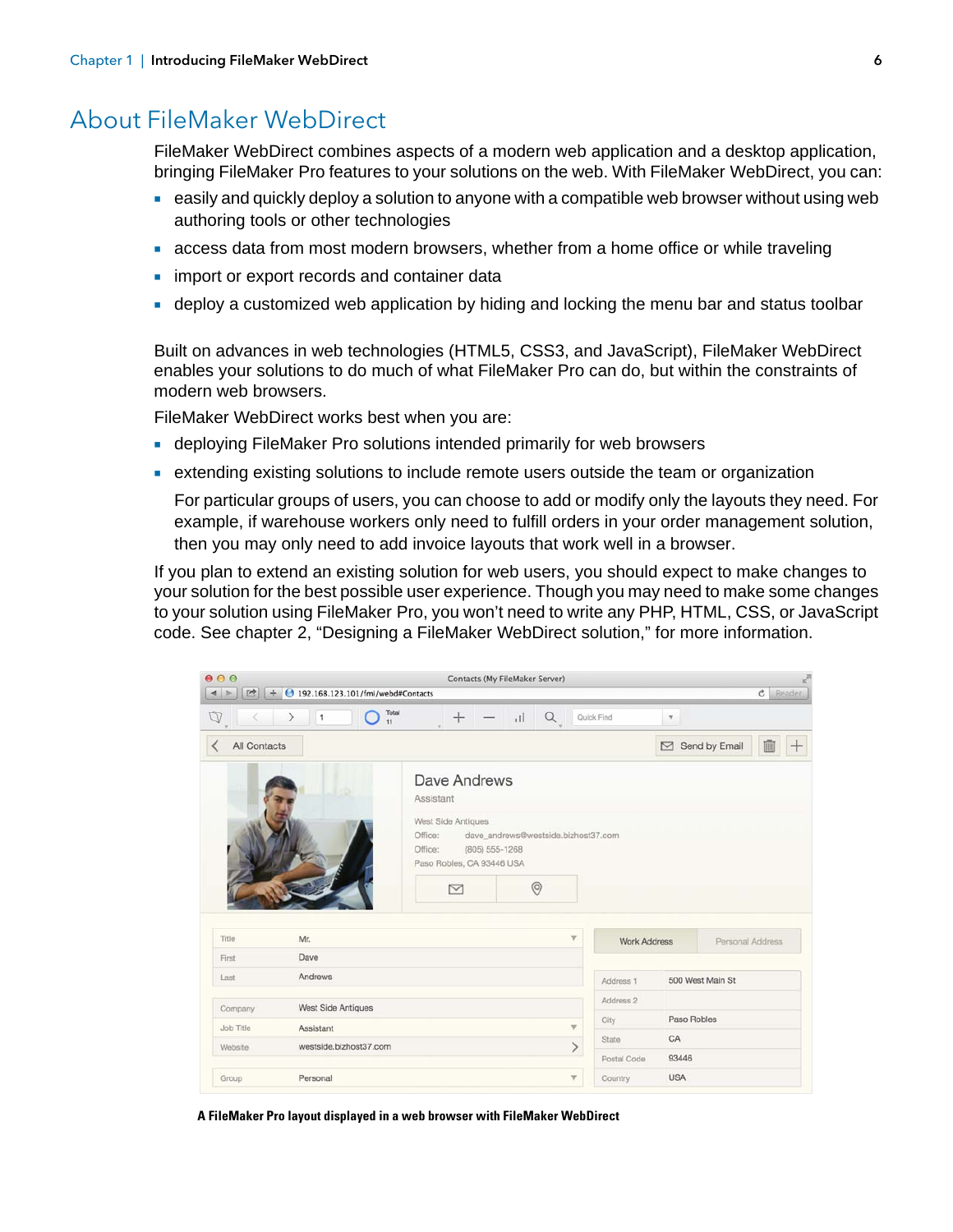# <span id="page-6-6"></span><span id="page-6-0"></span>How FileMaker WebDirect works

<span id="page-6-12"></span><span id="page-6-7"></span>FileMaker WebDirect runs in a web browser and uses these standard web technologies:

- <span id="page-6-3"></span>**HTML5** to define the structure of the page
- <span id="page-6-9"></span>• CSS3 to control the appearance of the page
- <span id="page-6-8"></span>1 JavaScript to enable interactions (for example, clicking buttons and switching tab panels)
- **HTTP/HTTPS and WebSocket protocols to communicate between the web browser and the** web server

HTML5 and CSS3 are evolving standards and are implemented differently across web browsers. How your FileMaker WebDirect solution works can vary according to how the web browser conforms to these standards, how the browser's JavaScript engine performs, and how the browser parses and renders CSS. One advantage of using these web standards is that as web browsers become faster and more compliant with the standards, your FileMaker WebDirect solution will benefit from these improvements.

#### <span id="page-6-2"></span><span id="page-6-1"></span>FileMaker WebDirect architecture

The architecture of FileMaker WebDirect bridges two different environments: the web browser and FileMaker Server. In the web browser, FileMaker WebDirect runs as a client that interacts with a solution hosted on FileMaker Server.

<span id="page-6-5"></span><span id="page-6-4"></span>FileMaker Server comprises the following components:

- **Database Server:** Hosts the solutions you share with all FileMaker clients (FileMaker Pro, FileMaker Go®, and FileMaker WebDirect). As the core component of FileMaker Server, it handles everything about your solution including layouts, data, scripts, script triggers, user account authentication, and record locking.
- <span id="page-6-10"></span>**• Web Publishing Engine:** Translates the layouts, interactions, and data defined by your FileMaker Pro solution into HTML5, CSS3, JavaScript, and data for the web browser. In real time, the Web Publishing Engine (WPE) creates the user interface from your FileMaker Pro layouts to work in the web browser.
- <span id="page-6-11"></span>**Neb server:** Communicates with web browsers using HTTP/HTTPS and WebSocket protocols to serve your FileMaker Pro solution as a web application.



**FileMaker WebDirect architecture**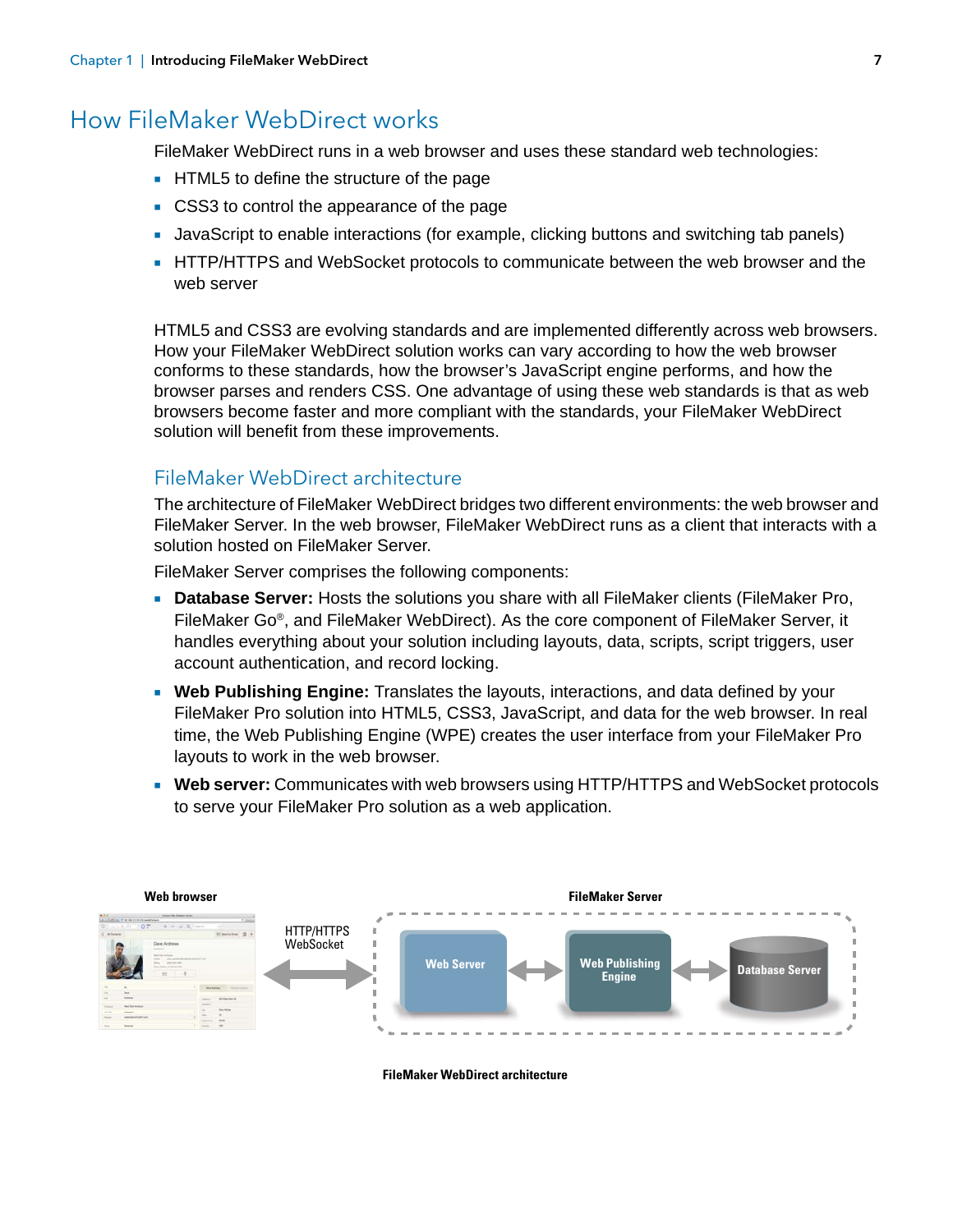FileMaker Server responds to requests from the web browser as follows:

- **1.** The Database Server sends layout information and data from a hosted solution to the WPE.
- **2.** The WPE translates layouts and data from the solution into HTML5, CSS3, and JavaScript code and data for the browser.
- **3.** The web server sends the translated layouts and data from the WPE to the browser.

In the web browser, FileMaker WebDirect renders the HTML5, CSS3, and JavaScript code generated by the WPE; captures user clicks and key presses; and sends these interactions to the Database Server to be processed.

#### <span id="page-7-2"></span><span id="page-7-0"></span>Implicit interaction model

To enable your solution to behave more like an application, FileMaker WebDirect implements an *implicit interaction model*. In FileMaker Pro and FileMaker Go, users are accustomed to committing changes in fields, clicking buttons to show custom dialog boxes, seeing data as it is being updated by other users, and seeing conditional formatting change as conditions change, all without explicitly submitting their changes or refreshing the display. FileMaker WebDirect brings that same level of implicit interaction to users on the web.

A connection between a web browser and a server starts when the browser sends a request to the server; the server then sends back data in response. To enable FileMaker Server to push data to the browser when the browser hasn't requested anything, FileMaker WebDirect employs the WebSocket protocol and a technique called *long polling*. Once FileMaker WebDirect establishes a connection to FileMaker Server, the web browser and server communicate as needed to update records, change layouts, perform scripts, and more.

#### <span id="page-7-1"></span>How FileMaker WebDirect renders a layout

For every object on a layout, the WPE generates a unique ID. When a web user interacts with an object, the browser detects the interaction and sends the object ID and interaction to the WPE and then to the Database Server, which controls the entire operation. The Database Server processes the interaction and sends a response; the WPE converts the response to HTML5, CSS3, and JavaScript code and then sends it to the browser.

<span id="page-7-3"></span>For example, you've designed a FileMaker WebDirect solution that has one layout containing a button that's set up to run the Show Custom Dialog script step. To access the solution, a web user types the URL in a browser or clicks a link. The request to open the solution comes to the web server, which passes the request to the WPE. The WPE tells the Database Server to open the specified database. The WPE authenticates the user with the Database Server, opens a session, and performs other startup activities. If the user is allowed to open the database, the Database Server passes information about the layout and button to the WPE. In real time, the WPE generates the code to represent the layout and the button, including the formatting information for the button's pressed and hover states and a unique ID for the button. When the user clicks the button on the layout, the browser sends the click along with the button's ID to the WPE. The WPE tells the Database Server that the button was clicked; the Database Server runs the script step, responds that the script ran successfully, and tells the WPE to display the custom dialog box. The WPE generates the code for the custom dialog box and then sends it to the web browser to display.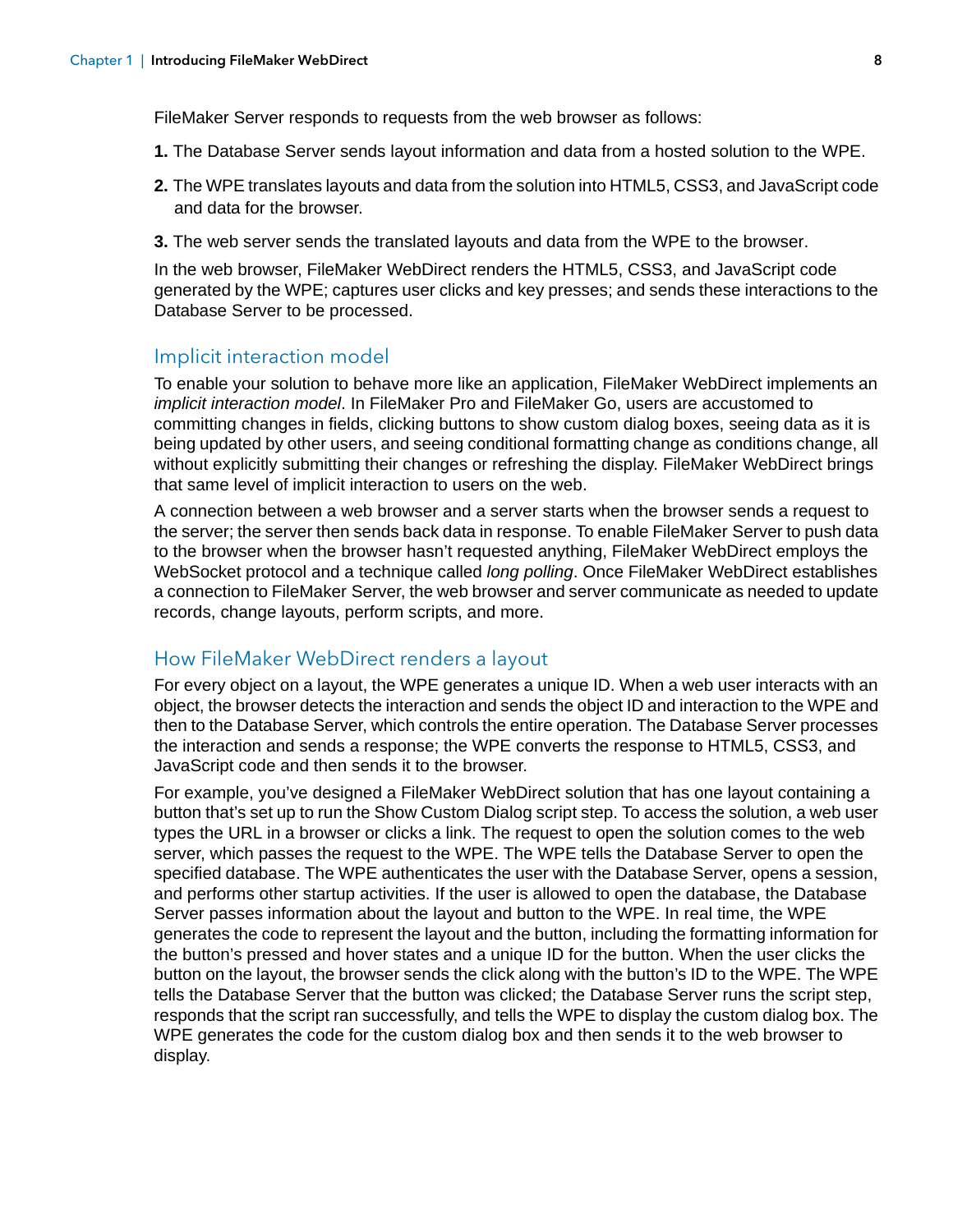#### <span id="page-8-1"></span><span id="page-8-0"></span>How web technologies affect your solution

Even though FileMaker WebDirect runs in a web browser, you don't need to be a web expert to make your solution work well in FileMaker WebDirect. You do need to follow some simple design principles.

**Example 2** Layouts should reflect standard best practices on the web.

Every object, style, image, and interaction on a layout means more data transferred from the Database Server to the web browser, so make wise decisions about what to include on a layout. Most web applications don't have hundreds of interactive objects or large, high-resolution images because web browsers cannot render them quickly enough and can be slowed by poor network connections.

- 1 Keep in mind that your solution is running on the web, so limitations inherent to the web remain. For example, if the CSS standard doesn't define a property for a particular style, that style won't be displayed in your FileMaker WebDirect solution.
- There are some things you can do in FileMaker Pro that you should avoid in your FileMaker WebDirect solution.

Some features, like opening multiple windows, don't translate well to the web. Other features, like rich text, simply don't work. Consider designing a new solution specifically for FileMaker WebDirect, or extending the portions of your existing solution that make the most sense on the web. See ["Step 2: Understand the capabilities of FileMaker](#page-12-3) WebDirect" on [page](#page-12-3) 13.

While designing your solution, keep in mind these important implications of how FileMaker WebDirect works:

- The Database Server does most of the work for the FileMaker WebDirect client. (By comparison, FileMaker Pro and FileMaker Go clients share the workload with the Database Server when they access hosted solutions.) For example, key presses and mouse clicks that are handled by FileMaker Pro must be sent from FileMaker WebDirect to the server. The Database Server also sets record locks, activates script triggers, fetches data, and manages layout and data caches.
- 1 Clicking through an object stacked in front of another object is not supported on the web. For example, in FileMaker Pro, if a rectangle is in front of an image that is set up to run a script, the click passes through the rectangle to the image behind and runs the script. On the web, clicking stacked objects doesn't pass the click through to an object behind; therefore in FileMaker WebDirect, clicking these stacked objects doesn't run the script. An alternative approach is to assign the script to the front-most object. The same limitation applies to placing an object on a tab label; clicking the object doesn't cause the tab panel to switch. Instead of putting an object (like a field) on a tab label, use a calculation to control the tab name.
- 1 Script steps that affect windows work differently in FileMaker WebDirect than in FileMaker Pro. FileMaker Pro supports a multiple document interface, so a solution can open multiple windows. Because web browsers employ a single document interface, if your FileMaker WebDirect solution uses the New Window script step, the new window is stacked in front of the current window within the same browser window. In many cases, using popovers or slide controls can provide a better user experience than windows. See ["Working with virtual](#page-17-2)  [windows" on page](#page-17-2) 18.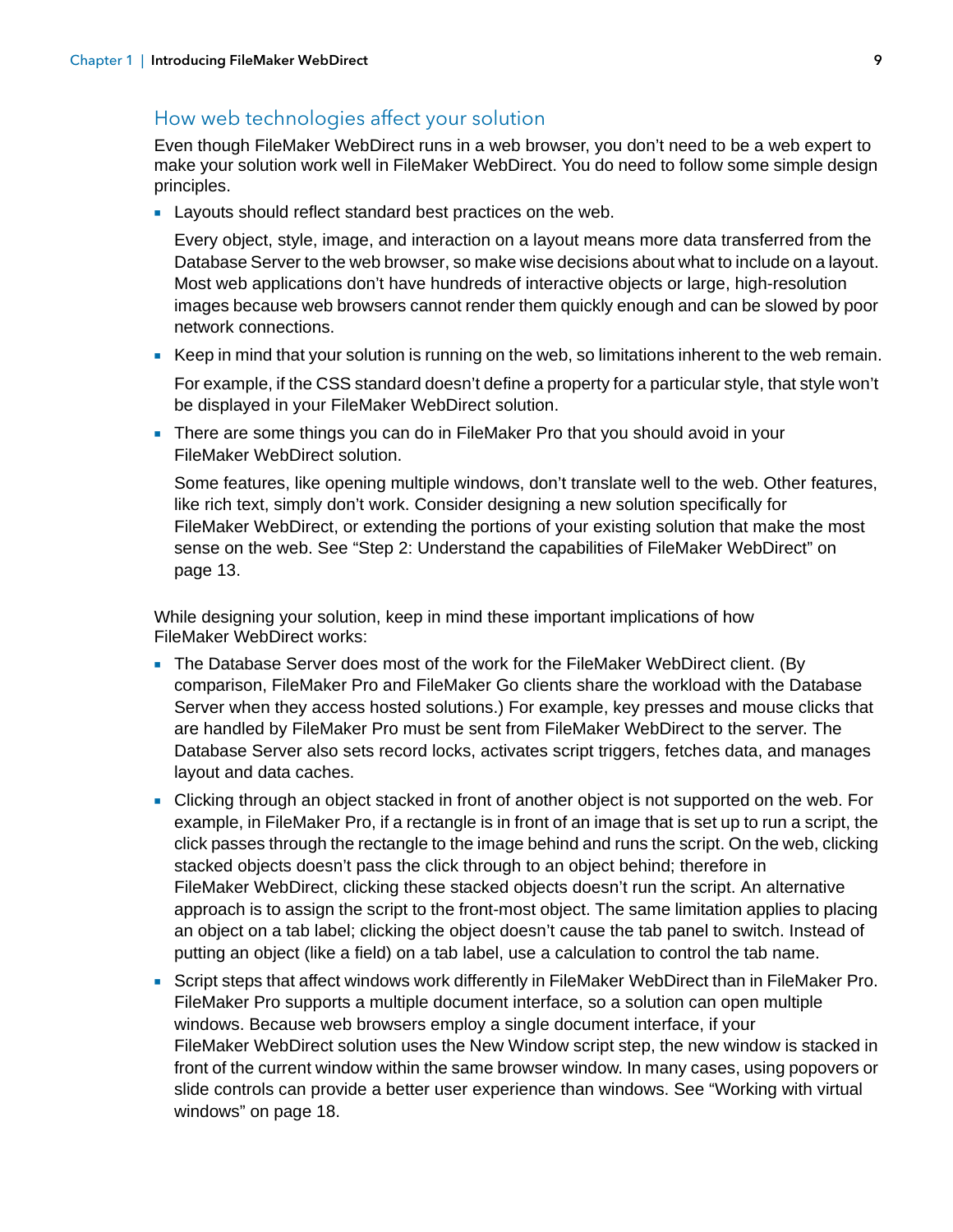- <span id="page-9-4"></span><span id="page-9-2"></span>1 For security reasons, browsers run web applications like FileMaker WebDirect with limited access to system resources. (This limited environment is called a *sandbox*.) For example, FileMaker WebDirect can't access arbitrary locations in the file system, so the Import Records and Export Records script steps work differently than in FileMaker Pro.
- 1 Many tasks—such as CSS cascading, determining focus, propagating events, and tabbing—are ultimately controlled by the web browser and behave differently than in FileMaker Pro. For example, FileMaker WebDirect intercepts Tab key presses and sends them to the Database Server to determine the next object in the layout's tab order. But at some point, pressing the Tab key exits the webpage and enters the web browser's interface (for example, the address bar). Another example is event propagation: browsers enable web applications to respond to a click only after the click happens, unlike FileMaker Pro, which enables your solution to respond via script triggers before, during, or after a click.
- 1 Objects in HTML5 observe a true parent-child hierarchy—that is, a child object is always contained within a single parent object. For example, an image that extends across the boundary between the header and body parts of a layout in FileMaker Pro displays exactly as it is placed, spanning both parts. However, in FileMaker WebDirect, the image can be in only one part, so the image is cropped at the boundary between the parts it spans.

For detailed information, see chapter [2, "Designing a FileMaker](#page-11-5) WebDirect solution."

# <span id="page-9-1"></span><span id="page-9-0"></span>FileMaker WebDirect requirements

To publish databases using FileMaker WebDirect, you need:

- **1** a Windows or OS X computer running FileMaker Server
- **1** access to the Internet or an intranet
- <span id="page-9-3"></span>• one or more FileMaker databases
	- You must convert files created in FileMaker Pro 11 and earlier to the FileMaker Pro 12 format. For more information on file format conversion, see FileMaker Pro Help.
- **1** a web browser for accessing your solutions

The supported web browsers are:

| <b>Windows</b>    | OS X   | iOS    | Android |
|-------------------|--------|--------|---------|
| Internet Explorer | Safari | Safari | Chrome  |
| Chrome            | Chrome |        |         |

Note On Android, FileMaker WebDirect supports Google and ATOK input method editors (IMEs).

For information on the minimum hardware and software requirements, see [http:/www.filemaker.com/r/fms-specs](http://www.filemaker.com/r/fms-specs).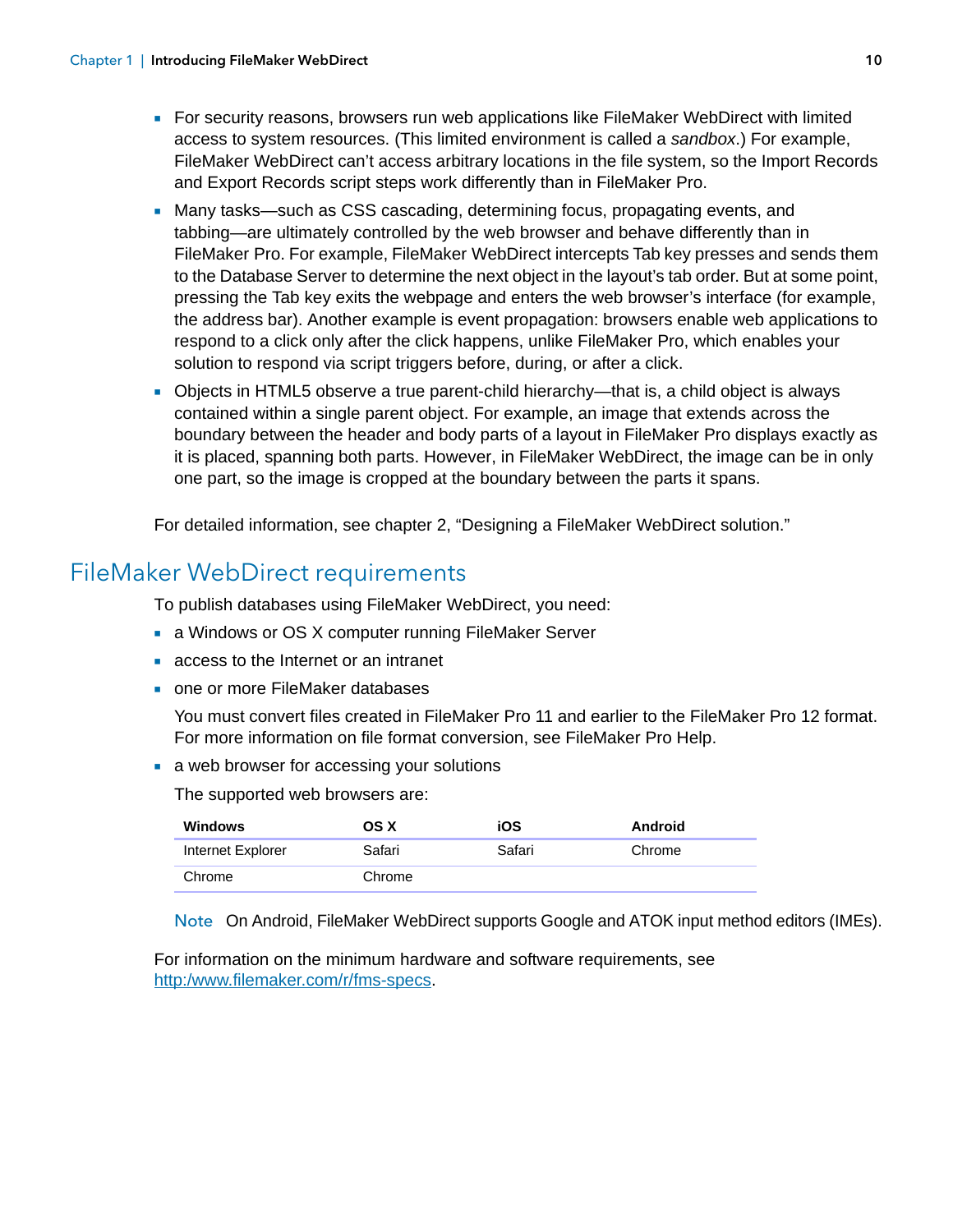#### <span id="page-10-8"></span><span id="page-10-0"></span>Connecting via the Internet or an intranet

When you publish databases on the Internet or an intranet, the host computer must be running FileMaker Server, and the databases you want to share must be open.

In addition:

- It is strongly recommended that you publish your database on a computer with a full-time Internet or intranet connection using TCP/IP. You can publish databases without a full-time connection, but they are only available to users when your computer is connected to the Internet or an intranet.
- <span id="page-10-7"></span><span id="page-10-6"></span>1 The host computer should have a dedicated *static* (permanent) Internet Protocol (IP) address or a domain name. If you connect to the Internet with an Internet service provider (ISP), your IP address might be *dynamically allocated* (it is different each time you connect). A dynamic IP address makes it more difficult for users to locate your databases. If you are not sure of the type of access available to you, consult your ISP or network administrator.
- While a web user is connected to a FileMaker WebDirect solution, he or she should use a single ethernet, Wi-Fi, or mobile (4G or LTE) network connection with consistent signal strength and connectivity. Loss of network connectivity—which can be caused by intermittent signal or by switching between networks—can cause FileMaker WebDirect to disconnect from the server.
- <span id="page-10-5"></span>• Consider using Secure Sockets Layer (SSL) encryption to secure communication between FileMaker WebDirect and FileMaker Server. See ["Enabling SSL encryption" on page](#page-26-2) 27.

#### <span id="page-10-1"></span>About accessing databases with FileMaker WebDirect

By default, FileMaker Server supports one FileMaker WebDirect or one FileMaker Go connection at a time. To share information with multiple simultaneous web users, you can purchase additional concurrent connections at the FileMaker Store. See <http://www.filemaker.com>.

# <span id="page-10-2"></span>Other ways to publish FileMaker data on the web

<span id="page-10-4"></span>In addition to FileMaker WebDirect, there are two other ways to publish your data:

**Static publishing:** If your data rarely changes, or if you don't want users to have a live connection to your database, you can use static publishing. With static publishing, you export FileMaker Pro data to create a webpage that you can further customize with HTML. The webpage doesn't change when information in your database changes, and users don't connect to your database. See FileMaker Pro Help.

<span id="page-10-3"></span>**Custom Web Publishing:** To integrate your FileMaker database with a custom website, use the Custom Web Publishing technologies. See *FileMaker Server Custom Web Publishing Guide*.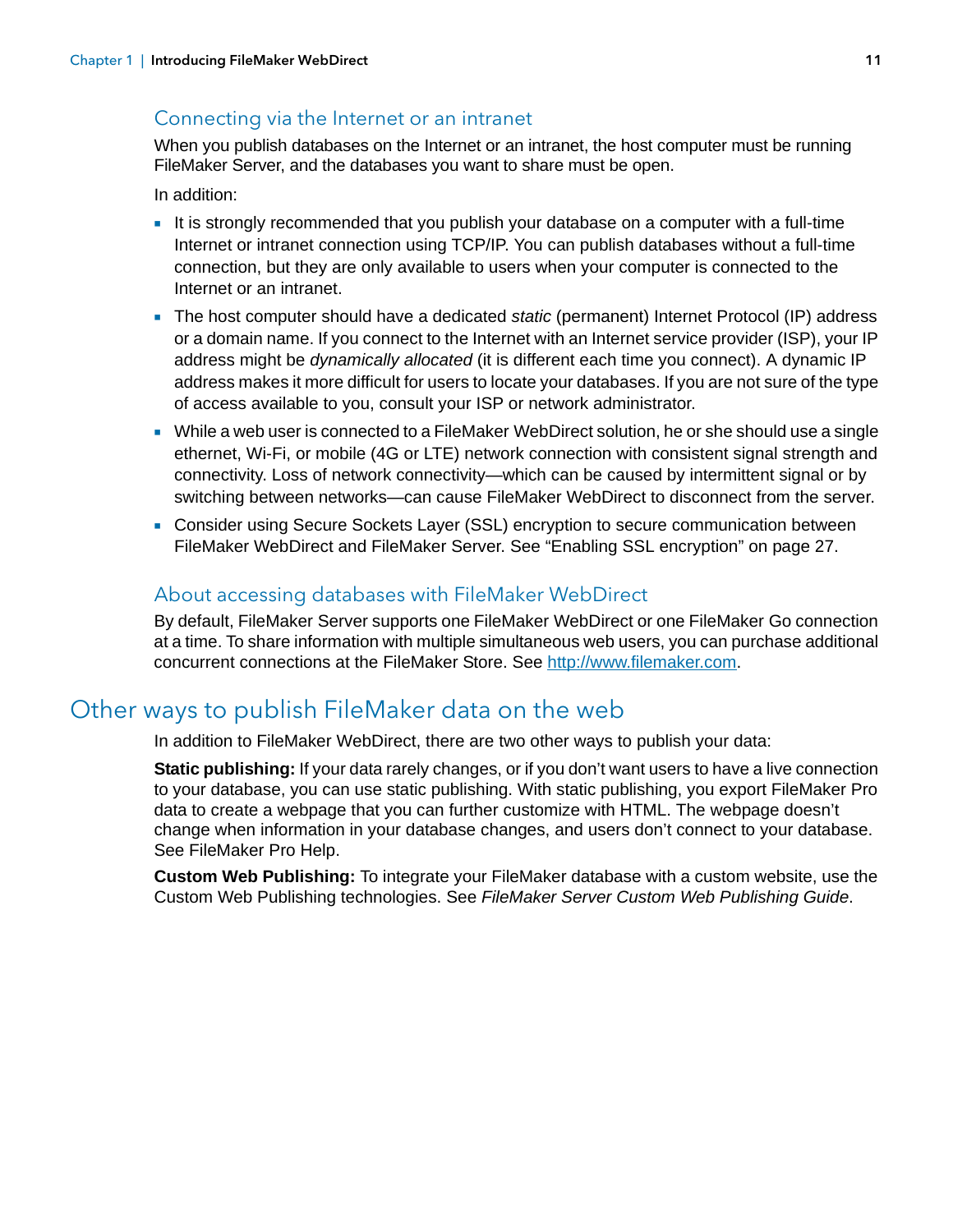# <span id="page-11-6"></span><span id="page-11-5"></span><span id="page-11-0"></span>Chapter 2 Designing a FileMaker WebDirect solution

With FileMaker WebDirect, you can host FileMaker solutions for web users and extend existing solutions to the web for occasional or remote users.

If you are modifying an existing database for use with FileMaker WebDirect, consider creating new layouts specifically intended for web browsers.

<span id="page-11-7"></span>If you are designing a solution that will be accessed by both FileMaker WebDirect and FileMaker Pro network clients, design with web users in mind to ensure compatibility across both technologies.

Note For a full description of FileMaker Pro features and functionality, see FileMaker Pro Help.

Follow the general steps below to design a FileMaker WebDirect solution. For more design tips, see appendix [A, "Design considerations."](#page-31-2)

# <span id="page-11-1"></span>Step 1: Plan your FileMaker WebDirect solution

A well-planned FileMaker WebDirect solution promotes consistent:

- $\blacksquare$  data entry
- data retrieval
- **1** access for multiple concurrent users

To ensure that your solution provides a reliable experience for web users, you should identify potential problems and modify your solution accordingly.

#### <span id="page-11-2"></span>Purpose of the solution

Determine the purpose for your solution, or the problem you want to solve. If the solution solves multiple problems or tracks multiple kinds of data, identify how you will split the solution into several layouts and tasks.

Layouts should have unique names, even if they are organized in different folders in the Manage Layouts dialog box.

#### <span id="page-11-3"></span>Number of web users

The number of concurrently connected web users directly affects the performance of all connected web browsers. You may need to evaluate the hardware and network configuration of your FileMaker Server installation if it does not support the number of concurrent users you require.

For recommended hardware configurations for FileMaker Server, see the FileMaker Knowledge Base at [http://help.filemaker.com](http://www.filemaker.com).

#### <span id="page-11-4"></span>Devices that access the solution

Devices vary by hardware and network performance, screen size, and resolution. If you identify which devices will access your solution, you can design layouts with the devices' capabilities in mind. Devices with limited processing capabilities may render layouts and communicate with FileMaker Server slower than devices with more robust hardware configurations.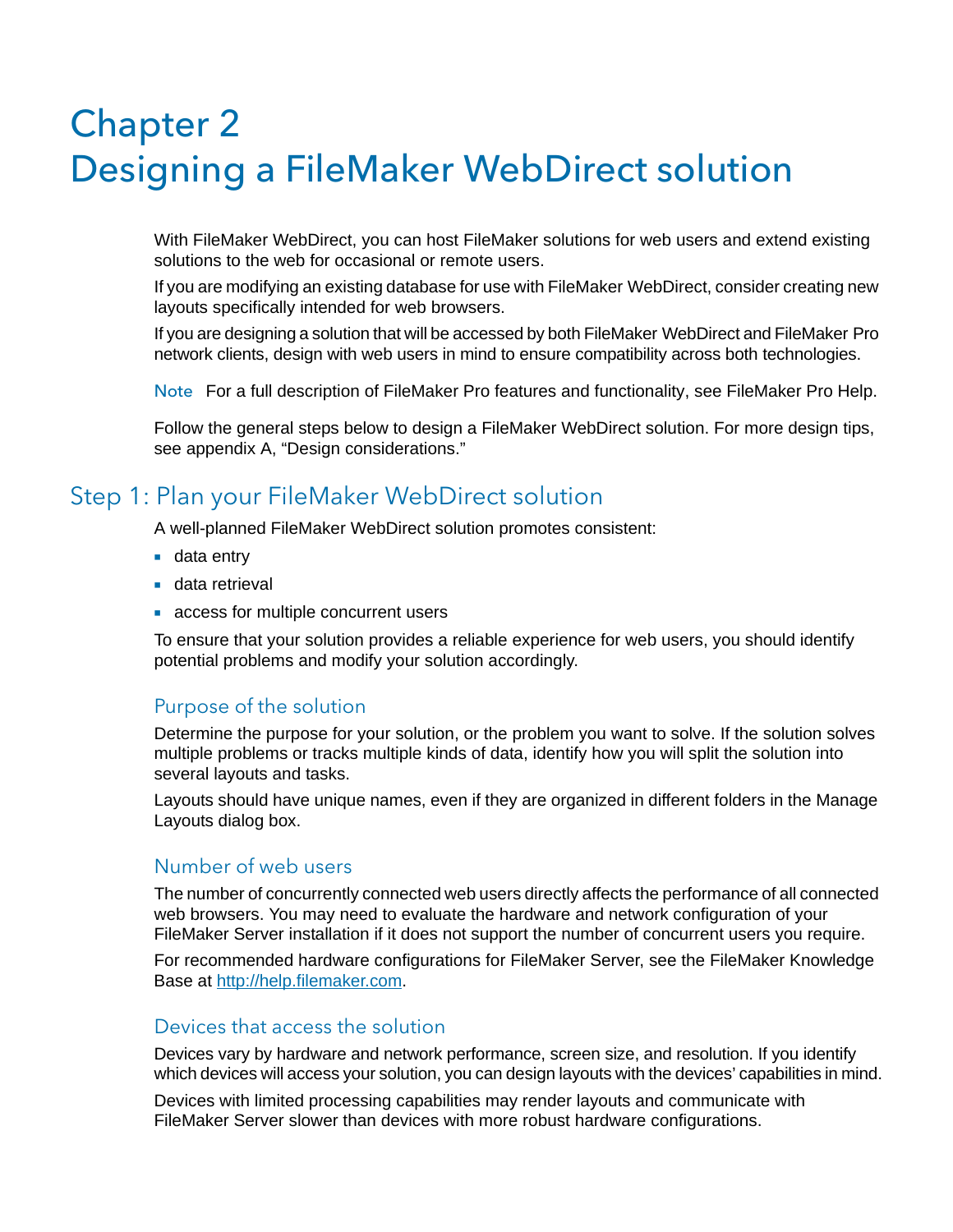#### <span id="page-12-0"></span>How much of the solution FileMaker WebDirect will access

Based on the solution's purpose, the maximum number of concurrent web users, and the devices that will access the solution, decide which layouts and features will be accessed by FileMaker WebDirect.

#### <span id="page-12-1"></span>Plug-ins

<span id="page-12-6"></span>When using third-party plug-ins with a FileMaker WebDirect solution, only use plug-ins that have been enabled for the WPE. (In general, a plug-in designed for use only with FileMaker Pro will not be compatible with the WPE.) For information on installing plug-ins on FileMaker Server, see FileMaker Server Help.

# <span id="page-12-3"></span><span id="page-12-2"></span>Step 2: Understand the capabilities of FileMaker WebDirect

FileMaker WebDirect brings many FileMaker Pro features to your solutions on the web, including:

- **n** implicit record commits
- **data entry validation**
- conditional formatting
- **n** modern layout themes
- **script triggers**
- $\blacksquare$  quick find

For information about how web users interact with FileMaker WebDirect solutions, see ["Implicit](#page-7-2)  [interaction model" on page](#page-7-2) 8.

Although FileMaker WebDirect is very similar to FileMaker Pro, it does not have all the features of a FileMaker Pro network client.

- 1 Web users can choose layouts and different layout views, but they cannot add, delete, or modify fields, layouts, scripts, relationships, value lists, or other database schema.
- FileMaker WebDirect does not support Table View. Script steps or script step options that change the view to Table View are not supported. If a layout's default view is Table View, the layout displays in a different view. If no other views are enabled, the layout displays in List View.
- **FileMaker WebDirect does not allow users to click objects that are located behind other layout** objects, even if the front-most objects are transparent or if users click empty space in an object group. Rather than stacking multiple objects:
	- use calculated values for tab labels
	- add icons to buttons instead of stacking images in front of buttons
	- **qroup multiple objects and apply button settings to the group**
- <span id="page-12-5"></span>1 FileMaker WebDirect offers limited text styles: rich text, highlighting, paragraph text styles, and tab stops are not supported.
- <span id="page-12-4"></span>• FileMaker Pro Advanced custom menus have no effect in FileMaker WebDirect solutions.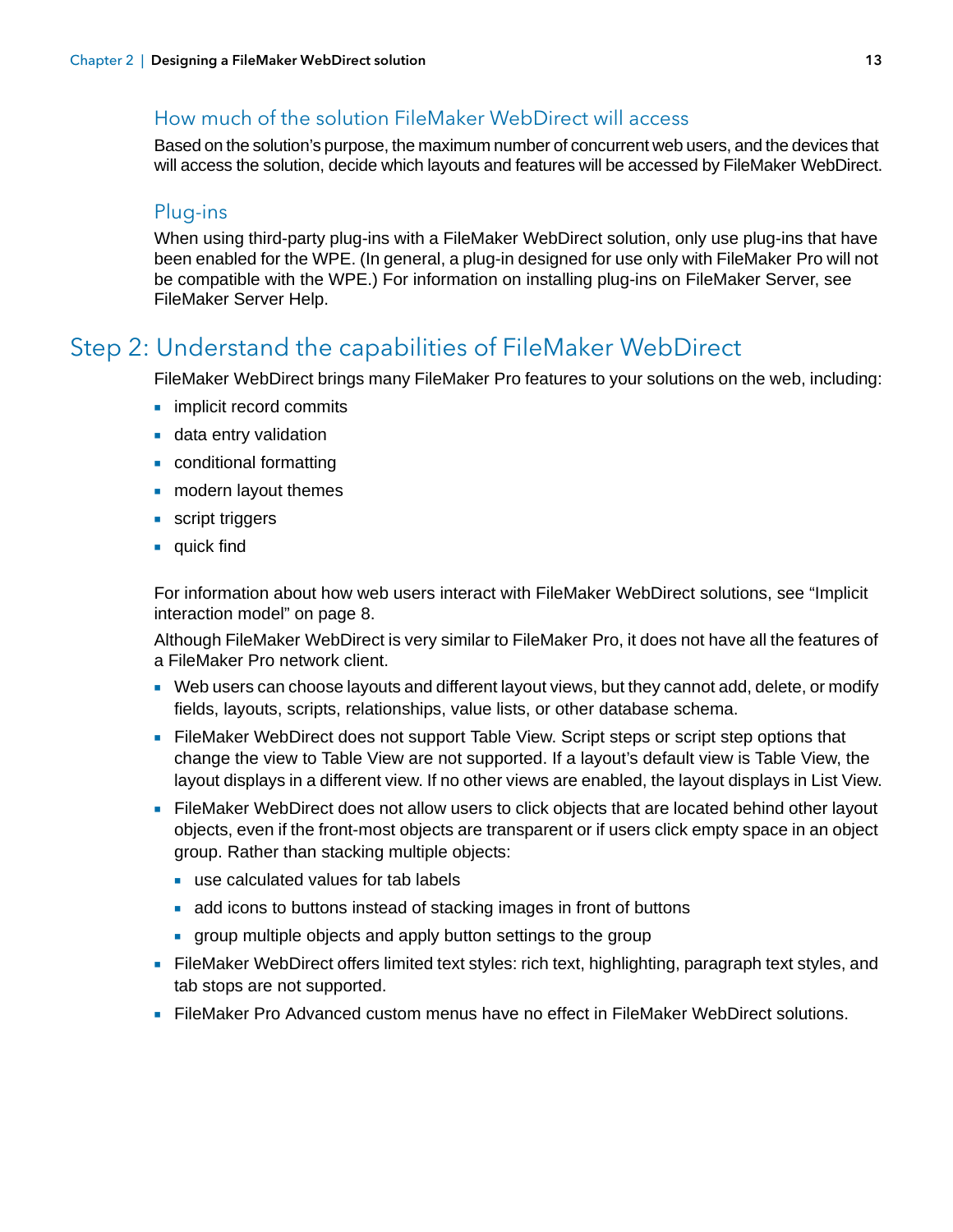# <span id="page-13-0"></span>Step 3: Optimize performance

<span id="page-13-2"></span>As the host for the solution, FileMaker Server processes data entered through FileMaker WebDirect, performs calculations, runs scripts, and processes script triggers. The web browser renders layouts and communicates the web user's actions to FileMaker Server. For an example of how FileMaker WebDirect and FileMaker Server communicate, see "FileMaker [WebDirect architecture"](#page-6-2)  [on page](#page-6-2) 7.

How efficiently FileMaker WebDirect can perform these tasks is affected by:

- the processing capabilities of the web user's device
- $\blacksquare$  the number of web users concurrently accessing the solution
- the quality of the web user's network connection
- 1 the amount of data transferred between FileMaker Server and the web browser
- 1 the frequency with which the web browser communicates with FileMaker Server
	- The web browser communicates with FileMaker Server whenever:
	- **1** a record is created, opened, committed, or deleted
	- the current record is changed
	- $\blacksquare$  the layout is changed
	- a calculation is evaluated
	- **a** script is performed
	- **a** a script trigger is activated

To improve the overall performance of your FileMaker WebDirect solution, you should minimize the amount of data transferred between FileMaker Server and the browser, the frequency with which the browser communicates with FileMaker Server, and the amount of processing the web browser must perform when rendering each layout.

Keep the following best practices in mind:

- 1 In List View and portals, minimize the number of layout objects displayed simultaneously.
- Minimize the number of portals and panel controls.
- **I** Minimize the use of unstored calculations and script triggers.

#### <span id="page-13-1"></span>Improving HTML performance

Reduce the amount of HTML transferred between FileMaker Server and the web browser to make layouts change faster, records load faster, and script triggers activate faster.

To reduce the amount of HTML in your solution:

- create several layouts with a minimum of objects rather than one layout with many objects
- **Example 1** reduce the number of tooltips on each layout
- keep image sizes appropriate for web use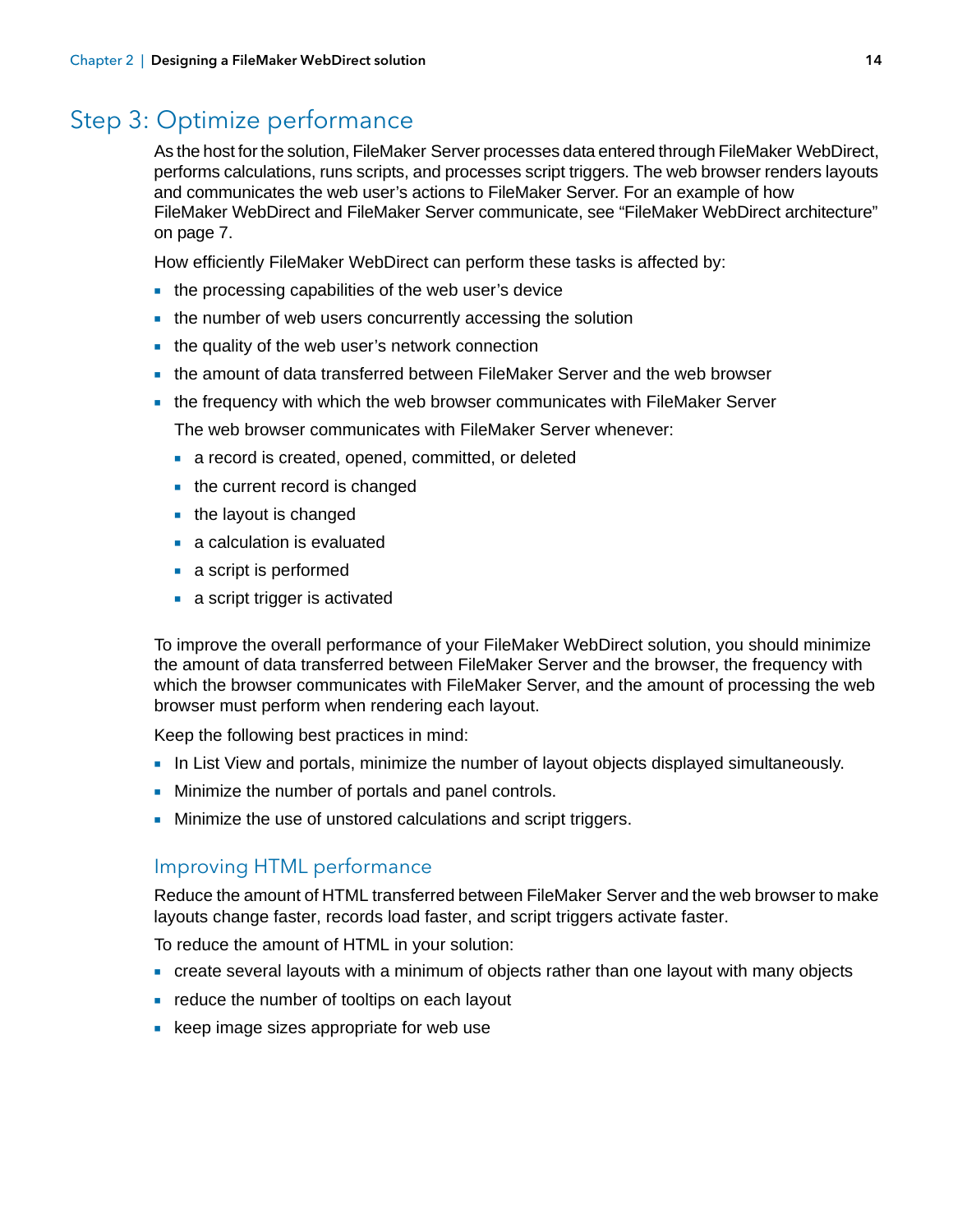#### <span id="page-14-0"></span>Improving CSS performance

Reduce the amount of CSS in the solution to improve the web browser's layout rendering performance. Layouts with large amounts of CSS may load slowly, particularly on devices with limited processing capabilities.

To reduce the amount of CSS in your solution:

- 1 choose or create simple themes, such as themes that do not use gradients or image slices
- 1 create custom themes and custom styles rather than overriding existing themes and styles
- reduce the use of object states on each layout object
- minimize conditional formatting

# <span id="page-14-1"></span>Step 4: Design layouts for mobile browsers

Web users access FileMaker WebDirect solutions with mobile devices that have different screen sizes and resolutions. To provide an optimal experience for mobile browsers, identify the target devices for your solution, and design your solution to adapt to each device.

- **Design each layout for the smallest device in a range of devices, and configure the auto-resize** options for layout objects to expand based on the web browser's height and width.
	- In some mobile browsers, users may not be able to view objects near the bottom edge of a layout if the layout is larger than the mobile device's viewable area.
	- Mobile browsers can't zoom out beyond the area that is displayed when the web user enters the layout.
	- 1 In some browsers, zooming in to the layout may lead to unexpected results.
- <span id="page-14-2"></span>• Use the OnLayoutSizeChange script trigger to change layouts if the browser dimensions change to be greater or smaller than a certain height or width, such as when a mobile browser changes orientation.
- 1 To make it easy for web users to read and select the objects on small screens, use one of the Touch themes or increase the size of fonts and layout objects.
- 1 Make fields large enough to display and print the data contained in the field. In the web browser, fields don't expand when they are active and field contents are truncated if the contents don't fit within the field boundaries.
- To allow users to commit records, design a scripted button or leave enough inactive space on the layout so that web users can click outside fields on small screens.
- 1 FileMaker WebDirect does not support saving snapshot links, importing records, exporting records, or exporting the contents of container fields from mobile browsers.
- 1 When a solution launches from the Home screen of an iOS device, the solution opens in a fullscreen web browser window, minimizing the web browser controls and increasing the space available for layouts. If you require mobile web users to launch the solution from the Home screen, add instructions to your solution's documentation. See ["Step 10: Document your](#page-21-3)  [solution" on page](#page-21-3) 22.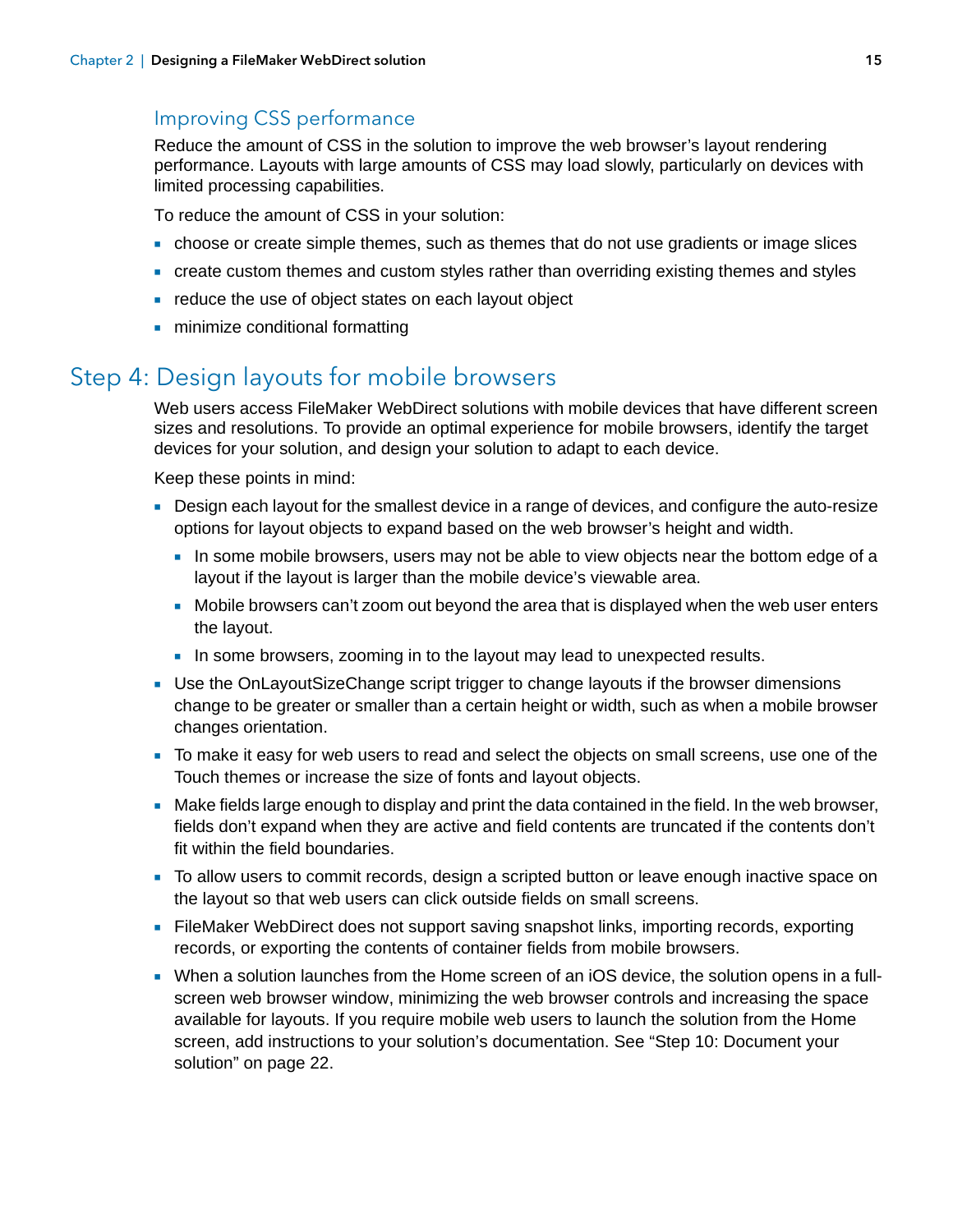# <span id="page-15-0"></span>Step 5: Set the solution icon and options for layouts, views, and tools

You should set an identifiable solution icon, direct web users to layouts appropriate for their devices, and display the tools applicable to your FileMaker WebDirect solution.

#### <span id="page-15-1"></span>Setting the solution icon

The solution icon identifies your solution in FileMaker WebDirect Launch Center and distinguishes it on that server. You can specify a custom icon or choose a pre-designed icon from a list. See FileMaker Pro Help.

#### <span id="page-15-2"></span>Setting the initial layout and view

<span id="page-15-5"></span>When a FileMaker WebDirect solution is set to perform a script at startup, users see the results of that script each time they open the solution. To determine which layout and view web users see when they open the solution, use the OnFirstWindowOpen script trigger with a startup script that includes the following script steps:

- <span id="page-15-4"></span>■ Go to Layout [ ]
- **Enter Browse Mode [ ]**
- $\blacksquare$  View As [ ]

To send web users to layouts appropriate for their devices, identify which devices and web browsers are running your solution. See ["Functions" on page](#page-18-2) 19.

You can also specify a starting layout in the FileMaker Pro File Options dialog box. See FileMaker Pro Help.

#### <span id="page-15-3"></span>Hiding the menu bar and status toolbar

The controls and options in the menu bar and status toolbar allow users to create, edit, delete, import, export, find, and sort records; switch views and modes; open Help; and so on. If you want to present your own interface for performing tasks, you can hide the menu bar and the status toolbar when the file opens.

To suppress FileMaker WebDirect controls, set the menu bar and status toolbar to hide by default in the FileMaker Pro File Options dialog box. See FileMaker Pro Help.

For multi-file solutions, you must suppress FileMaker WebDirect controls in each file.

To prevent web users from being able to create new records:

- hide the menu bar and the status toolbar
- **EXECT:** use the FileMaker Pro Manage Security dialog box to edit record access and creation privileges

Important When you suppress the FileMaker WebDirect controls, web users are completely dependent on your scripted buttons. You must include buttons that let web users navigate and log out of the solution as well as perform other tasks. Thoroughly test your solution to make sure you have provided users all required functionality. See ["Testing, monitoring, and securing a solution"](#page-29-4)  [on page](#page-29-4) 30.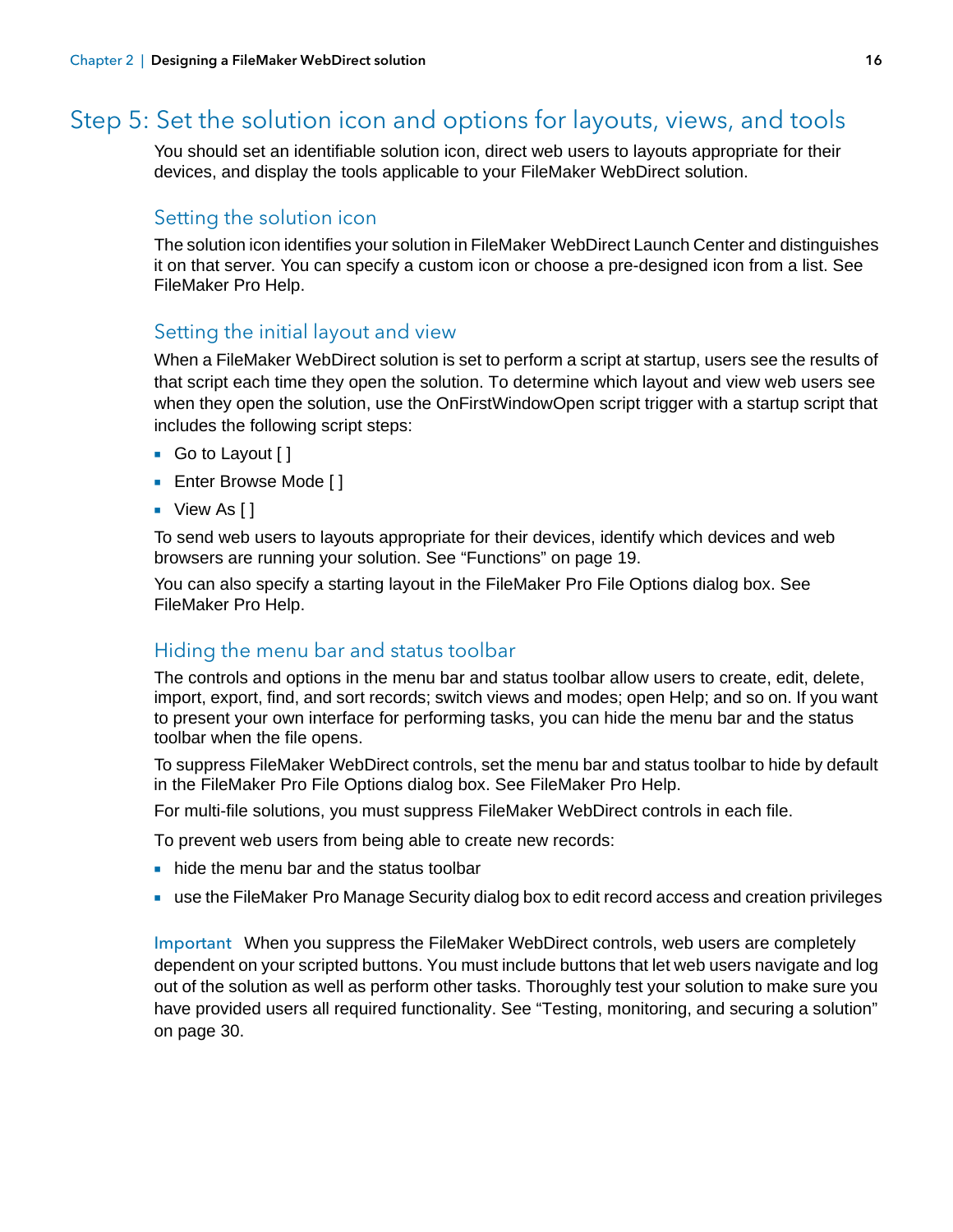You can include scripted buttons on your layout to:

- add, select, navigate, and delete records
- **n** import and export records
- **EXECT:** specify search criteria and perform find requests
- sort the records
- change layouts and layout views
- **-** continue or cancel scripts that may have paused

Provide documentation to help users interact with your solution, as the instructions included in FileMaker WebDirect Help may not apply. See ["Step 10: Document your solution" on page](#page-21-3) 22.

# <span id="page-16-0"></span>Step 6: Set up tasks for web users

In addition to entering or modifying data, your solution may require web users to perform other tasks.

#### <span id="page-16-1"></span>Specifying the sort order

Web users can sort data based on fields on the current layout. To control which fields web users can sort:

- hide the menu bar and the status toolbar, then create buttons that are scripted to sort the data
- 1 use the Manage Security dialog box to restrict access to layouts with a user's account

#### <span id="page-16-3"></span><span id="page-16-2"></span>Working with graphics, sounds, and movies

<span id="page-16-5"></span><span id="page-16-4"></span>Container fields store and display pictures, sounds, movies, and files. Container data can be embedded inside the solution itself or stored externally.

Note FileMaker WebDirect does not support container data that is linked by reference. Referenced container data displays as a static icon and can't be exported.

<span id="page-16-10"></span>You can optimize container fields for static content or for interactive content:

- 1 By default, container fields are optimized for static content. Web users can't play video or audio files, or open PDF files. Web users see either a static graphic or a link to the container field object.
- 1 Container fields optimized for interactive content allow web users to play media files and to interact with PDF files. To optimize the container field as an interactive container, select the **Interactive content** option in FileMaker Pro using the Inspector.

<span id="page-16-9"></span><span id="page-16-8"></span><span id="page-16-7"></span><span id="page-16-6"></span>Note Web users insert a file as interactive content by dragging the file into the container field. You can define scripts that use the Insert Picture, Insert Audio/Video, and Insert PDF script steps.

Web browsers provide inconsistent support for media files, and browser versions may vary on different operating systems. Some browsers may not correctly insert, display, or play certain media files. For example, video files may play as audio files if the video file format is not supported by the browser or operating system.

Web users may be prompted to unblock content before it can be played.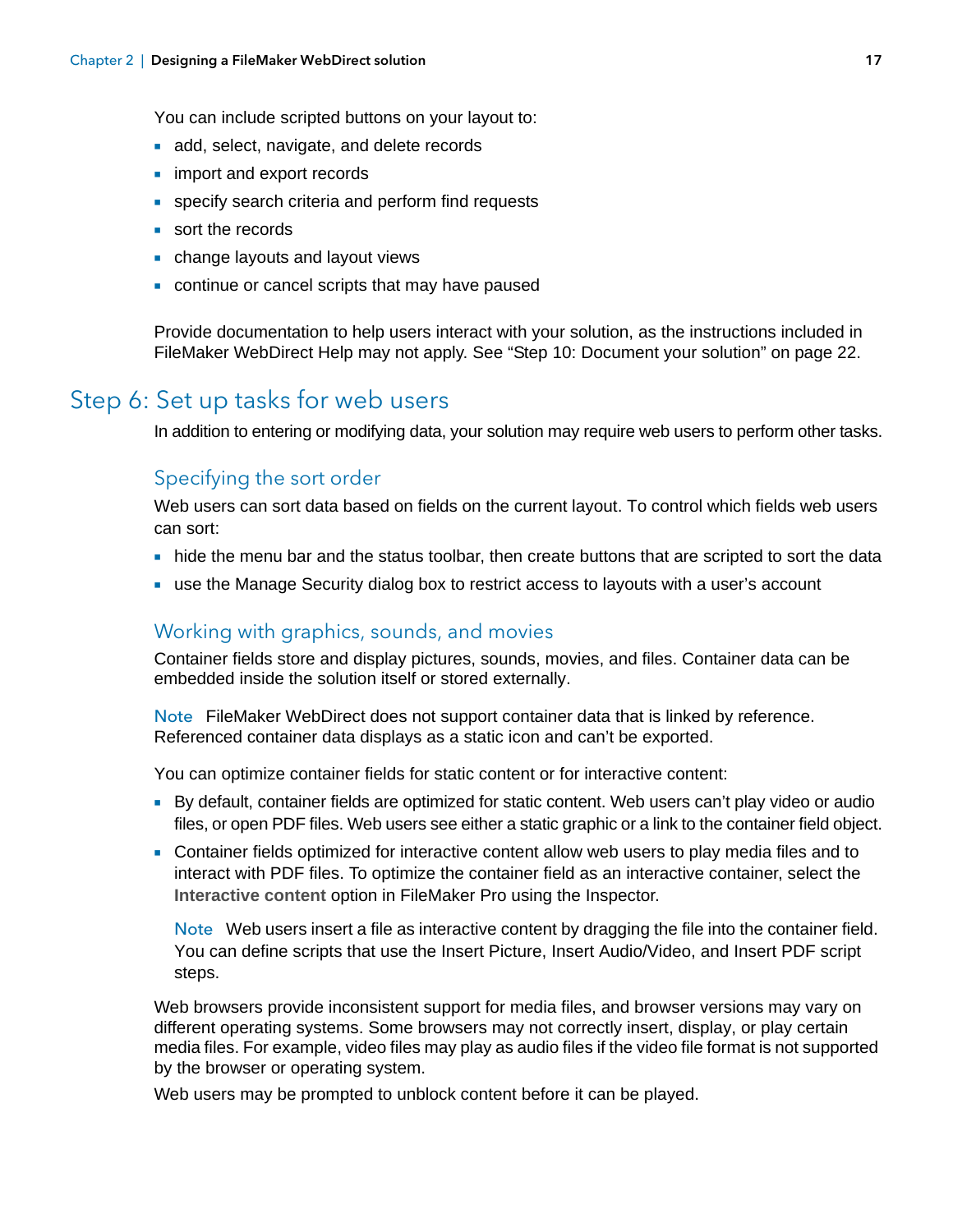<span id="page-17-13"></span>Web users may be prompted to install browser plug-ins. For example, web users may be prompted to install Windows Media Player or QuickTime Player to play media files. If you know which browser your web users will use, then test your media files with that browser.

The recommended file types appear in the table below.

<span id="page-17-8"></span><span id="page-17-3"></span>

| For this kind of media | Use these recommended file types |
|------------------------|----------------------------------|
| Video file             | mp4.                             |
| Audio file             | mp3.                             |
| Image file             | .jpg, .png, .gif                 |

#### <span id="page-17-12"></span><span id="page-17-7"></span><span id="page-17-2"></span><span id="page-17-0"></span>Working with virtual windows

Web users can navigate between multiple virtual windows in a single web-browser window to view a solution in different layouts, views, modes, and so on. Only one virtual window displays in the browser window at a time, but inactive virtual windows remain open when they are not visible.

Virtual windows are opened, closed, and manipulated using script steps. For information about individual script steps, see FileMaker Pro Help.

<span id="page-17-9"></span>Keep these points in mind:

- 1 If you open a new virtual window with the New Window script step, provide scripted buttons to navigate and close the virtual windows.
- <span id="page-17-4"></span>**-** Close unused virtual windows with the Close Window script step.
- <span id="page-17-11"></span><span id="page-17-10"></span>1 If you design a script to perform an external script from a FileMaker data source and you want to return to the original window, add a Select Window [Current Window] script step immediately after the Perform Script step in the original script.
- <span id="page-17-5"></span>1 If you use the Exit Application script step or close the last virtual window with the Close Window script step, the script ends the user's session and takes the user back to FileMaker WebDirect Launch Center.

#### <span id="page-17-1"></span>Importing and exporting data

<span id="page-17-6"></span>Web users may need to share data between the solution and another application. In FileMaker WebDirect, web users can import and export the following file formats:

| <b>File format</b>        | <b>Import</b> | <b>Export</b> |
|---------------------------|---------------|---------------|
| FileMaker Pro             | х             |               |
| <b>Tab-Separated Text</b> | х             | x             |
| Comma-Separated Text      | x             | x             |
| DBF                       | х             | х             |
| Merge                     | х             | х             |
| Excel                     | х             |               |
| <b>HTML Table</b>         |               | x             |

Note To import from a FileMaker Pro file, web users must have access to an account in the file, and the account must have the FileMaker WebDirect extended privilege enabled.

Exported or saved files are downloaded to the web browser's default download location.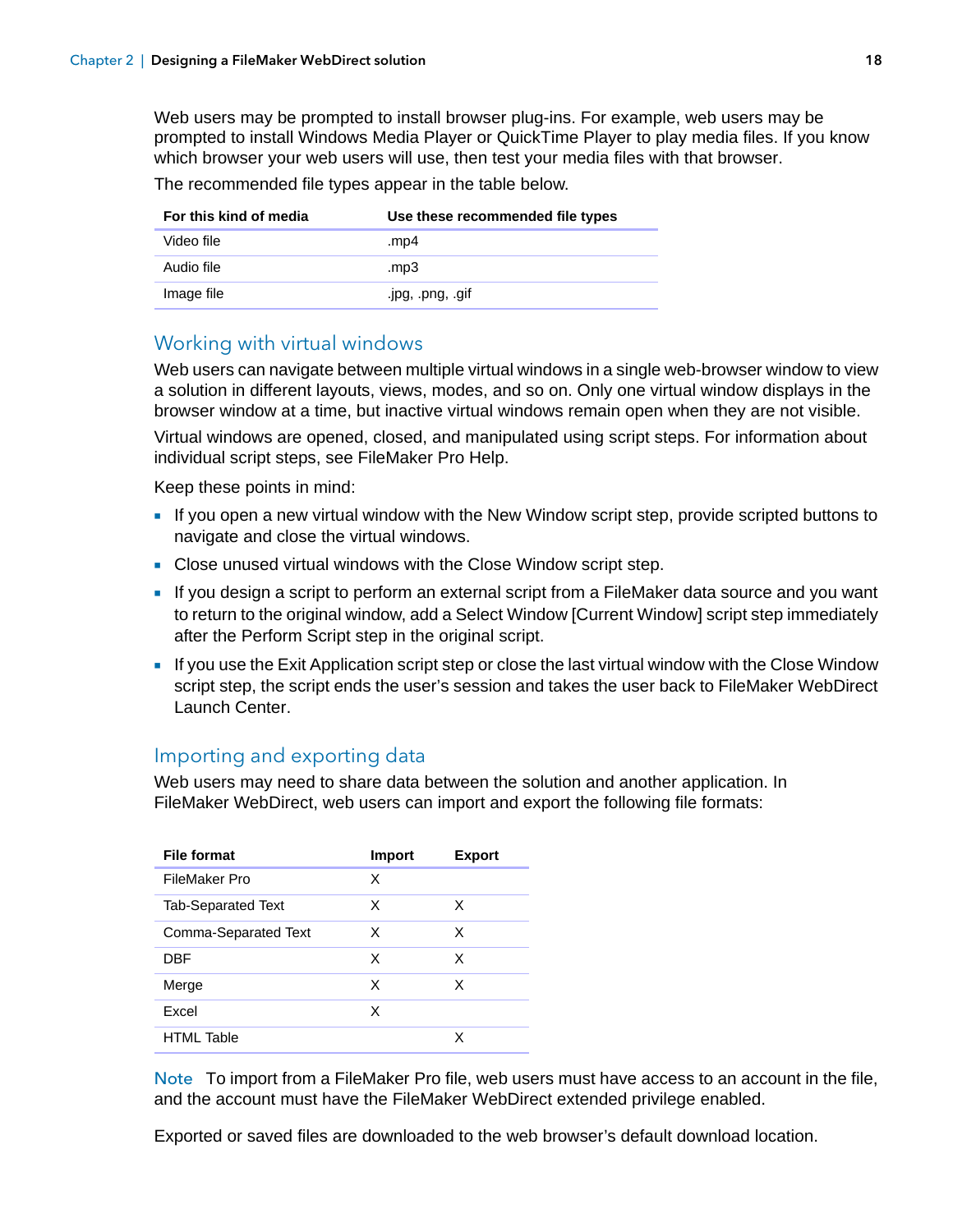# <span id="page-18-0"></span>Step 7: Enable users to log out of the solution

It is important that web users properly close their sessions by opening the menu bar and then clicking **Log Out**. If they close the browser window or quit the browser before logging out, their sessions may still be open, which might:

- **permulters** from accessing the solution if the maximum number of connections has been reached
- **•** prevent the solution from running scripts assigned to script triggers (see "Script triggers" on [page](#page-20-0) 21)
- 1 cause a script to continue running until the specified timeout occurs, which may lead to unexpected results
- <span id="page-18-9"></span>1 make data vulnerable to hackers until the specified timeout occurs

To minimize these situations, set the session timeout to a short amount of time or create a scripted button to safely log out web users. See ["Disconnecting inactive web accounts" on page](#page-26-3) 27 and ["Working with virtual windows" on page](#page-17-0) 18.

Note If you hide the menu bar, create a scripted button to log out web users. See ["Hiding the](#page-15-3)  [menu bar and status toolbar" on page](#page-15-3) 16.

# <span id="page-18-1"></span>Step 8: Review the functions, scripts, and script triggers in your solution

Some functions, scripts, and script triggers are not supported in FileMaker WebDirect or perform differently than in FileMaker Pro. Review all calculations and scripts in your solution to make sure they perform the desired tasks.

#### <span id="page-18-3"></span><span id="page-18-2"></span>**Functions**

Functions in FileMaker WebDirect are useful for generating or manipulating data.

For information about individual functions, see FileMaker Pro Help.

- <span id="page-18-4"></span>1 To create conditional behaviors based on the type of client, use the Get(SystemPlatform) function. If the function returns **4**, the current user is accessing your solution with FileMaker WebDirect.
- <span id="page-18-7"></span><span id="page-18-6"></span><span id="page-18-5"></span>• You can detect the operating system and web browser running your solution by using the Get(SystemVersion) function. If you have difficulty identifying the device, use Get(WindowWidth) and Get(WindowHeight) to identify the appropriate layouts for the device.
- <span id="page-18-8"></span>• When the GetLayoutObjectAttribute function acts on a web viewer or a chart in FileMaker WebDirect, the content and source attributes return an empty string.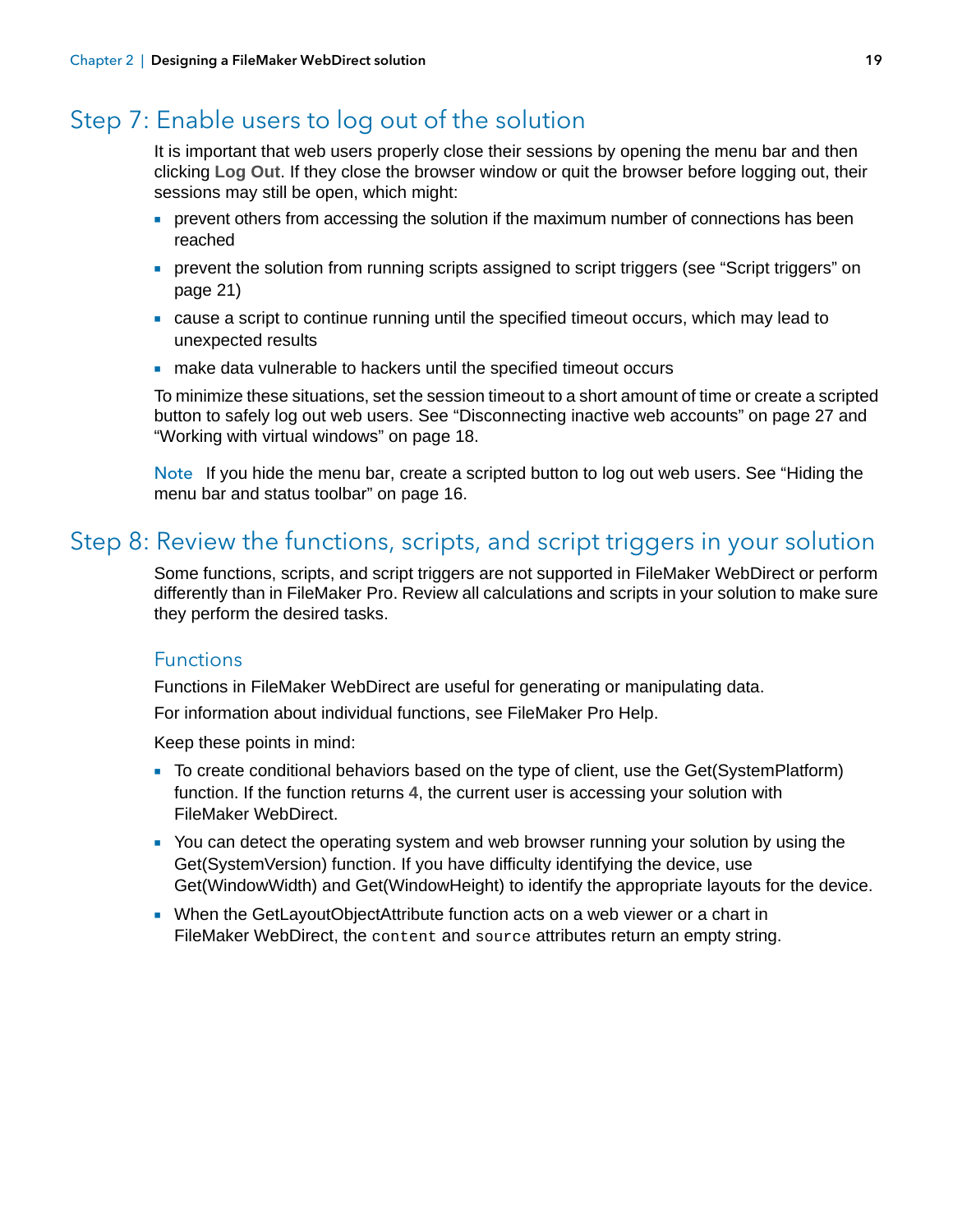#### <span id="page-19-3"></span><span id="page-19-1"></span><span id="page-19-0"></span>**Scripts**

FileMaker Pro scripts are useful for automating frequently performed tasks or for combining several tasks. When used in FileMaker WebDirect, scripts can allow web users to perform more tasks, or to easily perform a series of tasks simply by clicking a button.

FileMaker WebDirect supports more than 100 script steps. To see which script steps are supported, open the Script Workspace window in FileMaker Pro, click  $\overline{\mathbb{R}}$ , then choose **FileMaker WebDirect**. Dimmed script steps are not supported in FileMaker WebDirect.

| 000<br>$\frac{1}{2}$<br>$D$ $\mathbb{R}$ | Script Workspace (Untitled)          | $\boxed{\mathbf{D} \mid \mathbf{D} \mid \mathbf{G}}$                                                                                                                                                                                                                                                                                                                                                                                                                              | Show script steps that<br>are compatible with<br>FileMaker WebDirect |
|------------------------------------------|--------------------------------------|-----------------------------------------------------------------------------------------------------------------------------------------------------------------------------------------------------------------------------------------------------------------------------------------------------------------------------------------------------------------------------------------------------------------------------------------------------------------------------------|----------------------------------------------------------------------|
| 百田幸<br><b>Scripts</b><br>New Script      |                                      | ☆ 48<br><b>Steps</b>                                                                                                                                                                                                                                                                                                                                                                                                                                                              |                                                                      |
| $\alpha$                                 | Type a step or choose from the tist. | $\alpha$                                                                                                                                                                                                                                                                                                                                                                                                                                                                          |                                                                      |
| $\overline{\mathbf{v}}$<br>C New Script  |                                      | * Control<br><b>Perform Script</b><br>Perform Script on Server<br>Pause/Resume Script<br><b>Exit Script</b><br><b>Halt Script</b><br>w<br>Eise If<br>Eise<br>End If<br>Loop<br>Exit Loop If<br>End Loop<br>Allow User Abort<br><b>Set Error Capture</b><br>Set Variable<br>Set Layout Object Animation<br>Install OnTimer Script<br><b>W Navigation</b><br>Go to Layout<br>Go to Record/Request/Page<br>Go to Related Record<br>Go to Portal Row<br>Description<br>No description | <b>O</b>                                                             |

<span id="page-19-2"></span>**FileMaker Pro Script Workspace window**

Although many script steps work identically in FileMaker WebDirect, several work differently, such as the Windows script steps.

For information about individual script steps, see FileMaker Pro Help.

- 1 Use accounts and privileges to restrict the set of scripts that a web user can execute. Verify that the scripts only contain script steps compatible with FileMaker WebDirect, and only provide access to scripts that should be used from a web browser.
- Consider the side effects of scripts that execute a combination of steps that are controlled by access privileges. For example, if a script includes a step to delete records and a web user does not log in with an account that allows record deletion, the script does not execute the Delete Record/Request script step. However, the script might continue to run, which could lead to unexpected results.
- 1 You can set scripts to run with full access privileges to perform tasks that you would not grant individuals access to. For example, you can prevent users from deleting records with their accounts and privileges, but still allow them to run a script that would delete certain types of records under conditions predefined within a script.
- 1 If a script encounters an *unsupported* script step (a step that is not compatible with FileMaker WebDirect) or an *unknown* script step (a step that is obsolete or unrecognized), the script step is skipped and the script continues to execute.
- **In FileMaker WebDirect, scripts can't access the client's file system. Web users must select files** to import or insert, and exported or saved files are downloaded to the web browser's default download location.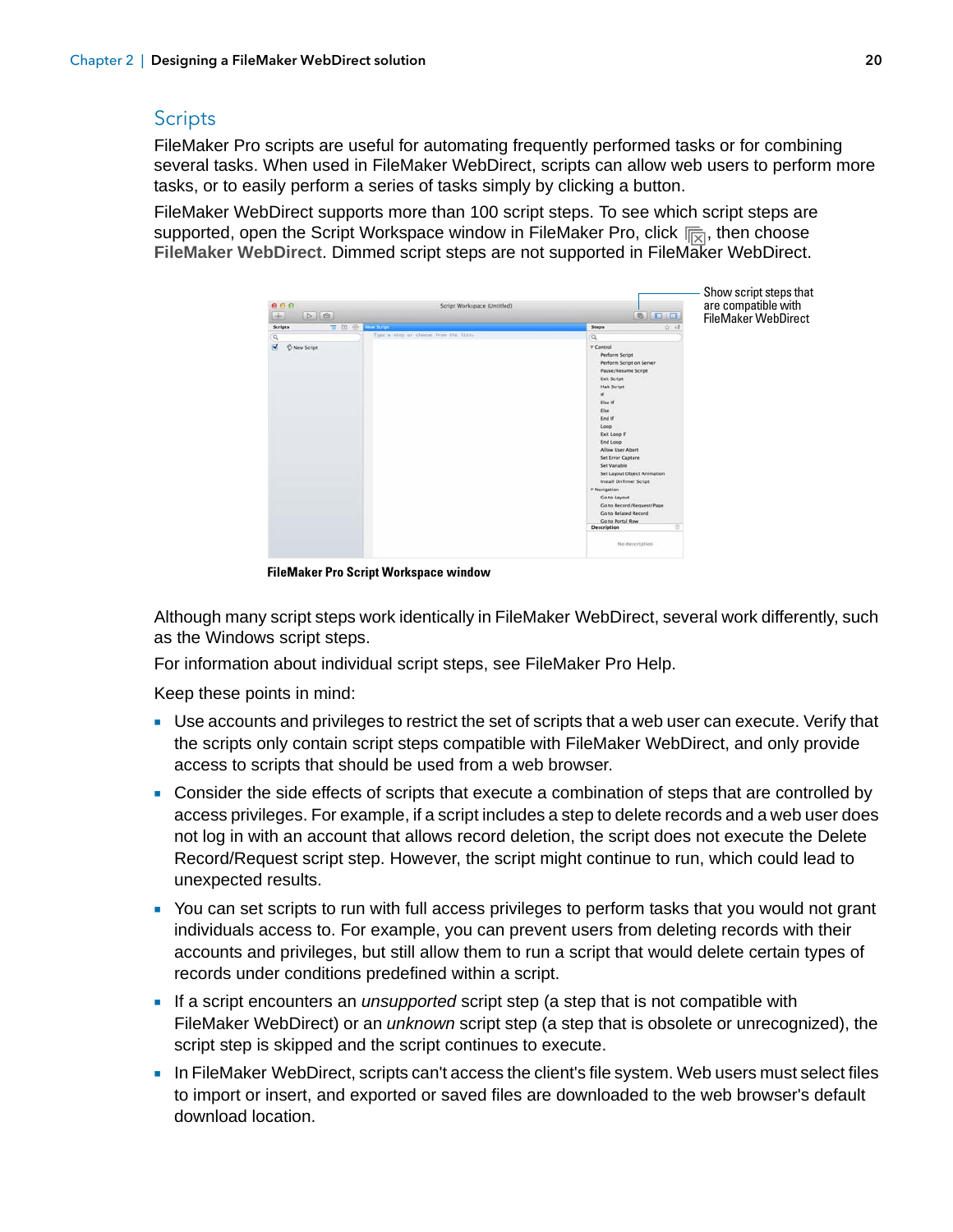- 1 Script steps can't enter a field if access to the field is restricted by either the Browse Mode or Find Mode option in the Inspector.
- <span id="page-20-18"></span>**If the Pause/Resume Script step pauses a script and the web user is idle for longer than the** session timeout specified in the FileMaker Server Admin Console, the web user's connection will close and the script will end early, which may lead to unexpected results. See ["Disconnecting inactive web accounts" on page](#page-26-3) 27.
- <span id="page-20-19"></span><span id="page-20-17"></span><span id="page-20-11"></span><span id="page-20-10"></span><span id="page-20-9"></span><span id="page-20-8"></span><span id="page-20-7"></span><span id="page-20-6"></span><span id="page-20-5"></span><span id="page-20-4"></span><span id="page-20-3"></span><span id="page-20-2"></span><span id="page-20-1"></span>1 Any script that uses a portion of field data should include the Set Selection script step because FileMaker WebDirect can't detect selections made by the user. This includes script steps such as Cut, Copy, Paste, Clear, Insert Text, Insert Calculated Result, Insert From Last Visited, Insert From URL, Insert Current Date, Insert Current Time, Insert Current User Name, and Find Matching Records.
- <sup>■</sup> If a script sends an email message via an email client, limit the To, CC, BCC, Subject, and Body fields to 2000 characters total. If the email message contains more than 2000 characters, the web browser may not allow FileMaker WebDirect to send the message.
- 1 Scripts in FileMaker WebDirect can't add attachments to email messages. Web users must manually attach saved or exported files to email messages.

#### <span id="page-20-20"></span><span id="page-20-0"></span>Script triggers

<span id="page-20-15"></span>As in FileMaker Pro, user actions (such as the user clicking a field) and scripts can activate script triggers in FileMaker WebDirect. For example, if a FileMaker WebDirect user clicks a field that has an OnObjectEnter script trigger, the trigger is activated.

For information about individual script triggers, see FileMaker Pro Help.

- <span id="page-20-14"></span>1 FileMaker WebDirect does not support the OnLayoutKeystroke and OnObjectKeystroke script triggers.
- <span id="page-20-16"></span>• FileMaker WebDirect does not support using the OnObjectModify script trigger to monitor keystrokes in a field (such as when a web user enters text via a keyboard, an input method editor, or a predictive-text suggestion). Monitoring keystrokes with OnObjectModify may reduce performance or lead to unexpected results.
- <span id="page-20-13"></span><span id="page-20-12"></span>1 If a web user closes a browser window or clicks the web browser's Refresh button, FileMaker WebDirect leaves the current session without logging out or activating the OnWindowClose and OnLastWindowClose script triggers. If the web user clicked the Refresh button, FileMaker WebDirect then creates a new connection to FileMaker Server, activating the OnFirstWindowOpen and OnWindowOpen script triggers.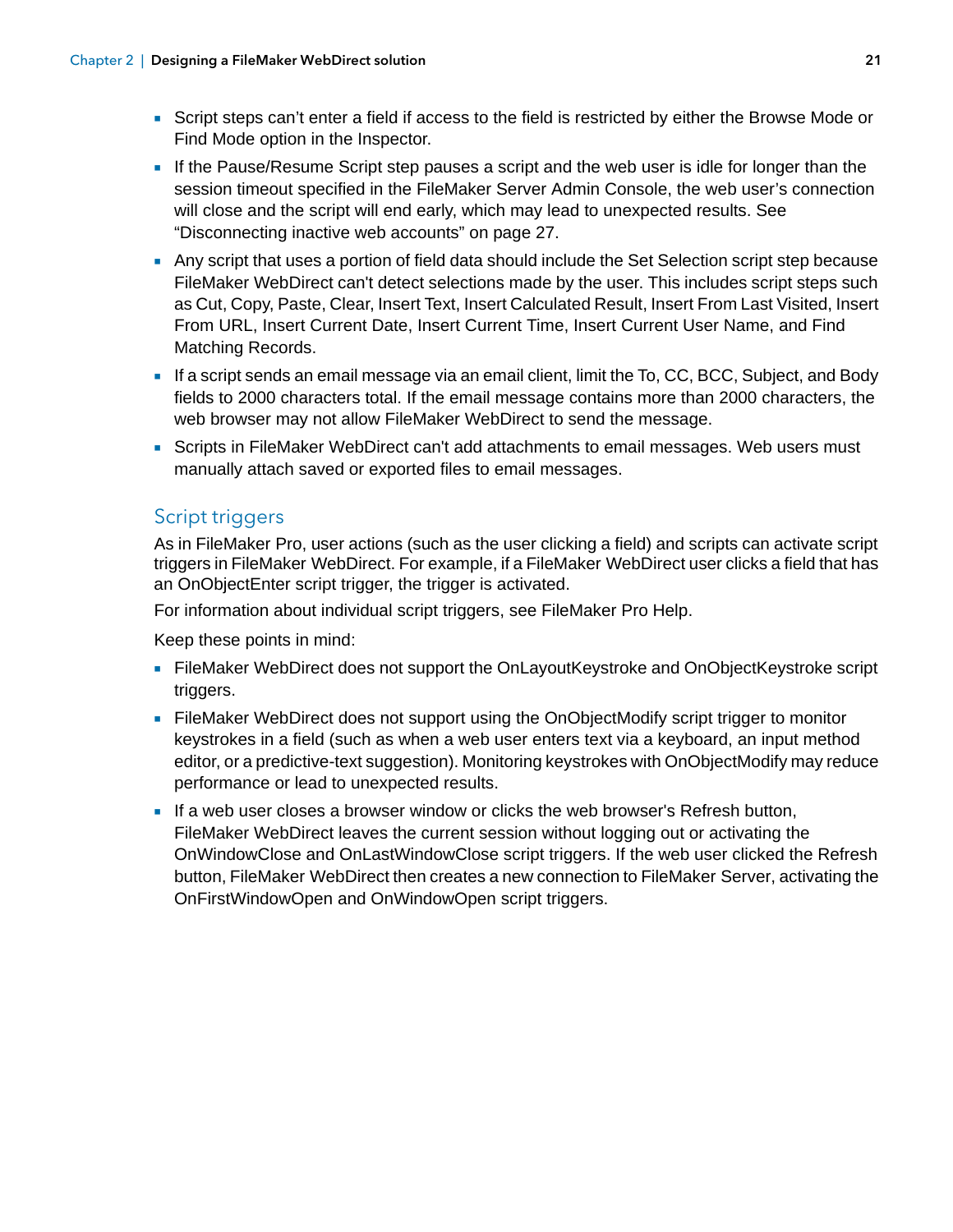# <span id="page-21-0"></span>Step 9: Set up external data sources

In addition to data entered by web users, FileMaker WebDirect solutions can access external ODBC and FileMaker data sources.

#### <span id="page-21-5"></span><span id="page-21-1"></span>Setting up external ODBC data sources

To support authentication with an external ODBC data source in FileMaker WebDirect, use FileMaker Pro to store the user name and password for the external data source in the solution. See FileMaker Pro Help.

If a solution is configured to use ODBC data source single sign-on, users will be prompted to enter authentication information when attempting to access the ODBC data source.

For information about external ODBC data sources, see FileMaker Server Help.

#### <span id="page-21-4"></span><span id="page-21-2"></span>Setting up external FileMaker data sources

To access external FileMaker data sources in FileMaker WebDirect, all referenced database files must be hosted on the same FileMaker Server deployment as the FileMaker WebDirect solution.

To support authentication with an external FileMaker data source in FileMaker WebDirect, the FileMaker WebDirect solution and the external data source should have matching account names and passwords assigned to privilege sets with the FileMaker WebDirect extended privilege enabled.

If the web user's account name and password in the FileMaker WebDirect solution do not match an account in the external data source, the user will be prompted to sign in to the external data source when the FileMaker WebDirect solution attempts to access it.

For information about external FileMaker data sources, see FileMaker Pro Help.

# <span id="page-21-3"></span>Step 10: Document your solution

<span id="page-21-6"></span>Provide documentation on a separate layout or webpage to explain how web users should interact with your solution, especially if the solution includes many layouts and scripted buttons.

You should include the following information in your documentation:

- **Browsing and finding records: Let web users know that they work with data in Browse mode** and search for records in Find mode. Instruct users how to create, edit, delete, find, and sort records.
- 1 Navigating the solution: Tell web users how to view records in appropriate layouts and views.
- 1 Closing the session: Tell web users to open the menu bar and then click **Log Out** to properly close their connection to FileMaker Server. For more information, see ["Step 7: Enable users to](#page-18-0)  [log out of the solution" on page](#page-18-0) 19.
- <span id="page-21-7"></span>**Layout objects: Create tooltips for layout objects to help web users understand how to interact** with the solution. Tooltip text appears in a web browser's default text style.
- 1 Pop-up blockers: Tell web users how to disable their browser's pop-up blocker. Some pop-up blockers prevent FileMaker WebDirect from sending mail.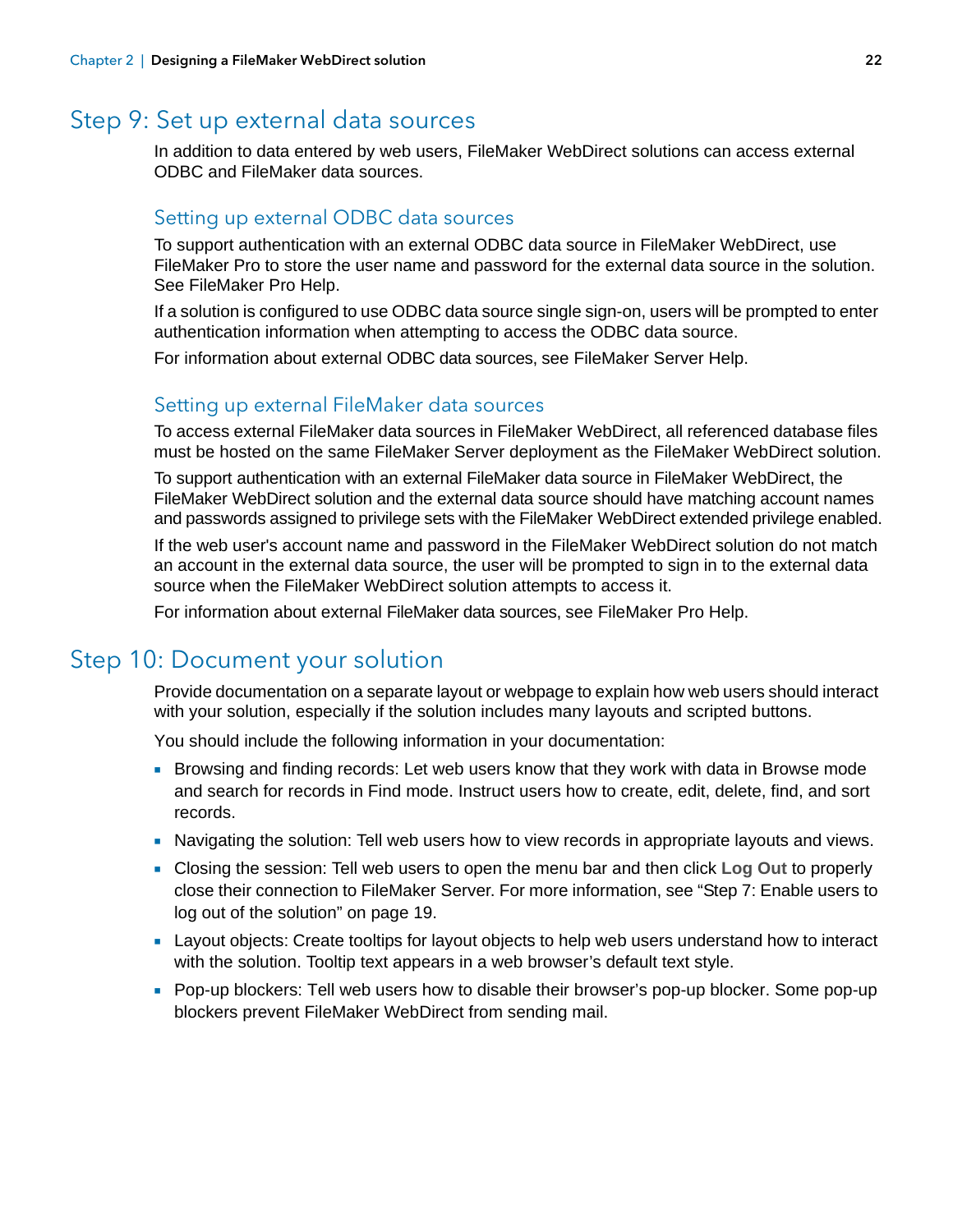# <span id="page-22-3"></span><span id="page-22-0"></span>Chapter 3 Publishing a FileMaker WebDirect solution

You can share layouts from your database on the web dynamically with FileMaker WebDirect and FileMaker Server. If your server computer is connected to a LAN or WAN, you can share your FileMaker WebDirect solution without requiring additional software.

Follow these steps to publish and manage a FileMaker WebDirect solution.

# <span id="page-22-1"></span>Sharing a FileMaker WebDirect solution

To publish a database on the web as a FileMaker WebDirect solution, use FileMaker Pro to determine which user accounts can access the solution from a web browser and then upload the database to FileMaker Server.

#### <span id="page-22-4"></span><span id="page-22-2"></span>Choosing which users can access a solution

For web users to access a FileMaker WebDirect solution, each database file must be configured to allow access to one or more privilege sets.

To configure a database for FileMaker WebDirect:

- **1.** Open the database in FileMaker Pro.
- **2.** Choose **File** menu > **Sharing** > **Configure for FileMaker WebDirect** to open the FileMaker WebDirect Settings dialog box.

|                                       |                                               | <b>FileMaker WebDirect Settings</b>                                                           |                                                                         |
|---------------------------------------|-----------------------------------------------|-----------------------------------------------------------------------------------------------|-------------------------------------------------------------------------|
|                                       | This file must be hosted by FileMaker Server. | Configure the security and visibility of a file to be viewed in FileMaker WebDirect.          |                                                                         |
|                                       | Currently open files                          | FileMaker WebDirect access to file                                                            |                                                                         |
| Choose a file to.<br>share on the web | <b>Contacts</b>                               | <b>File: Contacts</b><br>All users<br>• Specify users by privilege set<br>Specify<br>No users | Specify which<br>users can access a<br>published solution               |
|                                       |                                               | Don't display on FileMaker WebDirect Launch Center-<br>ſш<br>OK-<br>Cancel                    | Suppress the filename in<br><b>FileMaker WebDirect</b><br>Launch Center |

**FileMaker WebDirect Settings dialog box in FileMaker Pro**

**3.** Choose the filename to publish on the web from the list of open files.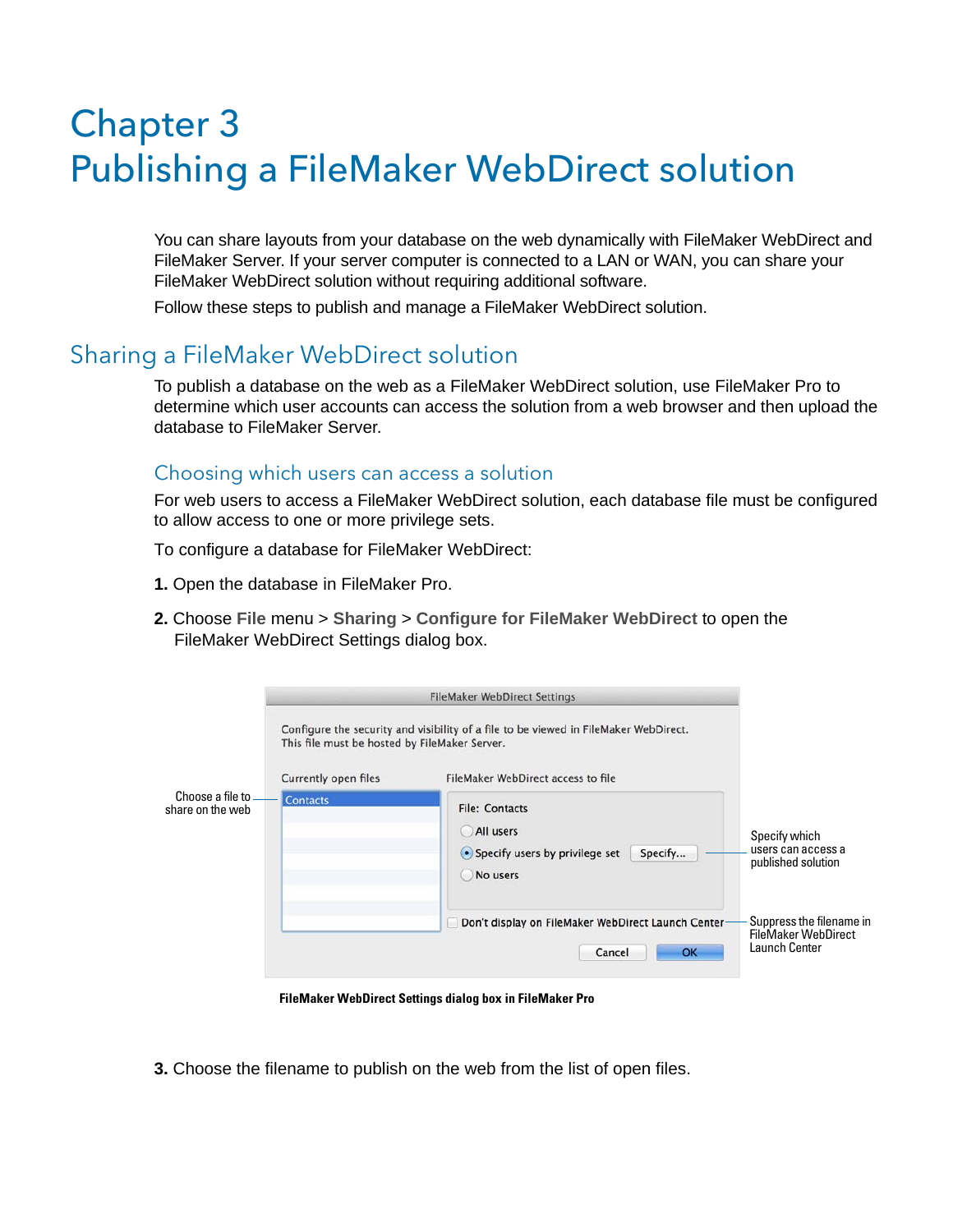**4.** Choose which users can access the file.

<span id="page-23-2"></span><span id="page-23-1"></span>

| <b>Choose</b>                  | То                                                                                                                                                                                                                                                                |
|--------------------------------|-------------------------------------------------------------------------------------------------------------------------------------------------------------------------------------------------------------------------------------------------------------------|
| All users                      | Provide access to anyone who has the IP address or domain name of the<br>server hosting the database.                                                                                                                                                             |
| Specify users by privilege set | Allow select users access to the FileMaker WebDirect solution.<br>Users may be asked to enter their account name and password, defined in<br>the Manage Security dialog box, depending on the settings in the File<br>Options dialog box. See FileMaker Pro Help. |
| No users                       | Prevent any user from accessing the FileMaker WebDirect solution.                                                                                                                                                                                                 |

Note If you change the **FileMaker WebDirect access to file** setting while users are logged in, those users do not lose their connections and can continue using the solution until they log out or their sessions time out. If you make other changes to FileMaker WebDirect settings while guests are logged in to a solution, guests lose their connections and are returned to FileMaker WebDirect Launch Center.

- **5.** Repeat steps 3 and 4 for each database you want to publish.
- **6.** Click **OK** or choose additional settings.

<span id="page-23-3"></span>Tip Select **Don't display on FileMaker WebDirect Launch Center** in the FileMaker WebDirect Settings dialog box to suppress a filename from appearing in FileMaker WebDirect Launch Center. This is useful if your solution includes multiple files and you don't want all the filenames displayed.

**7.** Close the database.

- <span id="page-23-0"></span>1 Assigning access to files in the FileMaker WebDirect Settings dialog box changes the extended privilege settings in the associated user's privilege set. You can review and modify the Extended Privileges settings directly in the Manage Security dialog box. For more information on setting or modifying access privileges, see FileMaker Pro Help.
- The list of open files and file access options in the FileMaker WebDirect Settings dialog box are dimmed if you don't have Full Access privileges or the privileges to manage the extended privileges for a file.
- <span id="page-23-4"></span>1 Web users can open solutions without specifying a password if the Guest account is set up for web access or an account name and password are specified in the File Options dialog box in FileMaker Pro.
- <span id="page-23-5"></span>**If a solution developer creates a script that includes the Re-Login script step, web users can** change their login accounts without leaving the solution (for example, to switch from the Guest account to an account with more privileges).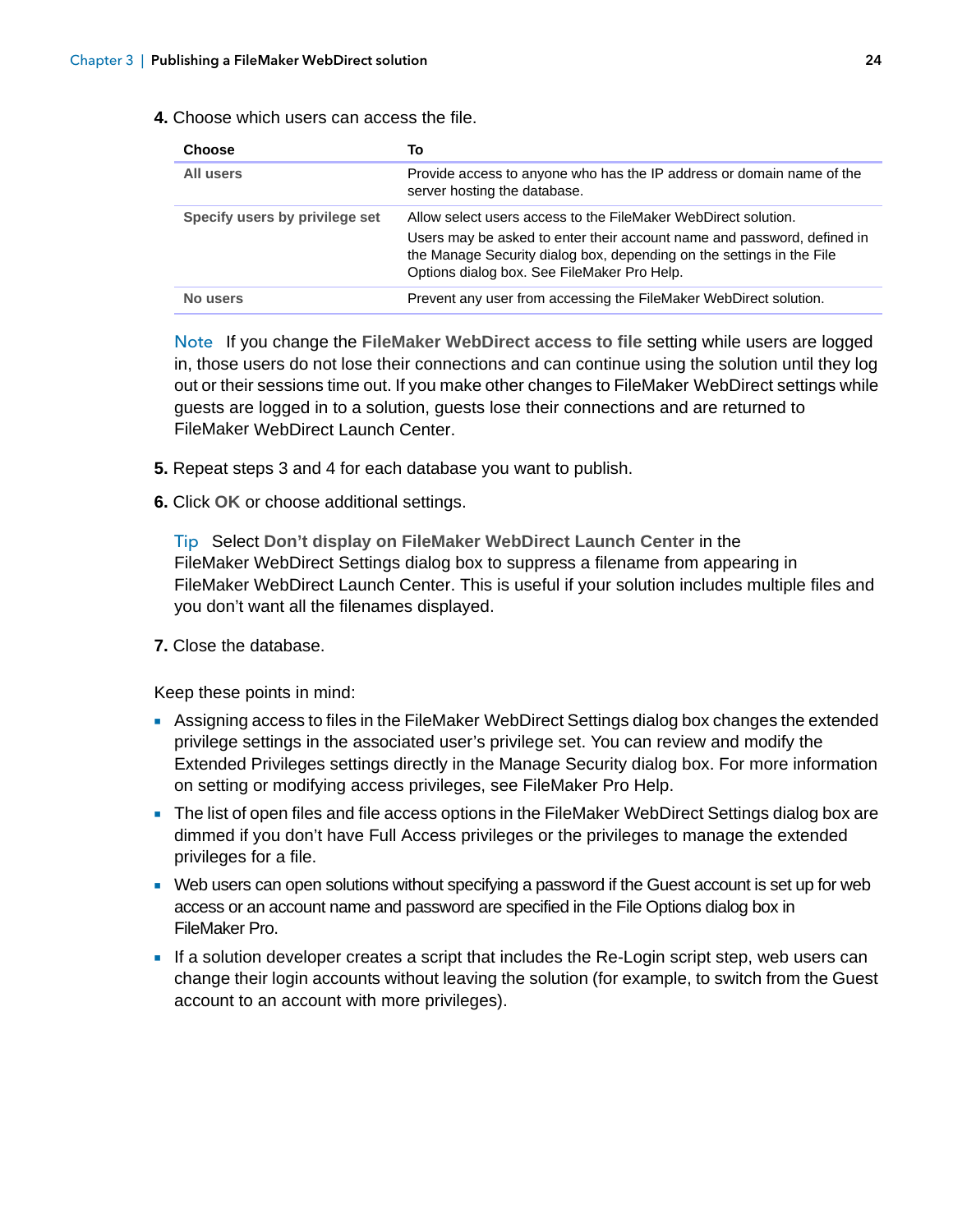# <span id="page-24-5"></span><span id="page-24-0"></span>Uploading a FileMaker WebDirect solution to FileMaker Server

To make a FileMaker WebDirect solution available to web users, you must host the database files in the solution on FileMaker Server. You can upload database files to FileMaker Server with FileMaker Pro.

Note For information on manually uploading databases to FileMaker Server, see FileMaker Server Help.

To upload a database using FileMaker Pro:

**1.** Choose **File** menu > **Sharing** > **Upload to FileMaker Server**.

The Upload to FileMaker Server dialog box appears.

**2.** In the **Hosts** list, choose the host you want to upload files to.

Or, for **Host Address**, type the host's IP address or domain name (as host.domain.com).

- **3.** Enter your FileMaker Server Admin Console name and password, then click **Next**.
- **4.** Click **Browse**, select the database file that you want to upload, and click **Open**.
- **5.** Select **Automatically open databases (on server) after upload** to make your FileMaker WebDirect solution available immediately after the upload.
- **6.** Click **Upload**.

FileMaker Pro updates the status for each file to indicate whether the upload was successful.

**7.** Click **Done**.

# <span id="page-24-4"></span><span id="page-24-2"></span><span id="page-24-1"></span>Changing FileMaker WebDirect settings in Admin Console

To change language and connection settings, run FileMaker Server Admin Console on a machine that has network access to the FileMaker Server deployment that is hosting your solution.

Note For a full description of Admin Console features and functionality, see FileMaker Server Help.

<span id="page-24-3"></span>To start Admin Console:

**1.** Open a web browser and enter:

https://<host>:16000/

where <host> is the IP address or domain name of the master machine in your FileMaker Server deployment.

Before the FileMaker Server Start Page appears, your web browser may ask you to respond to a security message. This is normal behavior for the self-signed certificate that is included with FileMaker Server. Select the option to continue. For information about using certificates with FileMaker Server, see FileMaker Server Help.

- **2.** Click **Start Admin Console**.
- **3.** Enter the name and password for the Admin Console account, then click **Log In**.

Admin Console starts and displays the Status pane.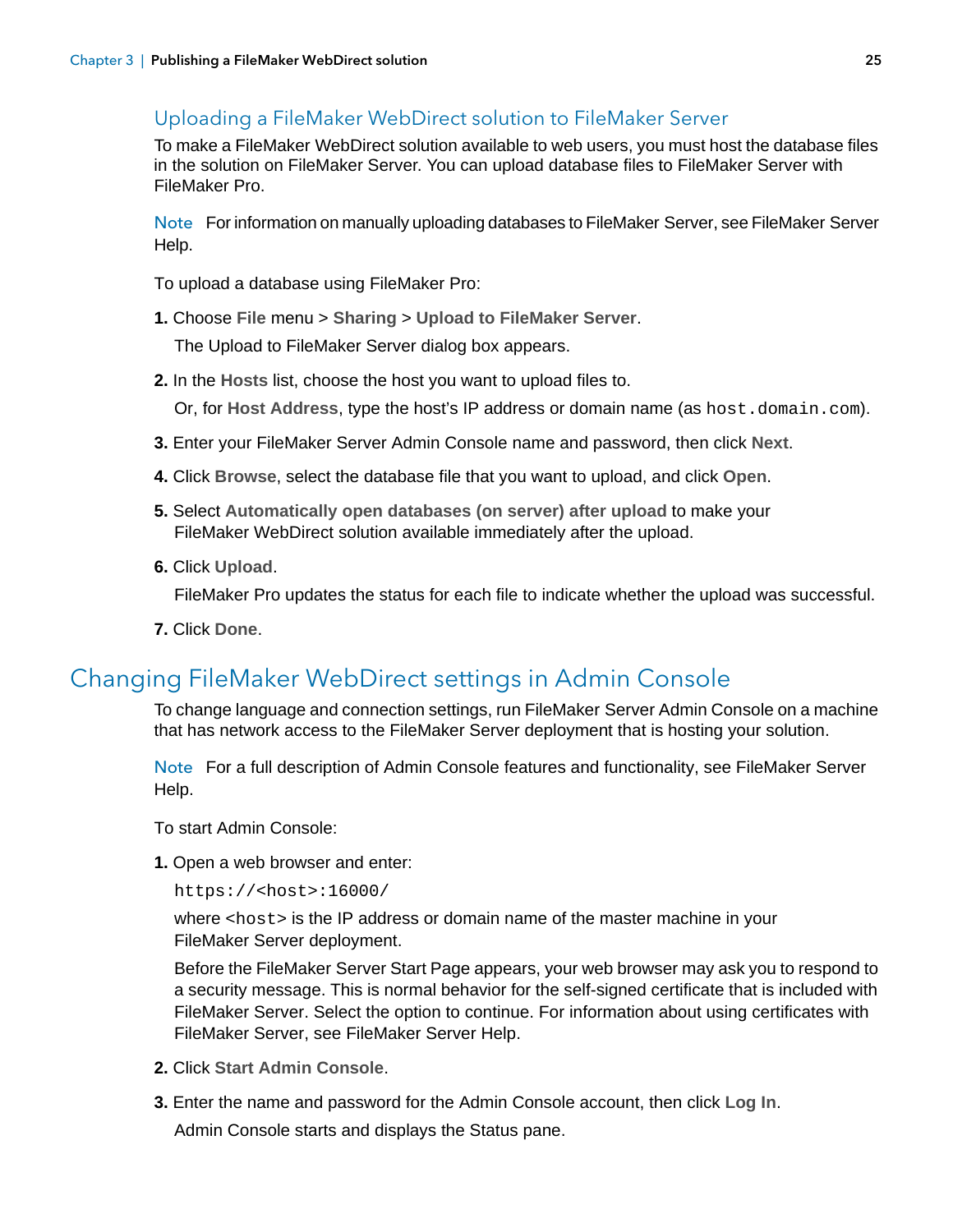### <span id="page-25-5"></span><span id="page-25-0"></span>Limiting the list of solutions in FileMaker WebDirect Launch Center

You can limit the list of hosted solutions displayed in FileMaker WebDirect Launch Center to only those solutions each web user can access. Web users will be prompted for their account information before they view FileMaker WebDirect Launch Center.

To limit the list of solutions:

- **1.** Open Admin Console.
- **2.** Click the **Database Server** > **Security** tab.
- **3.** Select **List only the databases each user is authorized to access**.
- **4.** Click **Save**.

#### <span id="page-25-4"></span><span id="page-25-1"></span>Choosing a language for FileMaker WebDirect

By default, FileMaker WebDirect displays its interface, tooltips, and onscreen Help in your web browser's current language. If FileMaker WebDirect can't detect the web browser's language or doesn't support the web browser's language, it uses the language specified in the Admin Console. Choosing or changing the language has no effect on your actual data.

<span id="page-25-7"></span>To specify the language:

- **1.** Open Admin Console.
- **2.** Click the **Web Publishing** > **FileMaker WebDirect** tab.
- **3.** For **Status Area Language**, select the language to display.
- **4.** Click **Save**.

#### <span id="page-25-3"></span><span id="page-25-2"></span>Checking the maximum number of connections

<span id="page-25-6"></span>By default, FileMaker Server supports one FileMaker WebDirect or one FileMaker Go connection at a time. To share information with multiple simultaneous web users, you can purchase additional concurrent connections at the FileMaker Store or by clicking **Buy More Connections** in the **General Settings** > **Connections** tab of Admin Console.

When the maximum number of connections is reached, additional web users see an error message in the web browser when they try to access the solution.

To view the maximum number of connections allowed:

- **1.** Open Admin Console.
- **2.** Click the **General Settings** > **Connections** tab.
- **3.** View the **Maximum connections** number.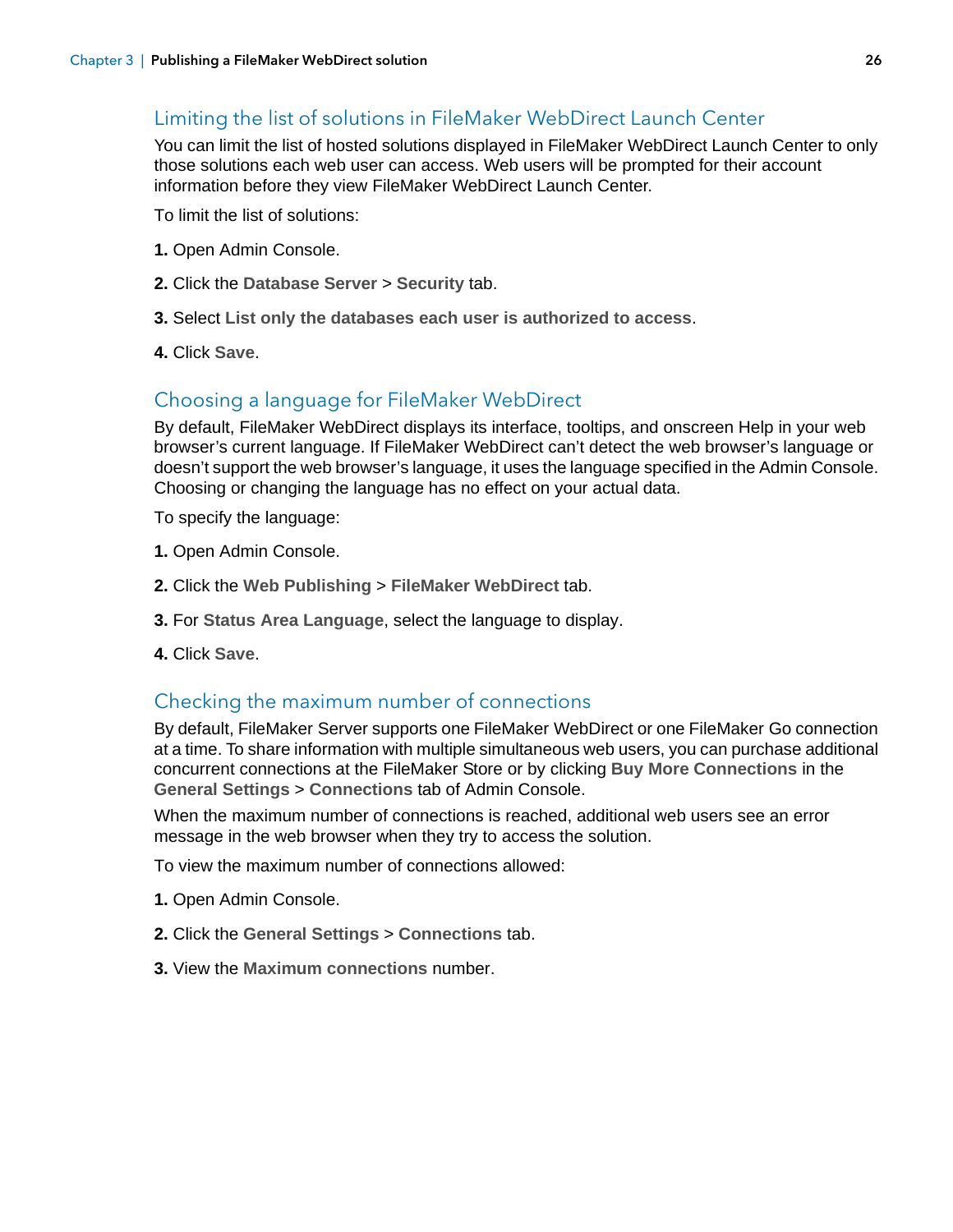Keep these points in mind:

- 1 If you think the server has reached the maximum number of users erroneously, it's possible that a web user has not logged out of the solution properly. You can wait for the sessions to time out, close the file to disconnect all web users from the solution, or disconnect specific web users via Admin Console. See FileMaker Server Help.
- Web users should avoid accessing the same solution from multiple browser windows or in multiple tabs of the same browser window. Each browser window or tab uses its own connection to the server, which may cause the server to reach its maximum number of concurrent connections quickly. See ["Working with virtual windows" on page](#page-17-2) 18.

## <span id="page-26-2"></span><span id="page-26-0"></span>Enabling SSL encryption

<span id="page-26-6"></span>Consider using Secure Sockets Layer (SSL) encryption to secure communication between FileMaker WebDirect and FileMaker Server. SSL certificates digitally identify the sender, receiver, or both parties to provide secure connections between FileMaker Server and FileMaker clients. See FileMaker Server Help.

Important If you are not the server administrator, contact the server administrator before making changes to FileMaker Server security settings.

Keep these points in mind:

- 1 The standard FileMaker SSL certificate installed by default with FileMaker Server is available only for test purposes.
- 1 If you enable SSL encryption, you should import a custom SSL certificate from a Certificate Authority supported by FileMaker. If you enable SSL encryption without importing a custom SSL certificate, FileMaker WebDirect prompts web users with security messages and may not open solutions in some web browsers.
- **If SSL is enabled for database connections but progressive downloading is set to use an** unencrypted connection, images on layouts and data in interactive containers may not appear in the web browser.

#### <span id="page-26-3"></span><span id="page-26-1"></span>Disconnecting inactive web accounts

You can specify the amount of time web users remain connected to the solution when their session, or connection to the web server, is idle. Sessions are considered idle when web users do not submit requests from the web browser, such as finding, creating, or submitting changes, changing layouts, and so on. A session also becomes idle when the web user closes the web browser window, moves to another website, or quits the web browser without opening the menu bar and clicking **Log Out**.

<span id="page-26-4"></span>To specify the duration that a session can be idle before it times out:

- **1.** Open Admin Console.
- **2.** Click the **Web Publishing** > **FileMaker WebDirect** tab.
- <span id="page-26-5"></span>**3.** For **Session Timeout (minutes)**, specify the amount of time before disconnecting idle web users (from 1 to 60 minutes), then click **Save**.

If you are concerned that web users might not log out of the solution properly, specify a short session timeout. You can also create a scripted button to log out web users. See ["Working with](#page-17-2)  [virtual windows" on page](#page-17-2) 18.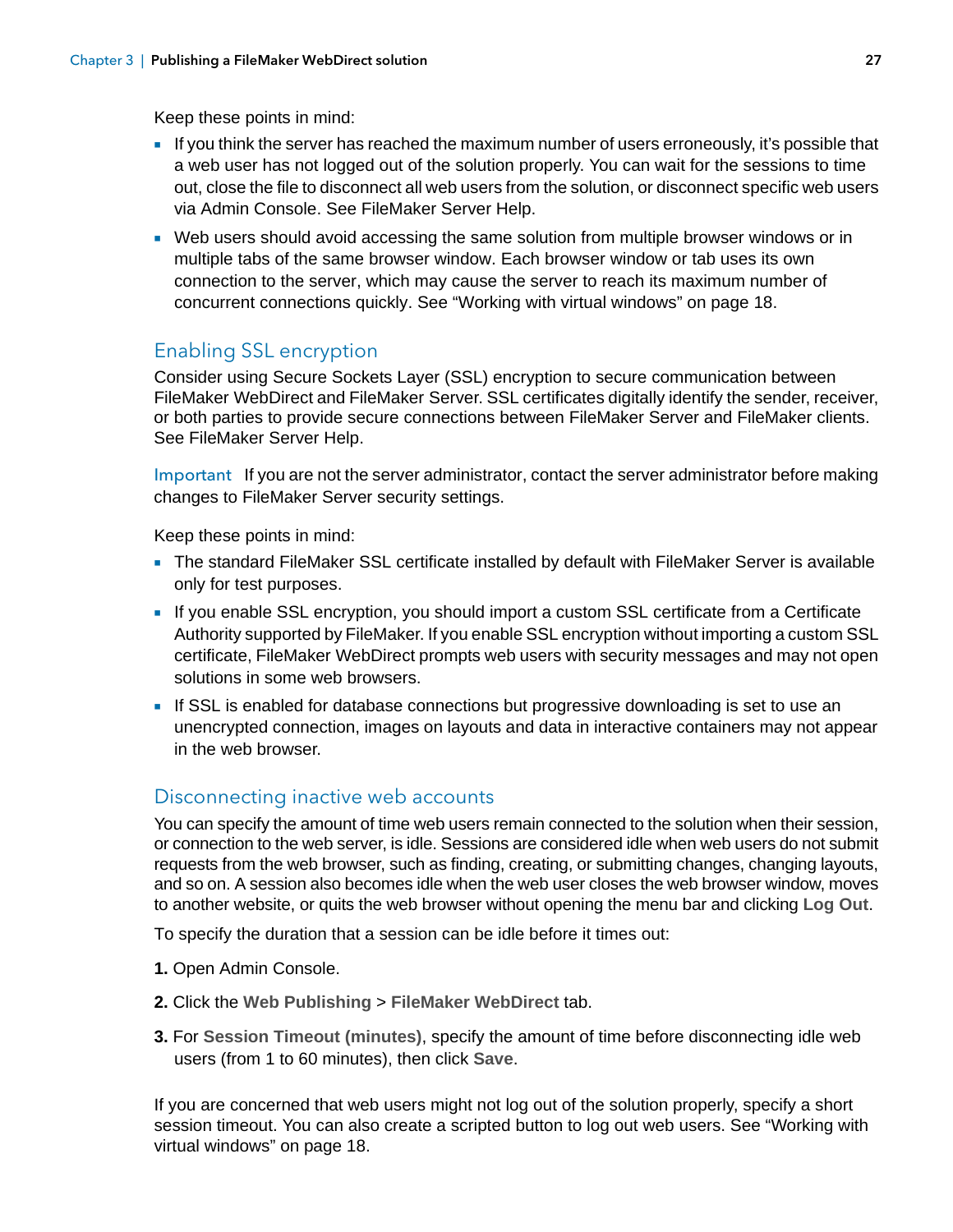# <span id="page-27-2"></span><span id="page-27-0"></span>Accessing a FileMaker WebDirect solution

<span id="page-27-4"></span>Web users access FileMaker WebDirect solutions via FileMaker WebDirect Launch Center. FileMaker WebDirect Launch Center displays icons and names for each of the FileMaker WebDirect solutions hosted on a FileMaker Server installation.

To prevent a solution from displaying in FileMaker WebDirect Launch Center, see ["Limiting the list](#page-25-0)  of solutions in FileMaker [WebDirect Launch Center" on page](#page-25-0) 26.

To access FileMaker WebDirect Launch Center:

**1.** Open the web browser and enter:

```
http://<host>/fmi/webd
```
where <host> is the IP address or domain name of the FileMaker Server deployment.

**2.** Click a solution's filename to open the solution.

Keep the following points in mind:

- In some cases, web users can type the domain and host name of the FileMaker Server host rather than the IP address, for example http://accounts.yourcompany.com/fmi/webd. Or, they can type the host name, for example http://yourcompany.com/fmi/webd. Contact your Internet service provider or network administrator for information about mapping a domain and host name to an IP address.
- <span id="page-27-5"></span> $\blacksquare$  To access a solution over a connection with SSL encryption, use https:// before the host's IP address or domain name. See ["Enabling SSL encryption" on page](#page-26-0) 27 and FileMaker Server Help.

#### <span id="page-27-3"></span><span id="page-27-1"></span>Linking to a database from an HTML page

Rather than having web users type the IP address or domain name to access your solution, you can create an HTML page that specifies a link to your solution.

| To view                                   | Use this link                                                                                  |
|-------------------------------------------|------------------------------------------------------------------------------------------------|
| FileMaker WebDirect Launch<br>Center      | http:// <host>/fmi/webd</host>                                                                 |
| A particular database                     | http:// <host>/fmi/webd#<database name=""></database></host>                                   |
| A particular database and run a<br>script | http:// <host>/fmi/webd#<database name="">[?script=<script name=""></script></database></host> |

- 1 To link to a database or FileMaker WebDirect Launch Center over a connection with SSL encryption, use https:// before the host's IP address or domain name. See "Securing your [data" on page](#page-30-1) 31 and FileMaker Server Help.
- $\blacksquare$  FileMaker WebDirect supports the / character before the database name in URLs and accepts the following URL syntax: http://<host>/fmi/webd/<database name>.
- 1 If you close your solutions frequently, or if web users access a number of solutions, consider linking to FileMaker WebDirect Launch Center, which dynamically creates links for all databases that are open and shared with FileMaker WebDirect.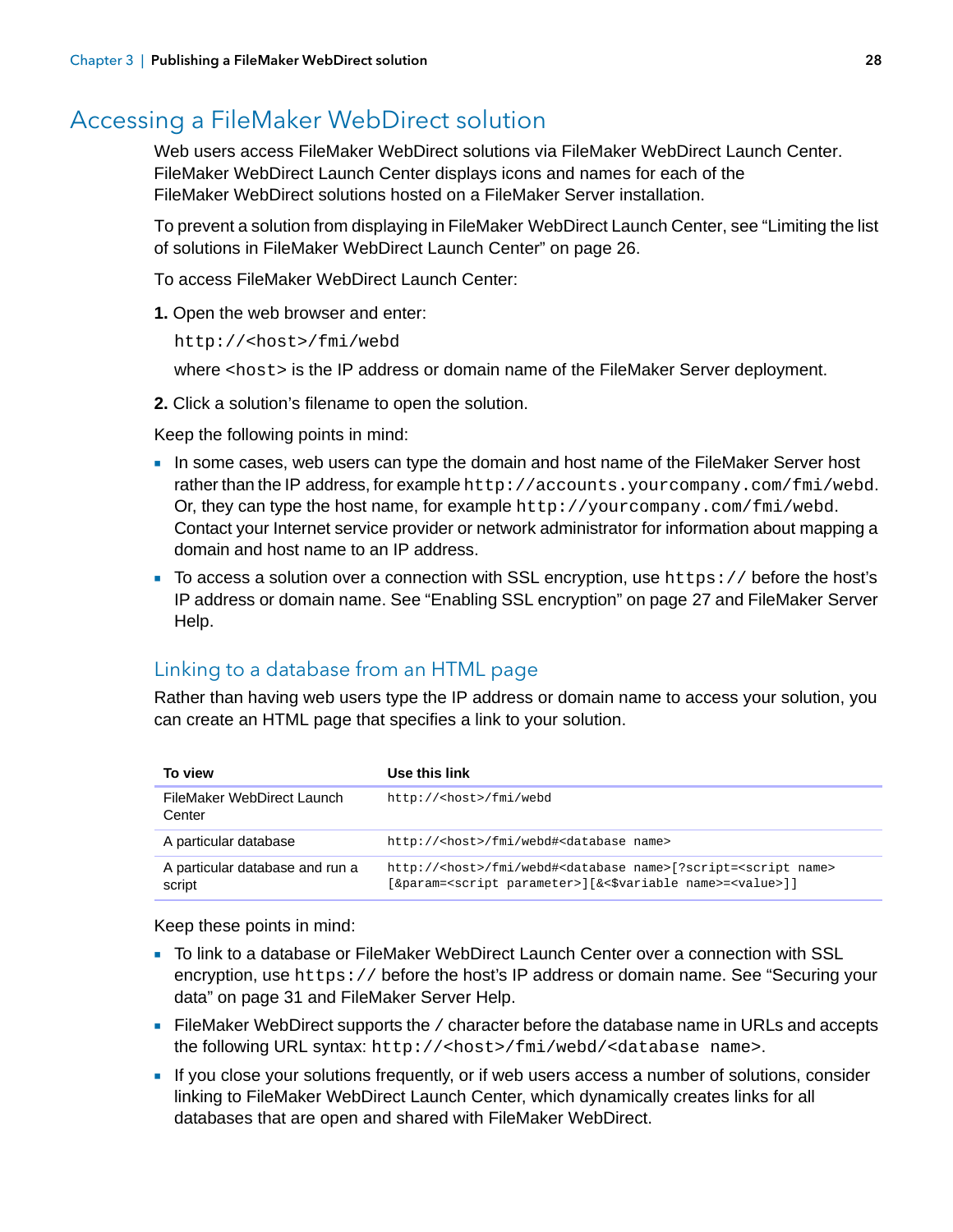- <span id="page-28-2"></span>**If possible, host solutions on a static IP address or use a domain name. In some environments,** a new IP address is assigned dynamically to a computer every time it reconnects to the network.
- 1 If a database name, script name, script parameter, variable name, or variable value contains spaces or other special characters, replace the characters with the corresponding encoded values required for valid URLs. For example, replace a space character with %20.

#### <span id="page-28-1"></span><span id="page-28-0"></span>Using a custom homepage

To use a custom homepage for your FileMaker WebDirect solutions, place an HTML file in the web server's root folder. This folder is on the machine in your FileMaker Server deployment where the web server is running. The following shows the default locations.

• For IIS (Windows) through HTTP or HTTPS:

[drive]:\Program Files\FileMaker\FileMaker Server\HTTPServer\conf where [drive] is the drive on which the Web Publishing Engine component of your FileMaker Server deployment resides.

 $\blacksquare$  For Apache (OS X) through HTTP:

/Library/FileMaker Server/HTTPServer/htdocs

 $\blacksquare$  For Apache (OS X) through HTTPS:

/Library/FileMaker Server/HTTPServer/htdocs/httpsRoot

You can create your own homepage, such as one that redirects web users to another page on your website, or you can use the fmwebd\_home.html file that is on the disk image as a basis for your custom homepage. Be sure to make a copy of the original file before modifying it.

To access your custom homepage, use the following URL syntax:

<scheme>://<IP address>/<filename>

For example, if your custom homepage is xyz home.html and your Web Publishing Engine's IP address is 192.168.123.101, you would direct users to the following URL:

```
http://192.168.123.101/xyz_home.html
```
To return web users to a custom homepage when they log out, add the homeurl parameter to each FileMaker WebDirect solution's URL. For example:

http://192.168.123.101/fmi/webd?homeurl=http://192.168.123.101/ xyz\_home.html#Contacts

You can set homeurl to the custom homepage's URL or any other URL.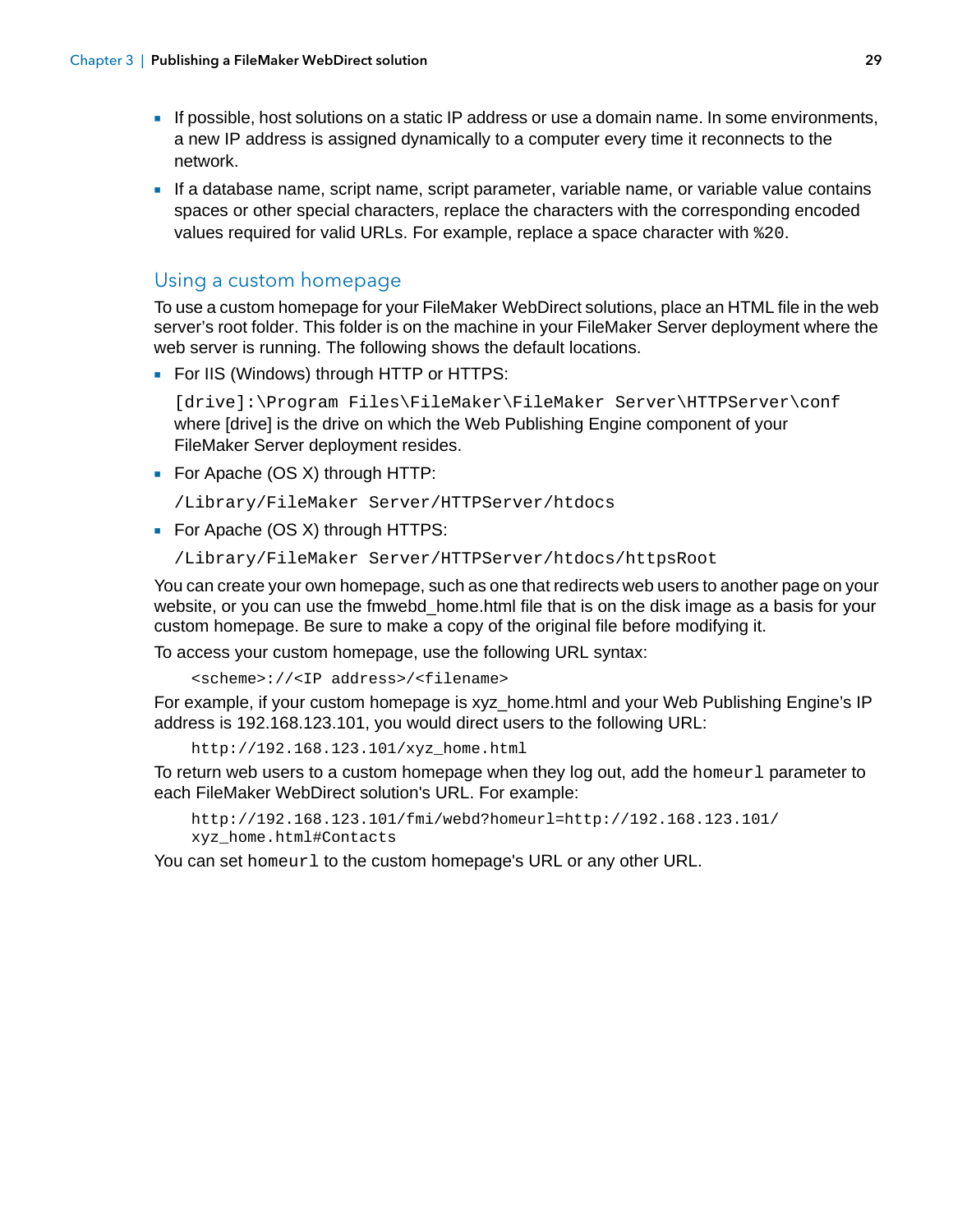# <span id="page-29-9"></span><span id="page-29-4"></span><span id="page-29-0"></span>Chapter 4 Testing, monitoring, and securing a solution

Before notifying web users that your FileMaker WebDirect solution is available, it is important to verify that it looks and functions as you expect.

- Test features like finding, adding, deleting, sorting, importing, and exporting records with different accounts and privilege sets.
- <span id="page-29-5"></span>1 Verify that various privilege sets are performing as expected by logging in with different accounts. Make sure unauthorized users can't access or modify your data.
- 1 Verify that all container fields store and display container data as expected. See ["Working with](#page-16-3)  [graphics, sounds, and movies" on page](#page-16-3) 17.
- <span id="page-29-8"></span>1 Test all scripts and scripted buttons to verify that the outcome is expected. See ["Scripts" on](#page-19-1)  [page](#page-19-1) 20 for information on designing scripts that will work well in web browsers.
- **-** Test your solution with different operating systems and browsers.
- <sup>■</sup> If the webpages aren't displaying properly, see "FileMaker WebDirect requirements" on [page](#page-9-1) 10 and review chapter [2, "Designing a FileMaker](#page-11-5) WebDirect solution."

# <span id="page-29-1"></span>Testing your database with a network connection

To access a published solution, open a web browser, type the IP address of the FileMaker Server deployment followed by /fmi/webd, and press Enter or Return. See "Accessing a FileMaker [WebDirect solution" on page](#page-27-2) 28.

# <span id="page-29-2"></span>Testing your database without a network connection

Test your database in all compatible web browsers on your FileMaker Server computer.

To access FileMaker WebDirect solutions on the host computer, open a web browser, type http://127.0.0.1/fmi/webd, and press Enter or Return.

<span id="page-29-6"></span>FileMaker WebDirect Launch Center should display a list of all open database files that have FileMaker WebDirect enabled. If you don't see an open, shared database listed, see ["Accessing](#page-27-2)  a FileMaker [WebDirect solution" on page](#page-27-2) 28.

# <span id="page-29-7"></span><span id="page-29-3"></span>Monitoring web activity with log files

Use the Log Viewer in FileMaker Server Admin Console to view activity, client access, and other information about your FileMaker WebDirect solutions. For information on using the Log Viewer, see FileMaker Server Help.

To log activity for FileMaker WebDirect solutions:

- **1.** Open Admin Console. See "Changing FileMaker [WebDirect settings in Admin Console" on](#page-24-2)  [page](#page-24-2) 25.
- **2.** Click the **Web Publishing** > **General Settings** tab.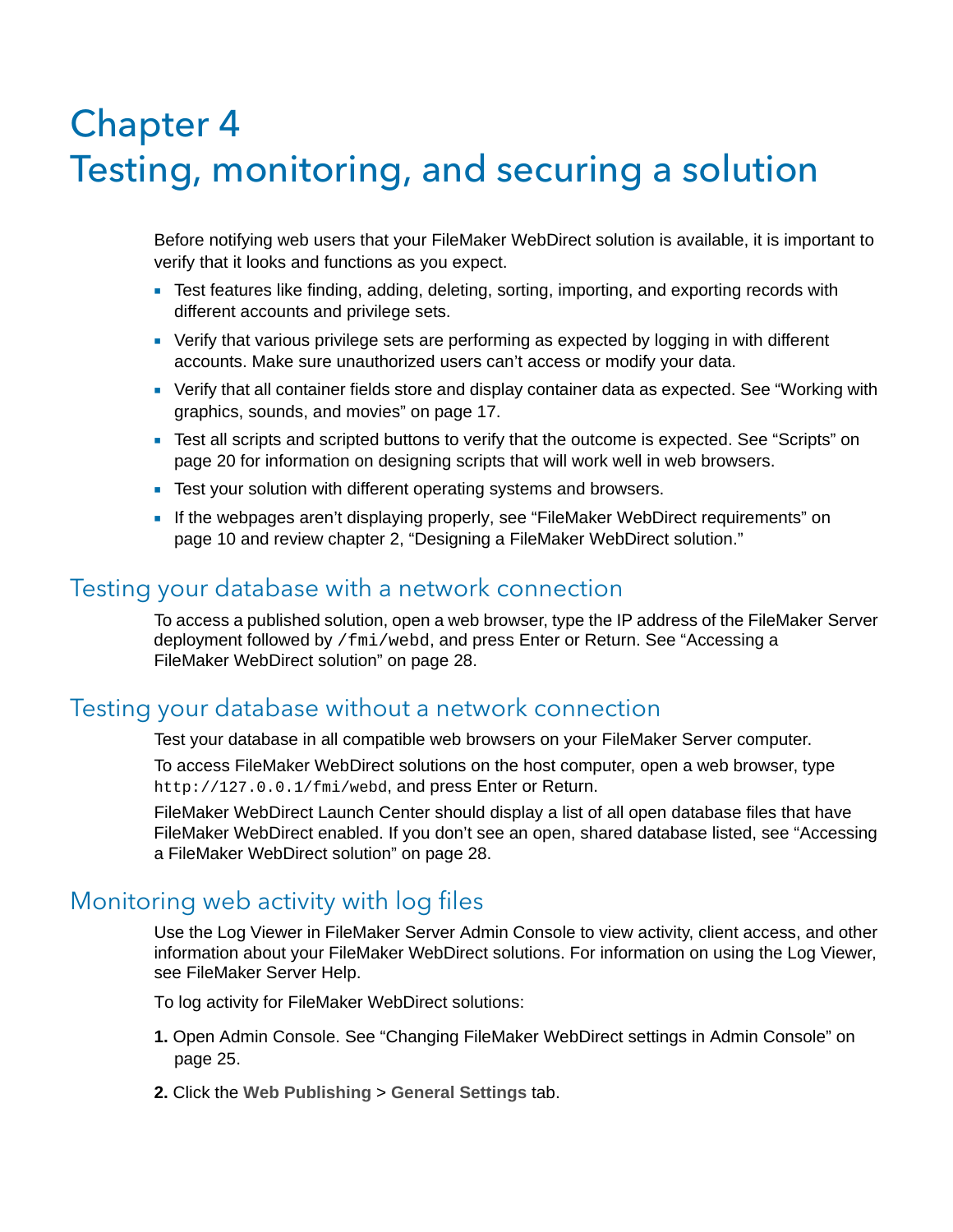**3.** Select **Enable logging for Web Publishing**, then click **Save**.

<span id="page-30-5"></span>For a list of error codes and descriptions, see FileMaker Pro Help.

Keep these points in mind:

- **Entries are added to a log file in the order that FileMaker Server processes them.**
- 1 You can also use FileMaker Pro functions to track user activity. See FileMaker Pro Help.

## <span id="page-30-1"></span><span id="page-30-0"></span>Securing your data

<span id="page-30-4"></span>When you publish a FileMaker WebDirect solution, it is very important to determine who should have access to the data and to specify which tasks users can perform. For more information on securing your database, see FileMaker Pro Help.

<span id="page-30-3"></span>Keep these security considerations in mind when publishing solutions on the web:

- **User accounts operate the same regardless of which technologies clients use to access your** solutions. For example, if you create an account that restricts access to deleting records, users who access the solution with that account name and password will not be able to delete records, whether they access the data from FileMaker WebDirect, an ODBC data source, or FileMaker Pro.
- 1 When enabling access to solutions via FileMaker WebDirect, assign accounts and privilege sets to web users rather than providing access to all users.
- 1 If an account limits record-by-record browse privileges but does not limit the privilege to delete records, it is possible for users to delete records they cannot view.
- <span id="page-30-2"></span>• Consider using Secure Sockets Layer (SSL) encryption to secure communication between FileMaker WebDirect and FileMaker Server. See ["Enabling SSL encryption" on page](#page-26-2) 27.
- <span id="page-30-6"></span>**4** As operating system vendors continue to patch security problems, they may disable certain features, often in conjunction with security settings within the user's web browser. Such changes might disable or change the behavior of web viewers in FileMaker WebDirect. If such changes affect your solution, tell users how to change security settings in their browsers to allow web viewers to function properly, or ensure that the URLs used by your web viewers are for trusted webpages only.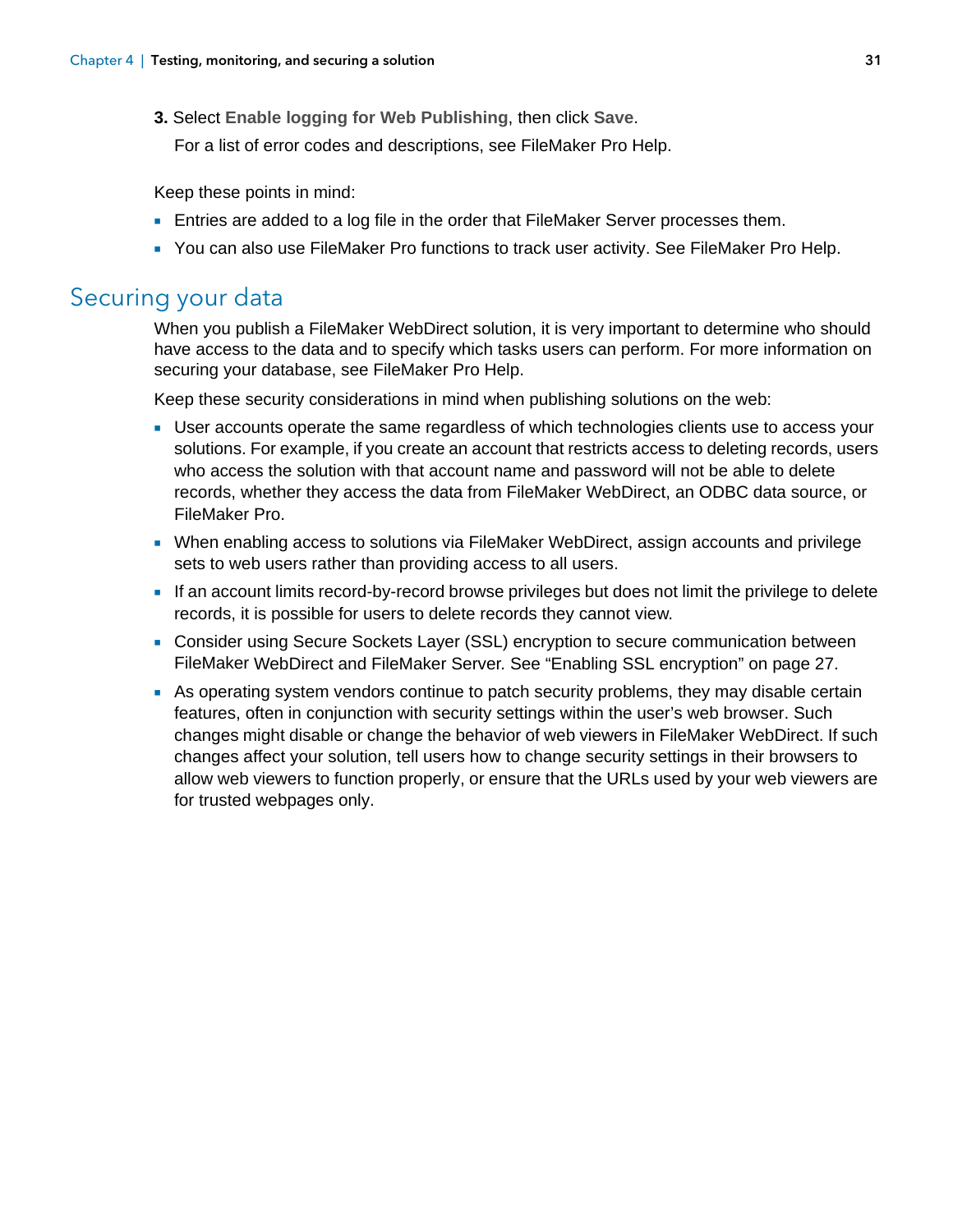# <span id="page-31-0"></span>Appendix A Design considerations

<span id="page-31-2"></span>Although FileMaker WebDirect is very similar to FileMaker Pro, some aspects of FileMaker solutions behave differently on the web. Keep the following considerations in mind as you design your solution.

# <span id="page-31-1"></span>General considerations

- **FileMaker WebDirect does not support gestures or animations.**
- 1 Modifying a solution while web users are connected could produce unexpected results. For example, if you save changes to a layout that web users are accessing in List View, each web user's current record is changed to the first record in the found set.
- 1 Use fonts that are installed on all target operating systems. If a font is not available to a web browser accessing a FileMaker WebDirect solution, the web browser substitutes its default font for the unavailable font.
- Objects and grouped objects should not span multiple layout parts. If an object or group of objects spans multiple parts, it displays only in the layout part in which it is anchored.
- <span id="page-31-4"></span>1 To identify the current record, style the layout body part's Active object state to identify the current record. The current record indicator is not supported in List View. See FileMaker Pro Help.
- 1 If you copy an object from a layout that uses the Classic theme, change the object to use a style defined in the target layout's theme.
- 1 If layout text wraps to a new line, increase the size of the text boundaries in the FileMaker Pro layout. For example, if the text is aligned left, drag the lower right handle slightly toward the right.
- <span id="page-31-3"></span>• The highlight, superscript, and subscript conditional formatting options are not supported. Underline, word underline, and double underline are all rendered as regular underline.
- 1 Tooltips are not supported with the following layout objects: text, images, fields that do not allow entry, merge fields, merge variables, portals, charts, and web viewers that do not allow interaction.
- <span id="page-31-5"></span>1 Popovers do not resize when the window resizes, so design popovers with the size of the web browser window in mind. Resizing a browser window to be smaller than an open popover or opening a popover that is larger than the current window could produce unexpected results.
- 1 Make sure that all SVG files conform to the SVG standard. FileMaker WebDirect does not support non-standard SVG files. See *FileMaker Pro SVG Grammar for Button Icons*.
- When you print FileMaker WebDirect records, the web browser prints the records you see onscreen. Printed pages may not match the layout you see onscreen and may contain layout parts and objects that are not printed in FileMaker Pro, such as navigation parts and placeholder text.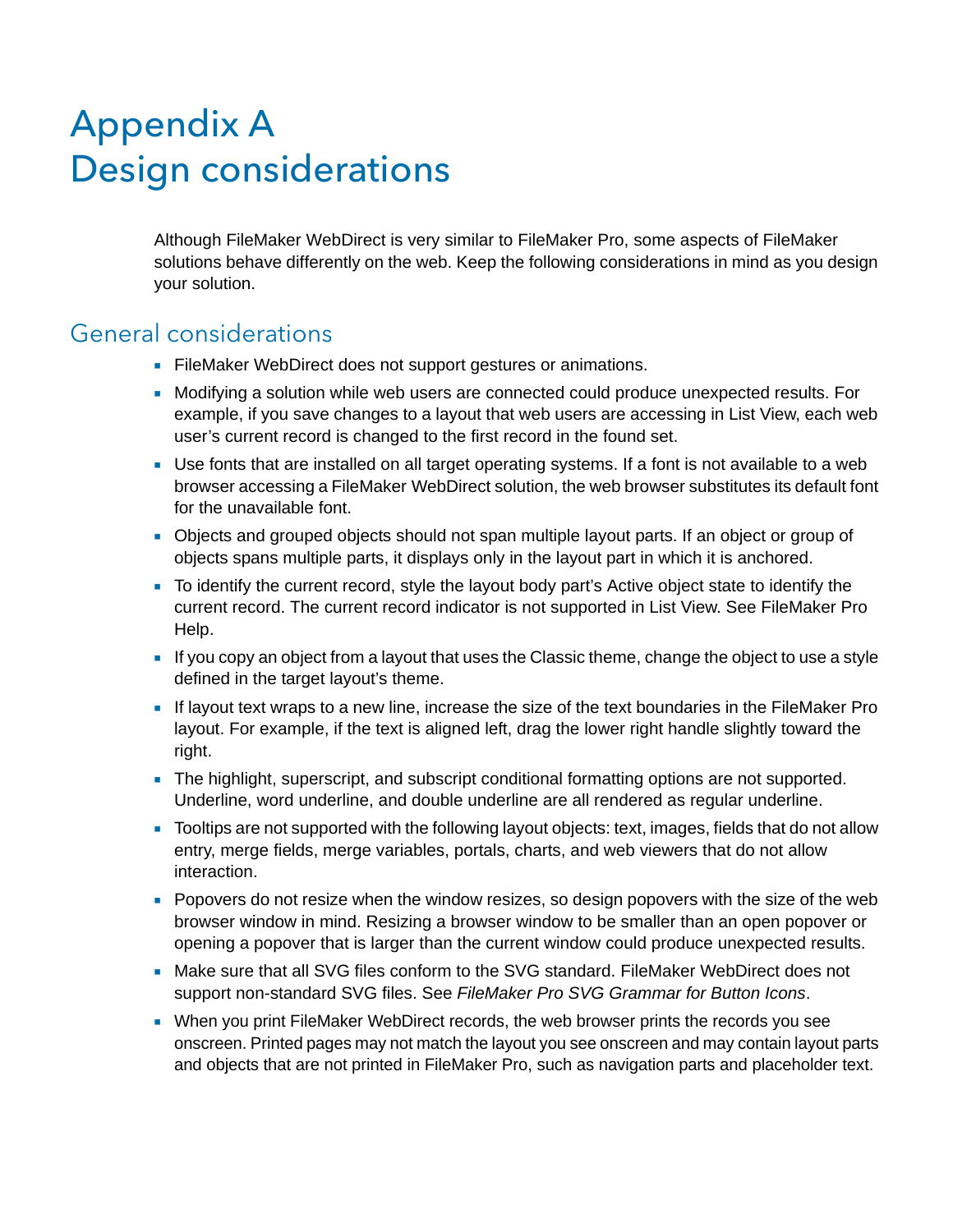- 1 Keyboard shortcuts may not function when a menu is open, after a menu has closed, or when a field is active on the layout.
- 1 FileMaker WebDirect displays scroll bars according to system preferences. FileMaker WebDirect does not support the Show scroll bar option in the Portal Setup dialog box.

# <span id="page-32-0"></span>Mobile browsers

- Mobile browsers do not support the option to always show vertical scroll bars in portals.
- When a script step causes the cursor to enter a field, mobile browsers do not display an onscreen keyboard.
- Set the FileMaker WebDirect language in FileMaker Server Admin Console before publishing your solution. Some mobile browsers do not automatically update the FileMaker WebDirect language after it is changed. To force a mobile browser to update the FileMaker WebDirect language, clear the browser's cache.
- **PDF** files in container fields appear as links. Web users must click the link to download and view a PDF.

# <span id="page-32-1"></span>**Fields**

- 1 If a field uses system formats to display data, FileMaker WebDirect uses the default system formats for the location in which the solution was created. Default system formats affect date, time, and timestamp formatting in fields, merge fields, and validation messages.
- Fields can't auto-complete (type-ahead) field values based on existing values or value lists.
- **5 Sideways text is not supported.**
- **Line spacing is not supported.**
- 1 If users add leading or trailing spaces before or after the data in a text field, the data may not appear in the text field when the solution opens in FileMaker WebDirect. Tell users to avoid adding leading spaces. If extra spaces are necessary, make sure the text field length is wide enough to accommodate the extra spaces, or add a scroll bar to the text field.

#### <span id="page-32-5"></span><span id="page-32-2"></span>Pop-up menus and drop-down lists

- Web users can't edit value lists by using an Edit item and can't enter values that aren't in a value list by using an Other item.
- Field controls for pop-up menus and drop-down lists do not display leading or trailing spaces before or after the data for value list items.

#### <span id="page-32-4"></span><span id="page-32-3"></span>Checkbox sets and radio button sets

- 1 Fields that are formatted as checkbox sets or radio button sets organize values horizontally. To display values vertically, decrease the field's width.
- Radio button sets and checkbox sets display as standard HTML controls; they do not support object styles. If they appear cropped, enlarge the fields on the FileMaker Pro layout.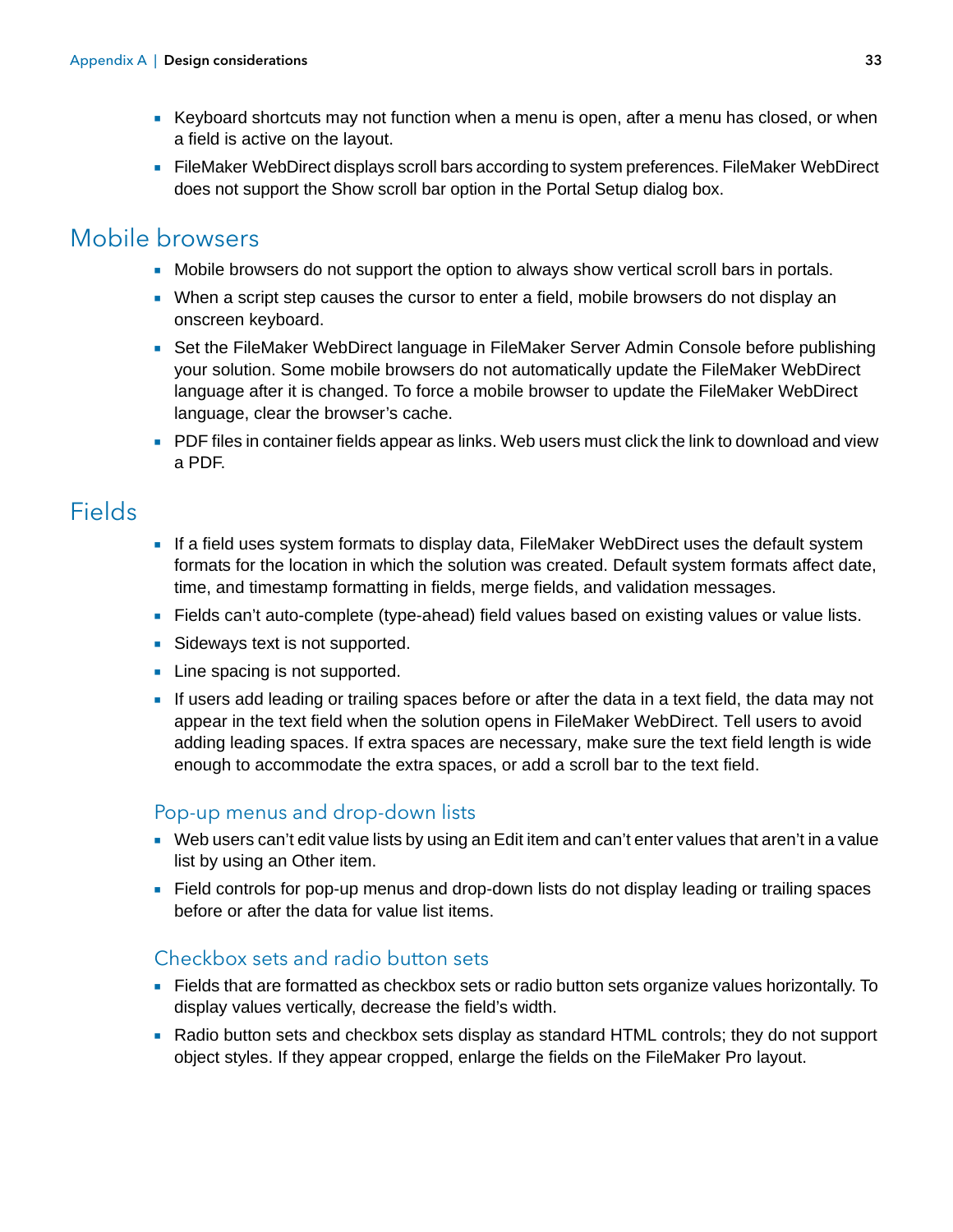#### <span id="page-33-3"></span><span id="page-33-0"></span>Container fields

- Web users can insert a file of up to 300 MB into each container field. To insert files larger than 300 MB, use FileMaker Pro.
- Web users can work with files of up to 300 MB in interactive container fields. If a file is larger than 300 MB, web users must export the contents of the container field to work with the file. To work with files larger than 300 MB in interactive container fields, use FileMaker Pro.
- 1 To allow web users to export data from container fields, set **Available menu commands** to **All** in the Edit Privilege Set dialog box.
- 1 To avoid cropping movies, make sure the container field is large enough to display the movie and the movie controls.
- Plug-in files, XML files, and some sound files may display as a generic file icon when the files are stored as a file in a container field.
- 1 Only files should be entered as container data. Do not enter text, numbers, dates, times, or timestamps into container fields.

# <span id="page-33-4"></span><span id="page-33-1"></span>Panel controls

- 1 Minimize the use of custom styles applied to panel controls. If a custom style is applied to a panel control, the custom style may appear on other panel controls on the same layout, even if those controls have different styles.
- Objects placed on the tab label of a tab control are rendered in the panel area.
- 1 Tab controls display with a line separating the tab label and the panel area.
- 1 When designing slide panels in your solution, select **Show navigation dots** to allow web users to navigate between slide panels with the slide control's dots. Slide controls do not support swiping through panels in the web browser. As an alternative, you can define scripts to control the navigation between slide panels.

# <span id="page-33-5"></span><span id="page-33-2"></span>Web viewers

- Some webpages may not load correctly because of security features implemented by the pages' authors. Make sure to test all webpages you intend to display in the web viewer.
- Web users might be able to interact with web viewer content in a limited way, even if you clear the **Allow interaction with web viewer** checkbox in the Web Viewer Setup dialog box. Limited interaction can also occur even if a web viewer is defined as a button.
- Webpages that load code—such as JavaScript or references to Java, ActiveX, Flash, or other plug-ins—run that code within the user's web browser. Some web technologies may not be supported or may be supported differently with FileMaker WebDirect. Security settings within the user's browser may also prevent the use of these plug-ins.
- 1 If the contents of a web viewer contain one or more comments, use C style comments. C style comments start with the characters /\* and finish with the characters \*/. FileMaker WebDirect does not support C++ style comments, which begin with the characters // and finish at the end of the line.
- $\blacksquare$  If the URL calculated by a web viewer does not include a colon (:), then FileMaker WebDirect adds the scheme http:// to the beginning of the URL. To avoid errors, include the appropriate scheme in the web address when you set up a web viewer.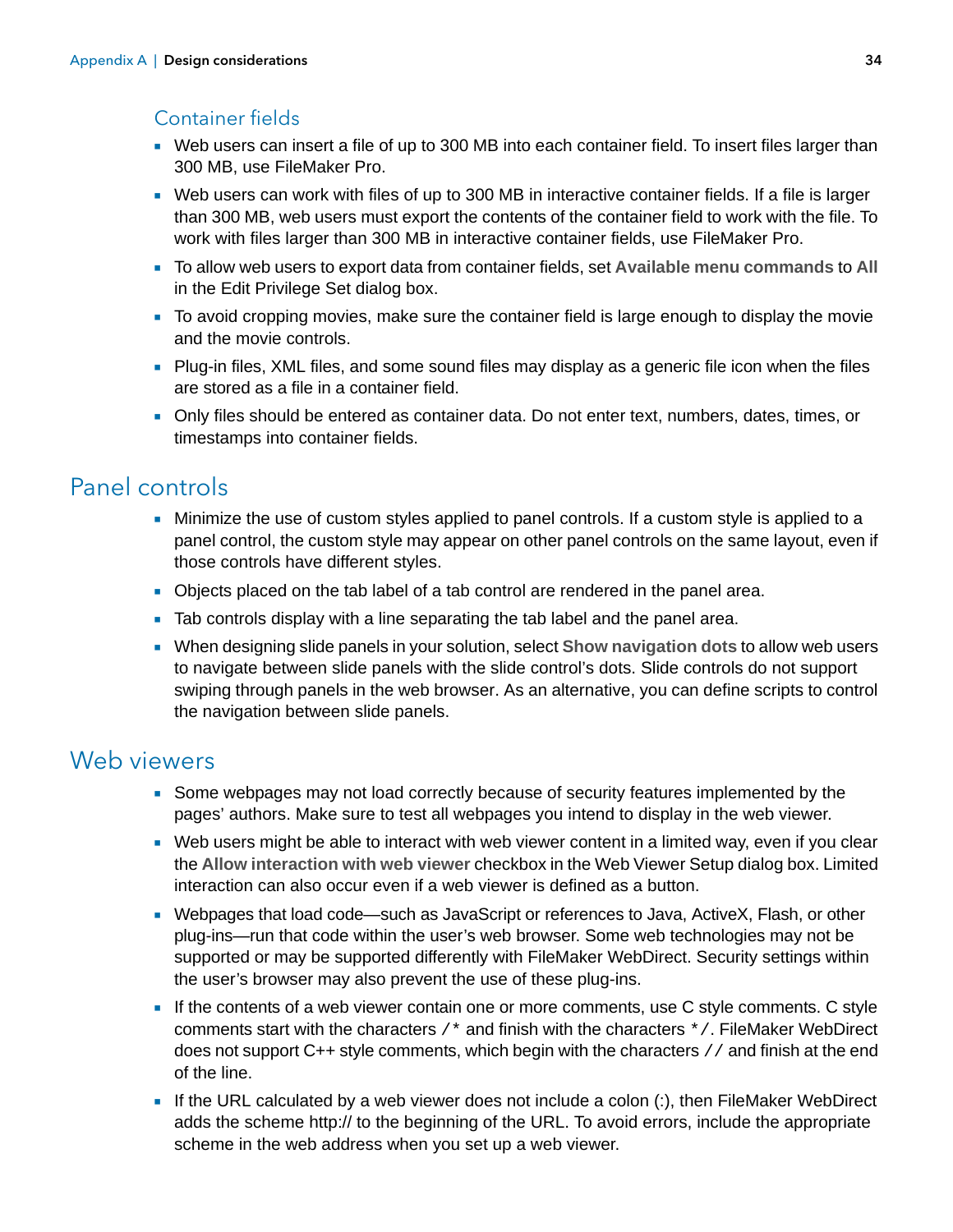- <span id="page-34-3"></span>• The Back and Forward options of the Set Web Viewer script step are not supported in FileMaker WebDirect. To navigate backward and forward within a web viewer in FileMaker WebDirect, right-click (Windows) or Control-click (OS X) within the web viewer and choose **Back** or **Forward**. If the layout has more than one web viewer, the shortcut menu works only with the web viewer that has most recently changed from one page to another, not necessarily the one the mouse pointer is over.
- FileMaker WebDirect does not support web viewers whose content is itself published by FileMaker WebDirect. No webpage displays in a web viewer if the web viewer URL contains "/fmi/webd".
- <span id="page-34-4"></span>• Content in a web viewer may have unintended effects on FileMaker WebDirect. Therefore you must test the webpages you want to display within a web viewer. For example, a URL (either a URL calculated from field data or a URL that the user specifies by clicking a link in a web viewer) can specify a page that has the  $target = top$  attribute. This attribute causes the page to replace FileMaker WebDirect in the web browser window.

# <span id="page-34-0"></span>Object states

- Some object states, such as In Focus or Pressed, are not available for all objects or object parts.
- Specify a Pressed state for buttons that are from solutions created with versions of FileMaker Pro earlier than version 12.0. Otherwise, the buttons will not display a Pressed state when clicked.

# <span id="page-34-1"></span>Borders and padding

- Object borders with a thickness that is not a whole number are rounded down to the nearest whole number. Thicknesses greater than 0 points but less than 1 point are increased to 1 point.
- 1 If you apply a border to a layout part or a layout background, do not place objects on the border. Otherwise, parts of objects that overlap the border will not render in the web browser.
- 1 If you apply an image slice fill to a layout part or a layout background, do not place layout objects on or near the image segments that border the layout part or layout background. Otherwise, layout objects may not render as expected.
- 1 Change an object's padding to display the object's contents a set distance from the object's border. FileMaker WebDirect does not support indentation.

# <span id="page-34-2"></span>Hidden conditions

- 1 To hide an object in an object group, apply a hidden condition to the entire object group. Users can't click objects located behind hidden objects in object groups unless the entire object group is hidden.
- 1 If you apply button settings and a hidden condition to an object, apply the hidden condition last. Otherwise, users may not be able to click objects located behind the object with button settings when that object is hidden.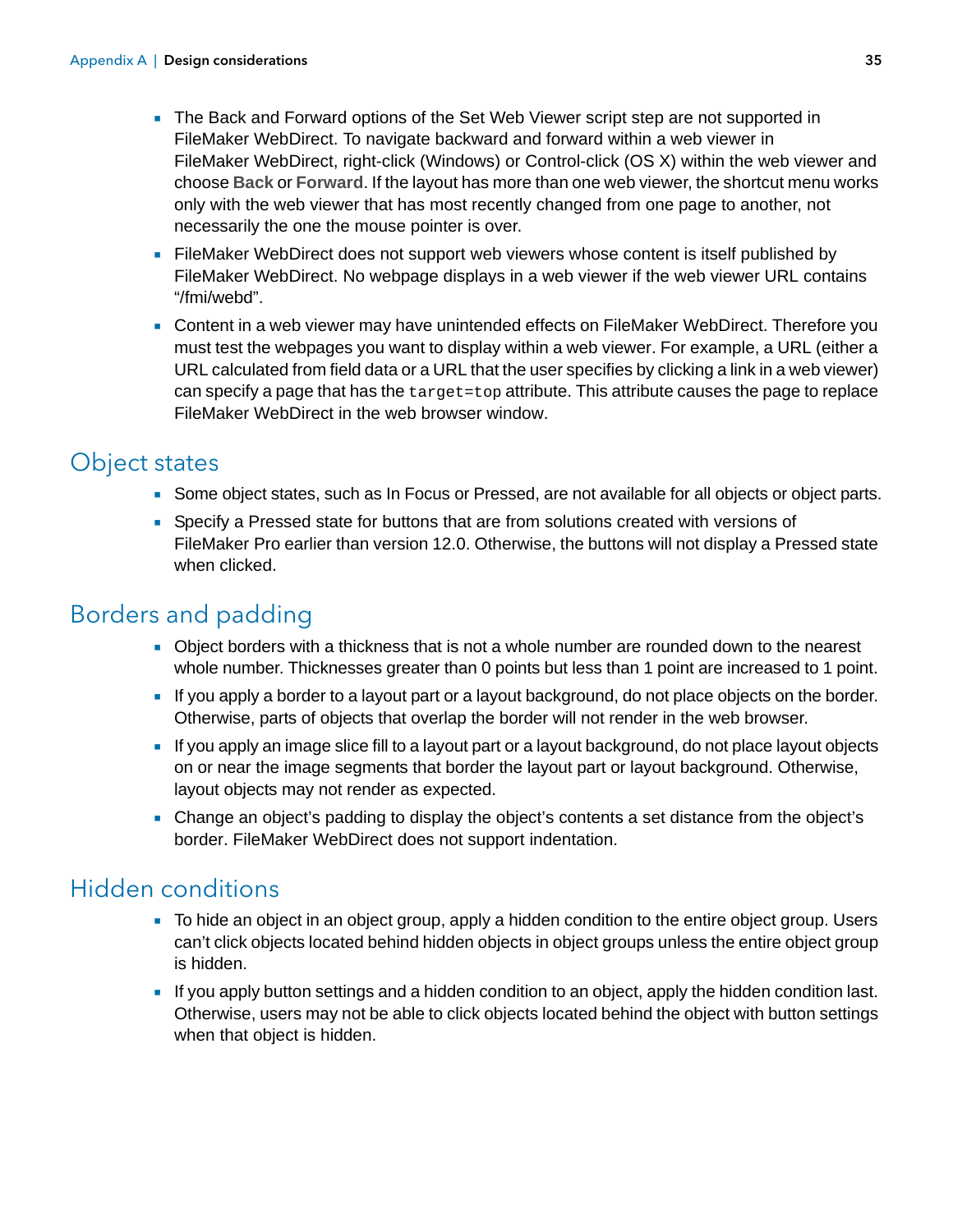# <span id="page-35-0"></span>Tab order

- 1 The tab order might vary from the tab order in FileMaker Pro. Different browsers might support the tab order in a different manner.
- The tab order in a web browser includes edit boxes, drop-down lists, pop-up menus, drop-down calendars, and portals.

# <span id="page-35-1"></span>Multi-file solutions

- <span id="page-35-2"></span>1 FileMaker WebDirect must be enabled in all databases. If you don't want related files to be accessed directly, you can exclude a filename from FileMaker WebDirect Launch Center by selecting **Don't display on FileMaker WebDirect Launch Center** in the FileMaker WebDirect Settings dialog box. See ["Choosing which users can access a solution" on page](#page-22-4) 23.
- 1 Create identical accounts, passwords, and privilege sets in each file in a FileMaker WebDirect solution. When users enter the account and password for the first file, the information is used to authenticate related files.
- 1 Web browsers can't display fields on a layout that are from another file, unless web users have access to an account in the file, and the account has the FileMaker WebDirect extended privilege enabled. This limitation also applies to calculation fields that are based on field values from other files.
- <span id="page-35-3"></span>• When a solution contains references to a protected related file that it is not authorized to access, web users cannot authorize access to the protected file in FileMaker WebDirect. Consequently, when web users open the solution, the file does not contain any data from the protected file. To prevent this, be sure to use FileMaker Pro to authorize all files that reference protected files. For more information on authorizing access to protected files in a multi-file solution, see FileMaker Pro Help.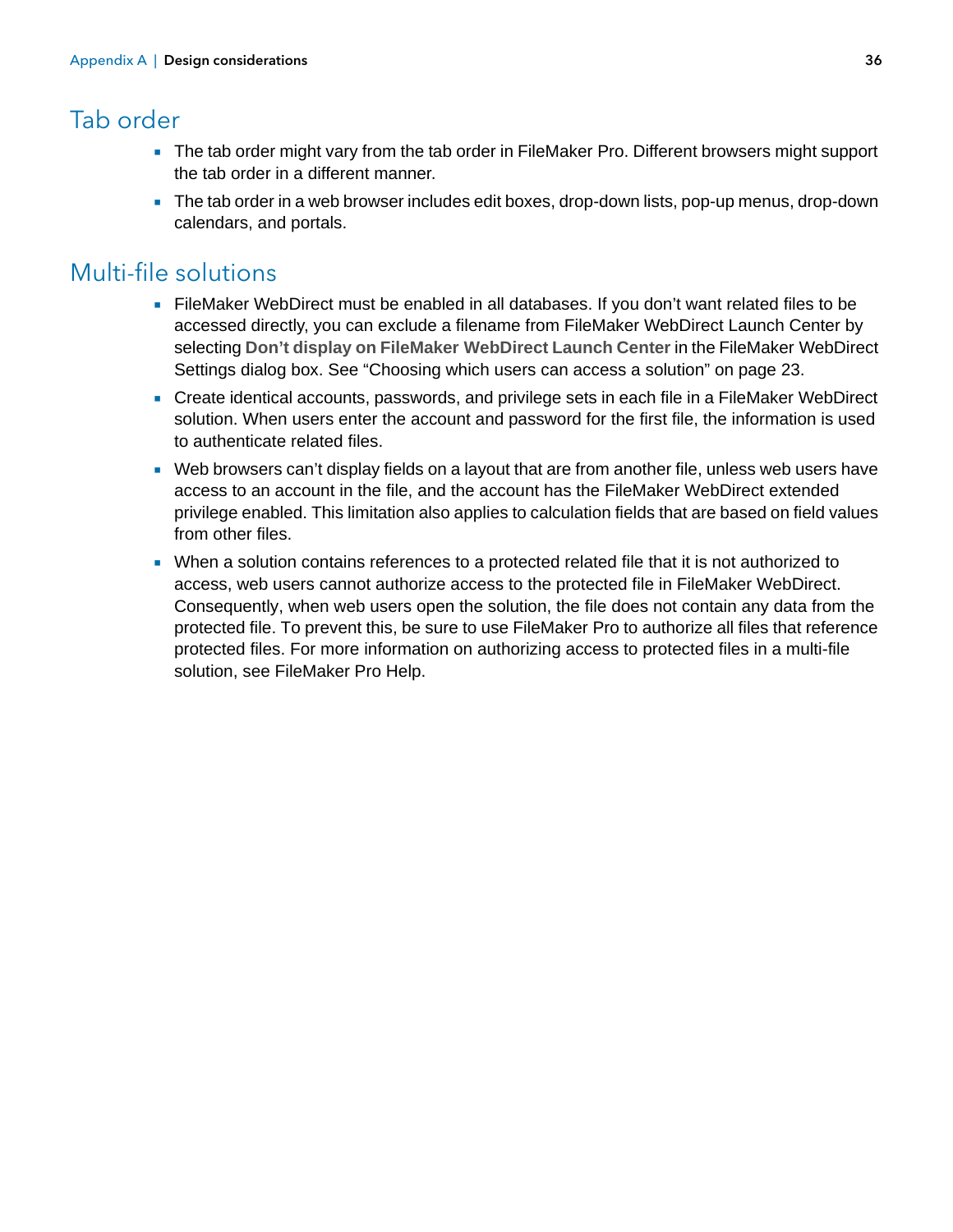# <span id="page-36-0"></span>Index

# **A**

accounts and privileges [extended privileges 24](#page-23-0) [setting 24](#page-23-1) [testing 30](#page-29-5) Admin Console [accessing 25](#page-24-3) [checking maximum number of connections 26](#page-25-3) [choosing a language for FileMaker WebDirect 26](#page-25-4) [limiting solutions by account 26](#page-25-5) [setting session timeout 27](#page-26-3) [audio files 18](#page-17-3) authentication [external FileMaker data sources 22](#page-21-4) [external ODBC data sources 22](#page-21-5)

## **B**

[browsers, web.](#page-27-3) *See* web browsers

# **C**

[checkbox sets 33](#page-32-4) [Clear script step 21](#page-20-1) [Close Window script step 18](#page-17-4) [conditional formatting 32](#page-31-3) [connections, maximum number 26](#page-25-3) container fields [design considerations 34](#page-33-3) [storing and referencing data 17](#page-16-4) [Copy script step 21](#page-20-2) [CSS3 in FileMaker WebDirect 7](#page-6-3) [custom homepages 29](#page-28-1) [custom menus in FileMaker Pro Advanced 13](#page-12-4) [Custom Web Publishing 11](#page-10-3) [Cut script step 21](#page-20-3)

#### **D**

[Database Server 7](#page-6-4) [Delete Record/Request script step 20](#page-19-2) [designing solutions 12](#page-11-6) disconnect [idle accounts 27](#page-26-4) [setting timeout 27](#page-26-5) [documentation, creating for solutions 22](#page-21-6) [drop-down lists 33](#page-32-5)

## **E**

[embedded container data 17](#page-16-4) [Enter Browse Mode script step 16](#page-15-4) [Exit Application script step 18](#page-17-5) [export data 11](#page-10-4) [Export Records script step 10](#page-9-2) [exporting, allowed file formats 18](#page-17-6)

[extended privileges, setting 24](#page-23-0) external data sources [FileMaker 22](#page-21-4) [ODBC 22](#page-21-5) [externally stored container fields 17](#page-16-5)

### **F**

[file formats, exporting and importing 18](#page-17-6) [FileMaker data sources, external 22](#page-21-4) FileMaker Pro [publishing files from previous versions 10](#page-9-3) [static publishing 11](#page-10-4) FileMaker Server [components 7](#page-6-5) [Custom Web Publishing 11](#page-10-3) [security 11](#page-10-5), [27](#page-26-6), [31](#page-30-2) FileMaker WebDirect [concurrent connections 26](#page-25-6) [custom homepage 29](#page-28-1) [described 6](#page-5-1), [7](#page-6-6) [dynamic IP address 11](#page-10-6) [requirements 10](#page-9-1) [static IP address 11](#page-10-6) [web user access, setting up 24](#page-23-2) FileMaker WebDirect Launch Center [hiding files in 24](#page-23-3) [limiting the list of solutions by account 26](#page-25-5) [testing 30](#page-29-6) [filenames, suppressing in FileMaker WebDirect Launch](#page-35-2)  Center 36 [Find Matching Records script step 21](#page-20-4) [functions, using in FileMaker WebDirect 19](#page-18-3)

# **G**

[Get\(SystemPlatform\) function 19](#page-18-4) [Get\(SystemVersion\) function 19](#page-18-5) [Get\(WindowHeight\) function 19](#page-18-6) [Get\(WindowWidth\) function 19](#page-18-7) [GetLayoutObjectAttribute function 19](#page-18-8) [Go to Layout script step 16](#page-15-4) [Guest account, with FileMaker WebDirect 24](#page-23-4)

# **H**

[HTML5 in FileMaker WebDirect 7](#page-6-7) [HTTP/HTTPS in FileMaker WebDirect 7](#page-6-8)

## **I**

[idle sessions, disconnecting 27](#page-26-3) [image files 18](#page-17-7) [implicit interaction model, described 8](#page-7-2) [Import Records script step 10](#page-9-2) [importing, allowed file formats 18](#page-17-6)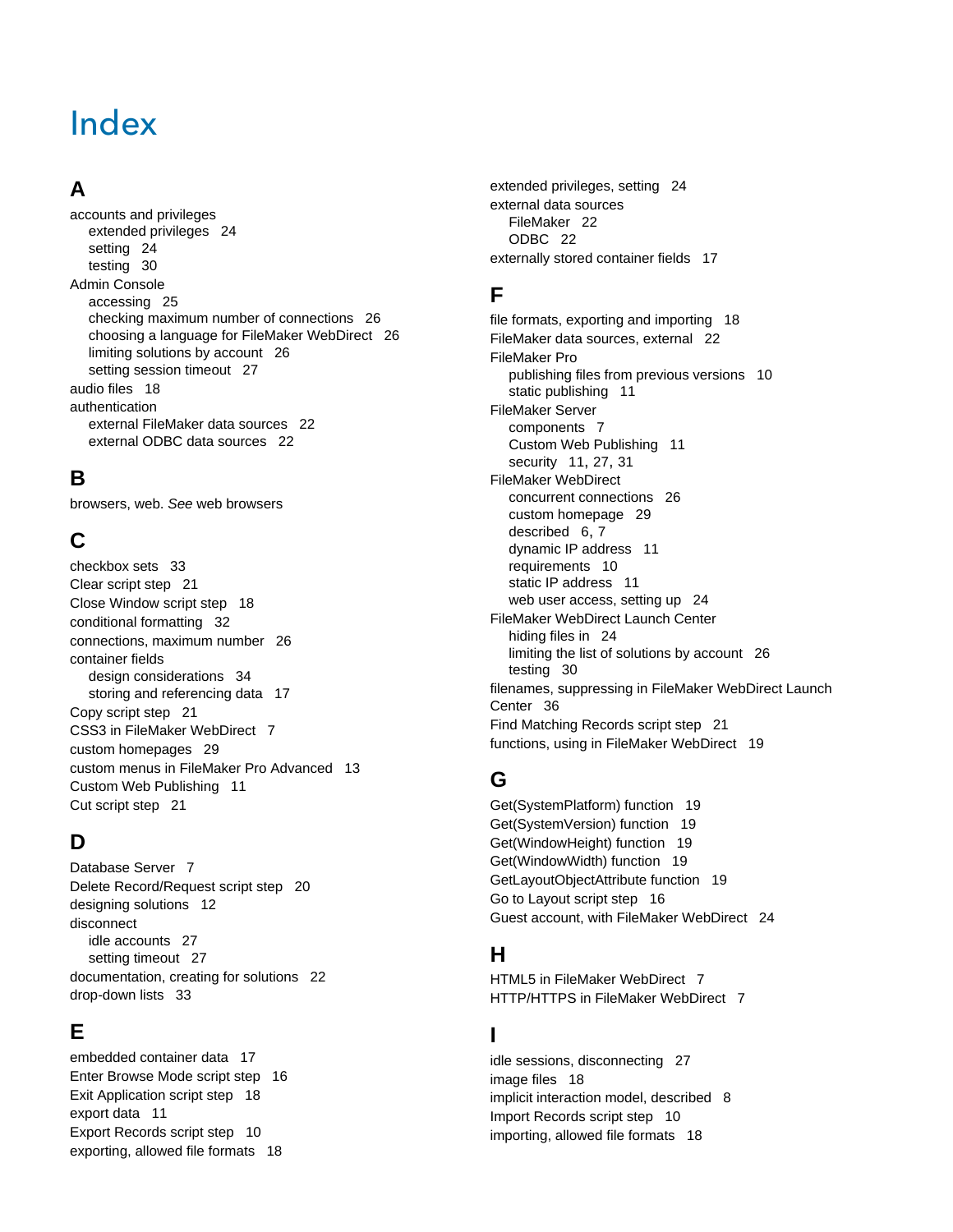[Insert Audio/Video script step 17](#page-16-6) [Insert Calculated Result script step 21](#page-20-5) [Insert Current Date script step 21](#page-20-6) [Insert Current Time script step 21](#page-20-7) [Insert Current User Name script step 21](#page-20-8) [Insert From Last Visited script step 21](#page-20-9) [Insert From URL script step 21](#page-20-10) [Insert PDF script step 17](#page-16-7) [Insert Picture script step 17](#page-16-8) [Insert Text script step 21](#page-20-11) [interactive containers 17](#page-16-9) IP (Internet Protocol) address [dynamic 11](#page-10-6) [static 11](#page-10-6), [29](#page-28-2) [ISP \(Internet service provider\) 11](#page-10-7)

#### **J**

[JavaScript in FileMaker WebDirect 7](#page-6-9)

#### **L**

[language, choosing for FileMaker WebDirect 26](#page-25-4) [log files 30](#page-29-7)

#### **M**

[maximum number of connections, FileMaker WebDirect 26](#page-25-3) [menus, custom 13](#page-12-4) [monitoring web activity 30](#page-29-7) [movie files 18](#page-17-8)

#### **N**

[network clients, solution design 12](#page-11-7) [New Window script step 18](#page-17-9)

#### **O**

[Object states 32](#page-31-4) [ODBC data sources 22](#page-21-5) [OnFirstWindowOpen script trigger 16,](#page-15-5) [21](#page-20-12) [OnLastWindowClose script trigger 21](#page-20-13) [OnLayoutKeystroke script trigger 21](#page-20-14) [OnLayoutSizeChange script trigger 15](#page-14-2) [OnObjectEnter script trigger 21](#page-20-15) [OnObjectKeystroke script trigger 21](#page-20-14) [OnObjectModify script trigger 21](#page-20-16) [OnWindowClose script trigger 21](#page-20-13) [OnWindowOpen script trigger 21](#page-20-12) [OS X, FileMaker WebDirect requirements 10](#page-9-1)

#### **P**

[Paste script step 21](#page-20-17) [Pause/Resume Script script step 21](#page-20-18) [Perform Script script step 18](#page-17-10) [popovers 32](#page-31-5) [pop-up menus 33](#page-32-5) [protected related files, unauthorized 36](#page-35-3) publishing solutions [connecting to Internet or intranet 11](#page-10-8) [from previous versions of FileMaker Pro 10](#page-9-3)

#### **R**

[radio button sets 33](#page-32-4) [Re-Login script step 24](#page-23-5) [requirements, FileMaker WebDirect 10](#page-9-1) [RTF \(rich text formatting\) 13](#page-12-5)

#### **S**

[sandbox, described 10](#page-9-4) script steps [Clear 21](#page-20-1) [Close Window 18](#page-17-4) [Copy 21](#page-20-2) [Cut 21](#page-20-3) [Delete Record/Request 20](#page-19-2) [Enter Browse Mode 16](#page-15-4) [Exit Application 18](#page-17-5) [Export Records 10](#page-9-2) [Find Matching Records 21](#page-20-4) [Go to Layout 16](#page-15-4) [Import Records 10](#page-9-2) [Insert Audio/Video 17](#page-16-6) [Insert Calculated Result 21](#page-20-5) [Insert Current Date 21](#page-20-6) [Insert Current Time 21](#page-20-7) [Insert Current User Name 21](#page-20-8) [Insert From Last Visited 21](#page-20-9) [Insert From URL 21](#page-20-10) [Insert PDF 17](#page-16-7) [Insert Picture 17](#page-16-8) [Insert Text 21](#page-20-11) [New Window 18](#page-17-9) [Paste 21](#page-20-17) [Pause/Resume Script 21](#page-20-18) [Perform Script 18](#page-17-10) [Re-Login 24](#page-23-5) [Select Window 18](#page-17-11) [Set Selection 21](#page-20-19) [Set Web Viewer 35](#page-34-3) [Show Custom Dialog 8](#page-7-3) [View As 16](#page-15-4) script triggers [OnFirstWindowOpen 16,](#page-15-5) [21](#page-20-12) [OnLastWindowClose 21](#page-20-13) [OnLayoutKeystroke 21](#page-20-14) [OnLayoutSizeChange 15](#page-14-2) [OnObjectEnter 21](#page-20-15) [OnObjectKeystroke 21](#page-20-14) [OnObjectModify 21](#page-20-16) [OnWindowClose 21](#page-20-13) [OnWindowOpen 21](#page-20-12) [using in FileMaker WebDirect 21](#page-20-20) scripts [testing 30](#page-29-8) [using in FileMaker WebDirect 20](#page-19-3)